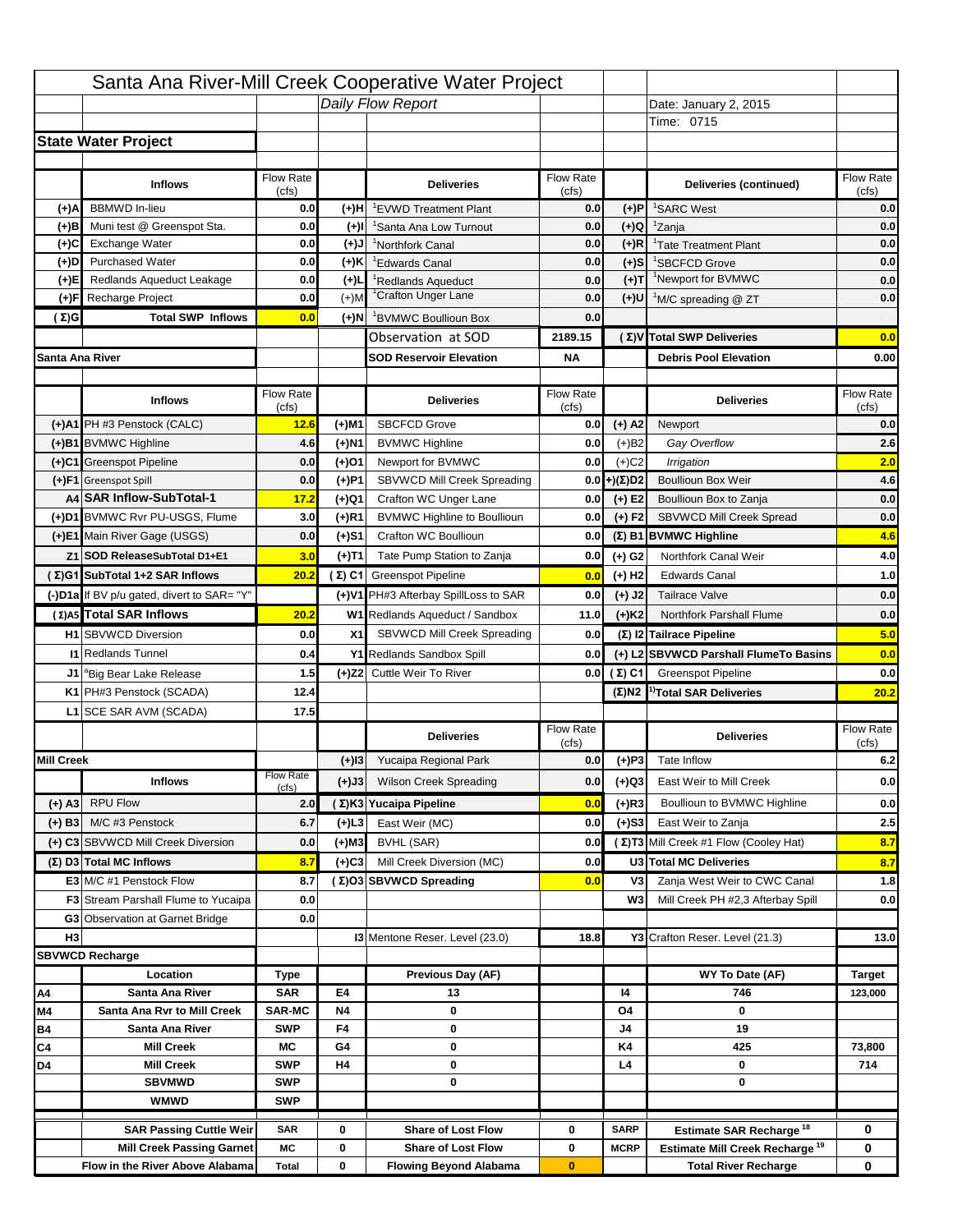|                   |                                                                    |                           |                     | Santa Ana River-Mill Creek Cooperative Water Project        |                    |                            |                                                                                   |                    |
|-------------------|--------------------------------------------------------------------|---------------------------|---------------------|-------------------------------------------------------------|--------------------|----------------------------|-----------------------------------------------------------------------------------|--------------------|
|                   |                                                                    |                           |                     | Daily Flow Report                                           |                    |                            | Date: January 5, 2015                                                             |                    |
|                   |                                                                    |                           |                     |                                                             |                    |                            | Time: 0745                                                                        |                    |
|                   | <b>State Water Project</b>                                         |                           |                     |                                                             |                    |                            |                                                                                   |                    |
|                   |                                                                    |                           |                     |                                                             |                    |                            |                                                                                   |                    |
|                   | <b>Inflows</b>                                                     | <b>Flow Rate</b>          |                     | <b>Deliveries</b>                                           | <b>Flow Rate</b>   |                            | Deliveries (continued)                                                            | Flow Rate          |
| (+)A              | <b>BBMWD</b> In-lieu                                               | (cfs)<br>0.0              | (+)H                |                                                             | (cfs)<br>0.0       | (+)P                       | <sup>1</sup> SARC West                                                            | (cfs)<br>0.0       |
| (+)B              | Muni test @ Greenspot Sta.                                         | 0.0                       | $(+)$ l             | <sup>1</sup> EVWD Treatment Plant<br>'Santa Ana Low Turnout | 0.0                | $(+)Q$                     | <sup>1</sup> Zanja                                                                | 0.0                |
| (+)C              | Exchange Water                                                     | 0.0                       | $(+)$ J             | <sup>1</sup> Northfork Canal                                | 0.0                | $(+)R$                     | <sup>1</sup> Tate Treatment Plant                                                 | 0.0                |
| (+)D              | <b>Purchased Water</b>                                             | 0.0                       | (+)K                | <sup>1</sup> Edwards Canal                                  | 0.0                | $(+)S$                     | <sup>1</sup> SBCFCD Grove                                                         | 0.0                |
| (+)E              | Redlands Aqueduct Leakage                                          | 0.0                       | $(+)$               | <sup>1</sup> Redlands Aqueduct                              | 0.0                | $(+)T$                     | <sup>1</sup> Newport for BVMWC                                                    | 0.0                |
| (+)F              | Recharge Project                                                   | 0.0                       | $(+)$ M             | <sup>1</sup> Crafton Unger Lane                             | 0.0                | (+)U                       | <sup>1</sup> M/C spreading @ ZT                                                   | 0.0                |
| (Σ)G              | <b>Total SWP Inflows</b>                                           | 0.0                       | $(+)$ N $\parallel$ | <sup>1</sup> BVMWC Boullioun Box                            | 0.0                |                            |                                                                                   |                    |
|                   |                                                                    |                           |                     | Observation at SOD                                          | 2189.59            |                            | (Σ)V Total SWP Deliveries                                                         | 0.0                |
| Santa Ana River   |                                                                    |                           |                     | <b>SOD Reservoir Elevation</b>                              | ΝA                 |                            | <b>Debris Pool Elevation</b>                                                      | 0.00               |
|                   |                                                                    |                           |                     |                                                             |                    |                            |                                                                                   |                    |
|                   | <b>Inflows</b>                                                     | Flow Rate<br>(cfs)        |                     | <b>Deliveries</b>                                           | Flow Rate<br>(cfs) |                            | <b>Deliveries</b>                                                                 | Flow Rate<br>(cfs) |
|                   | (+)A1 PH #3 Penstock (CALC)                                        | 12.4                      | (+)M1               | <b>SBCFCD Grove</b>                                         | 0.0                | $(+)$ A2                   | Newport                                                                           | 0.0                |
|                   | (+)B1 BVMWC Highline                                               | 2.2                       | (+)N1               | <b>BVMWC Highline</b>                                       | 0.0                | (+)B2                      | Gay Overflow                                                                      | 2.2                |
|                   | (+)C1 Greenspot Pipeline                                           | 0.0                       | (+)O1               | Newport for BVMWC                                           | 0.0                | $(+)$ C <sub>2</sub>       | Irrigation                                                                        | 0.0                |
|                   | (+)F1 Greenspot Spill                                              | 0.0                       | $(+)$ P1            | SBVWCD Mill Creek Spreading                                 | 0.0                | (+)(Σ)D2                   | <b>Boullioun Box Weir</b>                                                         | 2.2                |
|                   | A4 SAR Inflow-SubTotal-1                                           | 14.6                      | (+)Q1               | Crafton WC Unger Lane                                       | 0.0                | $(+) E2$                   | Boullioun Box to Zanja                                                            | 0.0                |
|                   | (+)D1 BVMWC Rvr PU-USGS, Flume                                     | 4.9                       | $(+)$ R1            | <b>BVMWC Highline to Boullioun</b>                          | 0.0                | $(+) F2$                   | <b>SBVWCD Mill Creek Spread</b>                                                   | 0.0                |
|                   | (+)E1 Main River Gage (USGS)                                       | 0.0                       | (+)S1               | Crafton WC Boullioun                                        | 0.0                |                            | (Σ) B1 BVMWC Highline                                                             | 2.2                |
|                   | Z1 SOD ReleaseSubTotal D1+E1                                       | 4.9                       | (+)T1               | Tate Pump Station to Zanja                                  | 0.0                | $(+)$ G <sub>2</sub>       | Northfork Canal Weir                                                              | 3.7                |
|                   | (Σ)G1 SubTotal 1+2 SAR Inflows                                     | 19.5                      |                     | (Σ) C1 Greenspot Pipeline                                   | 0.0                | $(+)$ H <sub>2</sub>       | <b>Edwards Canal</b>                                                              | 0.9                |
|                   | (-)D1a If BV p/u gated, divert to SAR= "Y"                         |                           |                     | (+)V1 PH#3 Afterbay SpillLoss to SAR                        | 0.0                | $(+)$ J2                   | <b>Tailrace Valve</b>                                                             | 0.0                |
|                   | (Σ) A5 Total SAR Inflows                                           | 19.5                      |                     | W1 Redlands Aqueduct / Sandbox                              | 13.1               | $(+)$ K2                   | Northfork Parshall Flume                                                          | 0.0                |
|                   | <b>H1</b> SBVWCD Diversion                                         | 0.0                       | X1                  | SBVWCD Mill Creek Spreading                                 | 0.0                |                            | (Σ) I2 Tailrace Pipeline                                                          | 4.6                |
|                   | <b>11 Redlands Tunnel</b>                                          | 0.4                       |                     | Y1 Redlands Sandbox Spill                                   | 0.0                |                            | (+) L2 SBVWCD Parshall FlumeTo Basins                                             | 0.0                |
|                   | J1 <sup>a</sup> Big Bear Lake Release                              | 1.5                       |                     | (+)Z2 Cuttle Weir To River                                  | 0.0                | (Σ) C1                     | <b>Greenspot Pipeline</b>                                                         | 0.0                |
|                   | K1 PH#3 Penstock (SCADA)                                           | 15.1                      |                     |                                                             |                    | $(\Sigma)$ N2              | <sup>1)</sup> Total SAR Deliveries                                                | 19.5               |
|                   | L1 SCE SAR AVM (SCADA)                                             | 16.7                      |                     |                                                             |                    |                            |                                                                                   |                    |
|                   |                                                                    |                           |                     |                                                             | Flow Rate          |                            |                                                                                   | Flow Rate          |
|                   |                                                                    |                           |                     | <b>Deliveries</b>                                           | (cts)              |                            | <b>Deliveries</b>                                                                 | (cts)              |
| <b>Mill Creek</b> |                                                                    |                           |                     | (+)13 Yucaipa Regional Park                                 | 0.0                | $(+)P3$                    | Tate Inflow                                                                       | 7.0                |
|                   | <b>Inflows</b>                                                     | <b>Flow Rate</b><br>(cfs) | (+)J3               | <b>Wilson Creek Spreading</b>                               | 0.0                | (+)Q3                      | East Weir to Mill Creek                                                           | 3.0                |
| $(+)$ A3          | <b>RPU Flow</b>                                                    | 4.0                       |                     | (Σ) K3 Yucaipa Pipeline                                     | 0.0                | $(+)$ R3                   | Boullioun to BVMWC Highline                                                       | 0.0                |
| $(+)$ B3          | M/C #3 Penstock                                                    | 7.0                       | (+)L3               | East Weir (MC)                                              | 3.0                | $(+)$ S3                   | East Weir to Zanja                                                                | 0.0                |
|                   | (+) C3 SBVWCD Mill Creek Diversion                                 | 0.0                       | (+)M3               | BVHL (SAR)                                                  | 0.0                |                            | (Σ) T3 Mill Creek #1 Flow (Cooley Hat)                                            | 10.0               |
|                   | $(\Sigma)$ D3 Total MC Inflows                                     | 11.0                      | $(+)C3$             | Mill Creek Diversion (MC)                                   | 0.0                |                            | U3 Total MC Deliveries                                                            | 10.0               |
|                   | E3 M/C #1 Penstock Flow                                            | 10.0                      |                     | (Σ)O3 SBVWCD Spreading                                      | 3.0                | V3                         | Zanja West Weir to CWC Canal                                                      | 0.0                |
|                   | <b>F3</b> Stream Parshall Flume to Yucaipa                         | 0.0                       |                     |                                                             |                    | W3                         | Mill Creek PH #2,3 Afterbay Spill                                                 | 1.0                |
|                   | <b>G3</b> Observation at Garnet Bridge                             | 0.0                       |                     |                                                             |                    |                            |                                                                                   |                    |
| H <sub>3</sub>    |                                                                    |                           |                     | <b>13 Mentone Reser. Level (23.0)</b>                       | 19.7               |                            | Y3 Crafton Reser. Level (21.3)                                                    | 21.3               |
|                   |                                                                    |                           |                     |                                                             |                    |                            |                                                                                   |                    |
|                   | <b>SBVWCD Recharge</b>                                             |                           |                     |                                                             |                    |                            |                                                                                   |                    |
|                   | Location                                                           | Type                      |                     | Previous Day (AF)                                           |                    |                            | WY To Date (AF)                                                                   | <b>Target</b>      |
| Α4                | Santa Ana River                                                    | <b>SAR</b>                | E4                  | 0                                                           |                    | 14                         | 746                                                                               | 123,000            |
| M4                | Santa Ana Rvr to Mill Creek                                        | <b>SAR-MC</b>             | <b>N4</b>           | 0                                                           |                    | O4                         | 0                                                                                 |                    |
| <b>B4</b>         | Santa Ana River                                                    | <b>SWP</b>                | F4                  | 0                                                           |                    | J4                         | 19                                                                                |                    |
| C4                | <b>Mill Creek</b>                                                  | МC                        | G4                  | 6                                                           |                    | K4                         | 431                                                                               | 73,800             |
| D4                | <b>Mill Creek</b>                                                  | <b>SWP</b>                | H4                  | 0                                                           |                    | L4                         | 0                                                                                 | 714                |
|                   | <b>SBVMWD</b>                                                      | <b>SWP</b>                |                     | 0                                                           |                    |                            | 0                                                                                 |                    |
|                   | <b>WMWD</b>                                                        | <b>SWP</b>                |                     |                                                             |                    |                            |                                                                                   |                    |
|                   |                                                                    |                           |                     |                                                             |                    |                            |                                                                                   |                    |
|                   | <b>SAR Passing Cuttle Weir</b><br><b>Mill Creek Passing Garnet</b> | <b>SAR</b><br>МC          | 0<br>0              | <b>Share of Lost Flow</b><br><b>Share of Lost Flow</b>      | 0<br>0             | <b>SARP</b><br><b>MCRP</b> | Estimate SAR Recharge <sup>18</sup><br>Estimate Mill Creek Recharge <sup>19</sup> | 0<br>0             |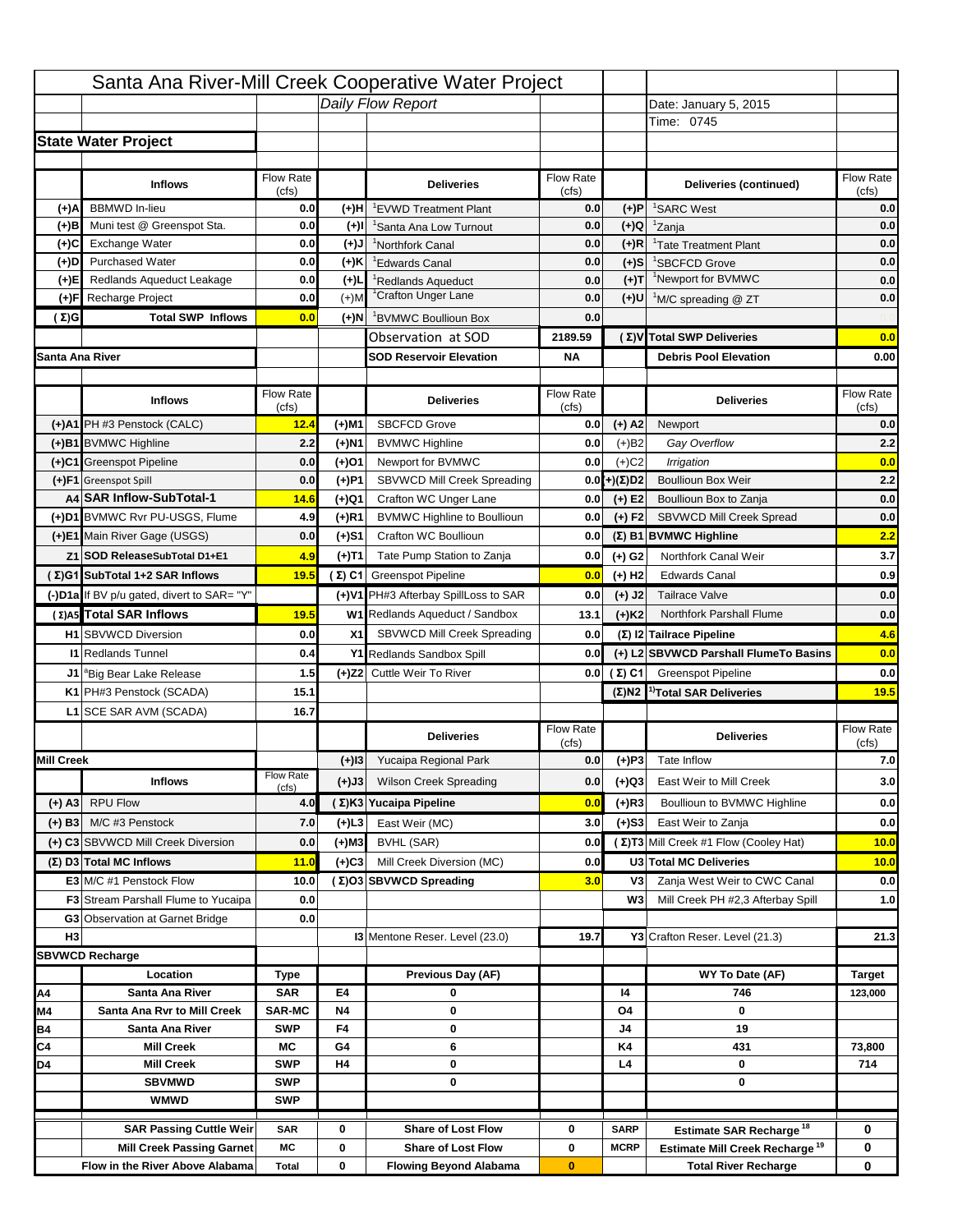|                   |                                            |                    |           | Santa Ana River-Mill Creek Cooperative Water Project |                           |                      |                                                  |                                                       |
|-------------------|--------------------------------------------|--------------------|-----------|------------------------------------------------------|---------------------------|----------------------|--------------------------------------------------|-------------------------------------------------------|
|                   |                                            |                    |           | Daily Flow Report                                    |                           |                      | Date: January 6, 2015                            |                                                       |
|                   |                                            |                    |           |                                                      |                           |                      | Time: 0700                                       |                                                       |
|                   | <b>State Water Project</b>                 |                    |           |                                                      |                           |                      |                                                  |                                                       |
|                   |                                            |                    |           |                                                      |                           |                      |                                                  |                                                       |
|                   | <b>Inflows</b>                             | Flow Rate          |           | <b>Deliveries</b>                                    | <b>Flow Rate</b>          |                      | Deliveries (continued)                           | Flow Rate                                             |
| (+)A              | <b>BBMWD</b> In-lieu                       | (cfs)<br>0.0       | (+)H      | 'EVWD Treatment Plant                                | (cfs)<br>0.0              | (+)P                 | <sup>1</sup> SARC West                           | (cfs)<br>0.0                                          |
| (+)B              | Muni test @ Greenspot Sta.                 | 0.0                | $(+)$ l   | <sup>1</sup> Santa Ana Low Turnout                   | 0.0                       | $(+)Q$               | <sup>1</sup> Zanja                               | 0.0                                                   |
| (+)C              | Exchange Water                             | 0.0                | $(+)$ J   | <sup>1</sup> Northfork Canal                         | 0.0                       | $(+)R$               | <sup>1</sup> Tate Treatment Plant                | 0.0                                                   |
| (+)D              | <b>Purchased Water</b>                     | 0.0                | (+)K      | <sup>1</sup> Edwards Canal                           | 0.0                       | $(+)$ S              | <sup>1</sup> SBCFCD Grove                        | 0.0                                                   |
| (+)E              | Redlands Aqueduct Leakage                  | 0.0                | $(+)1$    | <sup>1</sup> Redlands Aqueduct                       | 0.0                       | $(+)T$               | <sup>1</sup> Newport for BVMWC                   | 0.0                                                   |
| (+)F              | Recharge Project                           | 0.0                | $(+)$ M   | <sup>1</sup> Crafton Unger Lane                      | 0.0                       | $(+)$ U              | <sup>1</sup> M/C spreading @ ZT                  | 0.0                                                   |
| (Σ)G              | <b>Total SWP Inflows</b>                   | 0.0                | (+)N      | <sup>1</sup> BVMWC Boullioun Box                     | 0.0                       |                      |                                                  |                                                       |
|                   |                                            |                    |           | Observation at SOD                                   | 2189.60                   |                      | (Σ)V Total SWP Deliveries                        | 0.0                                                   |
| Santa Ana River   |                                            |                    |           | <b>SOD Reservoir Elevation</b>                       | <b>NA</b>                 |                      | <b>Debris Pool Elevation</b>                     | 0.00                                                  |
|                   |                                            |                    |           |                                                      |                           |                      |                                                  |                                                       |
|                   | <b>Inflows</b>                             | Flow Rate<br>(cfs) |           | <b>Deliveries</b>                                    | Flow Rate<br>(cfs)        |                      | <b>Deliveries</b>                                | Flow Rate<br>(cfs)                                    |
|                   | (+)A1 PH #3 Penstock (CALC)                | 15.3               | (+)M1     | <b>SBCFCD Grove</b>                                  | 0.0                       | $(+)$ A2             | Newport                                          | 0.0                                                   |
|                   | (+)B1 BVMWC Highline                       | 2.3                | (+)N1     | <b>BVMWC Highline</b>                                | 0.0                       | $(+)B2$              | Gay Overflow                                     | 2.3                                                   |
|                   | (+)C1 Greenspot Pipeline                   | 0.0                | (+)01     | Newport for BVMWC                                    | 0.0                       | $(+)$ C <sub>2</sub> | Irrigation                                       | 0.0                                                   |
|                   | (+)F1 Greenspot Spill                      | 0.0                | (+)P1     | SBVWCD Mill Creek Spreading                          | 0.0                       | (+)(Σ)D2             | <b>Boullioun Box Weir</b>                        | 2.3                                                   |
|                   | A4 SAR Inflow-SubTotal-1                   | 17.6               | (+)Q1     | Crafton WC Unger Lane                                | 0.0                       | $(+) E2$             | Boullioun Box to Zanja                           | 0.0                                                   |
|                   | (+)D1 BVMWC Rvr PU-USGS, Flume             | 3.0                | $(+)$ R1  | <b>BVMWC Highline to Boullioun</b>                   | 0.0                       | $(+) F2$             | SBVWCD Mill Creek Spread                         | 0.0                                                   |
|                   | (+)E1 Main River Gage (USGS)               | 0.0                | (+)S1     | Crafton WC Boullioun                                 | 0.0                       |                      | $(\Sigma)$ B1 BVMWC Highline                     | 2.3                                                   |
|                   | Z1 SOD ReleaseSubTotal D1+E1               | 3.0                | (+)T1     | Tate Pump Station to Zanja                           | 0.0                       | (+) G2               | Northfork Canal Weir                             | 5.0                                                   |
|                   | (Σ)G1 SubTotal 1+2 SAR Inflows             | 20.6               |           | (Σ) C1 Greenspot Pipeline                            | 0.0                       | $(+)$ H <sub>2</sub> | <b>Edwards Canal</b>                             | 0.0                                                   |
|                   | (-)D1a If BV p/u gated, divert to SAR= "Y" |                    |           | (+)V1 PH#3 Afterbay SpillLoss to SAR                 | 0.0                       | $(+)$ J2             | <b>Tailrace Valve</b>                            | 0.0                                                   |
|                   | (Σ) A5 Total SAR Inflows                   | 20.6               |           | W1 Redlands Aqueduct / Sandbox                       | 13.7                      | $(+)$ K <sub>2</sub> | <b>Northfork Parshall Flume</b>                  | 0.0                                                   |
|                   | <b>H1</b> SBVWCD Diversion                 |                    |           |                                                      |                           |                      |                                                  |                                                       |
|                   |                                            |                    |           |                                                      |                           |                      |                                                  |                                                       |
|                   |                                            | 0.0                | X1        | SBVWCD Mill Creek Spreading                          | 0.0                       |                      | (Σ) I2 Tailrace Pipeline                         |                                                       |
|                   | <b>11 Redlands Tunnel</b>                  | 0.4                |           | Y1 Redlands Sandbox Spill                            | 0.0                       |                      | (+) L2 SBVWCD Parshall FlumeTo Basins            |                                                       |
|                   | J1 <sup>a</sup> Big Bear Lake Release      | 1.5                |           | (+)Z2 Cuttle Weir To River                           |                           | 0.0 $(\Sigma)$ C1    | <b>Greenspot Pipeline</b>                        |                                                       |
|                   | K1 PH#3 Penstock (SCADA)                   | 15.7               |           |                                                      |                           |                      | $(\Sigma)$ N2 <sup>1)</sup> Total SAR Deliveries |                                                       |
|                   | L1 SCE SAR AVM (SCADA)                     | 17.5               |           |                                                      |                           |                      |                                                  |                                                       |
|                   |                                            |                    |           | <b>Deliveries</b>                                    | <b>Flow Rate</b><br>(cfs) |                      | <b>Deliveries</b>                                | Flow Rate<br>(cfs)                                    |
| <b>Mill Creek</b> |                                            |                    | $(+)$ 13  | Yucaipa Regional Park                                | 0.0                       | $(+)P3$              | Tate Inflow                                      |                                                       |
|                   | <b>Inflows</b>                             | <b>Flow Rate</b>   | (+)J3     | <b>Wilson Creek Spreading</b>                        | 0.0                       | (+)Q3                | East Weir to Mill Creek                          |                                                       |
| (+) A3            | <b>RPU Flow</b>                            | (cfs)<br>3.0       |           | (Σ)K3 Yucaipa Pipeline                               | 0.0                       |                      | Boullioun to BVMWC Highline                      |                                                       |
| $(+)$ B3          | M/C #3 Penstock                            | 6.0                | $(+)$ L3  | East Weir (MC)                                       | 8.0                       | $(+)$ R3<br>$(+)$ S3 | East Weir to Zanja                               | 5.0<br>0.0<br>0.0<br>20.6<br>0.0<br>8.0<br>0.0<br>1.0 |
|                   | (+) C3 SBVWCD Mill Creek Diversion         | 0.0                | (+)M3     | BVHL (SAR)                                           | 0.0                       |                      | (Σ) T3 Mill Creek #1 Flow (Cooley Hat)           | 9.0                                                   |
|                   | (Σ) D3 Total MC Inflows                    | 9.0                | $(+)C3$   | Mill Creek Diversion (MC)                            | 0.0                       |                      | U3 Total MC Deliveries                           | 9.0                                                   |
|                   | E3 M/C #1 Penstock Flow                    | 9.0                |           | (Σ)O3 SBVWCD Spreading                               | 8.0                       | V3                   | Zanja West Weir to CWC Canal                     | 0.4                                                   |
|                   | <b>F3</b> Stream Parshall Flume to Yucaipa | 0.0                |           |                                                      |                           | W <sub>3</sub>       | Mill Creek PH #2,3 Afterbay Spill                |                                                       |
|                   | G3 Observation at Garnet Bridge            | 0.0                |           |                                                      |                           |                      |                                                  | 0.0                                                   |
| H <sub>3</sub>    |                                            |                    |           | 13 Mentone Reser. Level (23.0)                       | 20.0                      |                      | Y3 Crafton Reser. Level (21.3)                   | 19.5                                                  |
|                   | <b>SBVWCD Recharge</b>                     |                    |           |                                                      |                           |                      |                                                  |                                                       |
|                   | Location                                   | Type               |           | Previous Day (AF)                                    |                           |                      | WY To Date (AF)                                  | <b>Target</b>                                         |
| Α4                | Santa Ana River                            | <b>SAR</b>         | E4        | 0                                                    |                           | 14                   | 746                                              | 123,000                                               |
| M4                | Santa Ana Rvr to Mill Creek                | <b>SAR-MC</b>      | <b>N4</b> | 0                                                    |                           | O4                   | 0                                                |                                                       |
| Β4                | Santa Ana River                            | <b>SWP</b>         | F4        | 0                                                    |                           | J4                   | 19                                               |                                                       |
| C4                | <b>Mill Creek</b>                          | МC                 | G4        | 14                                                   |                           | K4                   | 446                                              | 73,800                                                |
| D4                | <b>Mill Creek</b>                          | <b>SWP</b>         | H4        | 0                                                    |                           | L4                   | 0                                                | 714                                                   |
|                   | <b>SBVMWD</b>                              | <b>SWP</b>         |           | 0                                                    |                           |                      | 0                                                |                                                       |
|                   | <b>WMWD</b>                                | <b>SWP</b>         |           |                                                      |                           |                      |                                                  |                                                       |
|                   | <b>SAR Passing Cuttle Weir</b>             | <b>SAR</b>         | 0         | <b>Share of Lost Flow</b>                            | 0                         | <b>SARP</b>          | Estimate SAR Recharge <sup>18</sup>              | 0                                                     |
|                   | <b>Mill Creek Passing Garnet</b>           | МC                 | 0         | <b>Share of Lost Flow</b>                            | 0                         | <b>MCRP</b>          | Estimate Mill Creek Recharge <sup>19</sup>       | 0                                                     |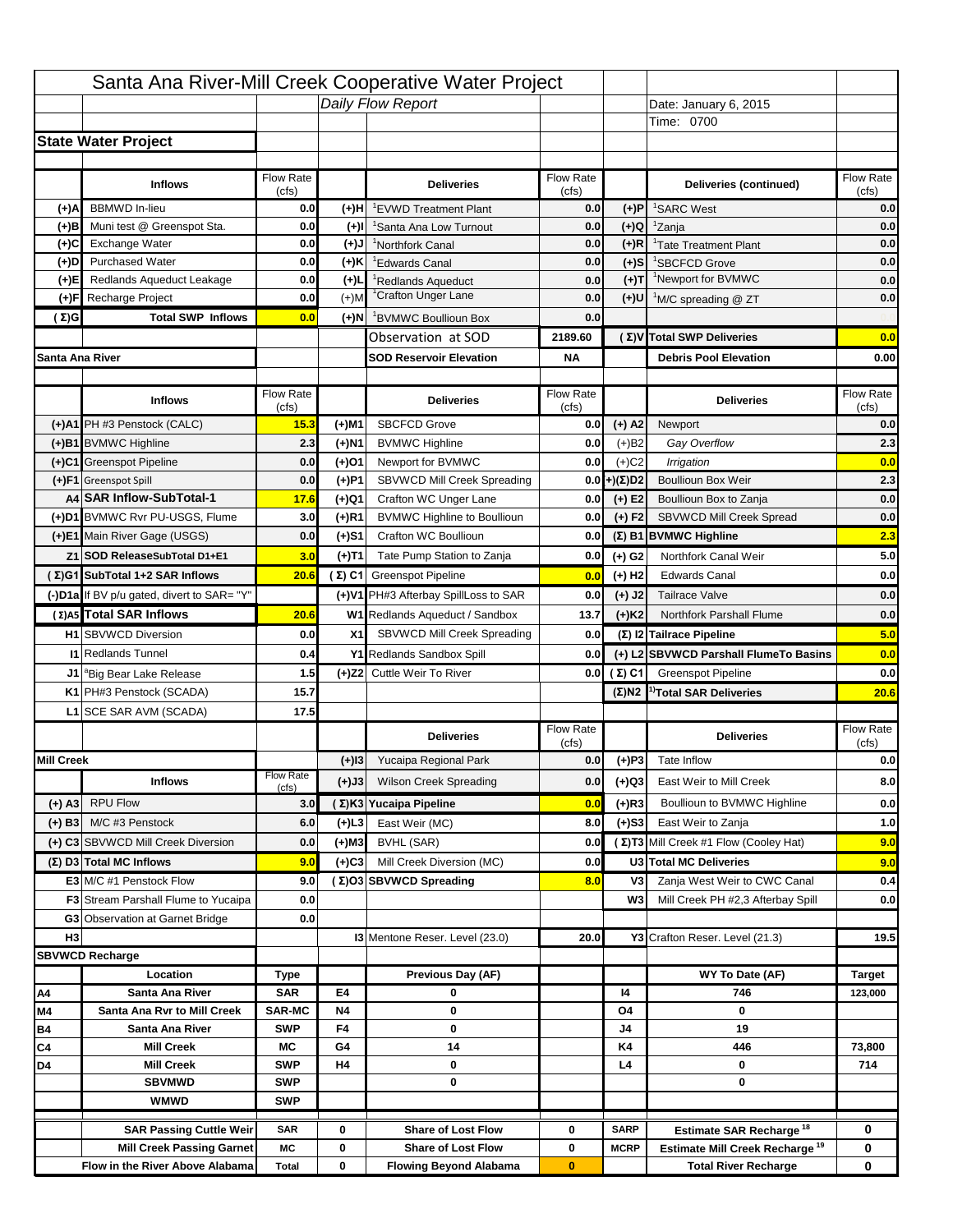|                   |                                                |                             |                 | Santa Ana River-Mill Creek Cooperative Water Project |                    |                      |                                                                                   |                                  |
|-------------------|------------------------------------------------|-----------------------------|-----------------|------------------------------------------------------|--------------------|----------------------|-----------------------------------------------------------------------------------|----------------------------------|
|                   |                                                |                             |                 | Daily Flow Report                                    |                    |                      | Date: January 7, 2015                                                             |                                  |
|                   |                                                |                             |                 |                                                      |                    |                      | Time: 0745                                                                        |                                  |
|                   | <b>State Water Project</b>                     |                             |                 |                                                      |                    |                      |                                                                                   |                                  |
|                   |                                                |                             |                 |                                                      |                    |                      |                                                                                   |                                  |
|                   | <b>Inflows</b>                                 | Flow Rate                   |                 | <b>Deliveries</b>                                    | <b>Flow Rate</b>   |                      | Deliveries (continued)                                                            | Flow Rate                        |
| (+)A              | <b>BBMWD</b> In-lieu                           | (cfs)<br>0.0                | (+)H            | 'EVWD Treatment Plant                                | (cfs)<br>0.0       | (+)P                 | <sup>1</sup> SARC West                                                            | (cfs)<br>0.0                     |
| (+)B              | Muni test @ Greenspot Sta.                     | 0.0                         | $(+)$ l         | 'Santa Ana Low Turnout                               | 0.0                | $(+)Q$               | <sup>1</sup> Zanja                                                                | 0.0                              |
| (+)C              | Exchange Water                                 | 0.0                         | $(+)$ J         | <sup>1</sup> Northfork Canal                         | 0.0                | $(+)R$               | <sup>1</sup> Tate Treatment Plant                                                 | 0.0                              |
| (+)D              | <b>Purchased Water</b>                         | 0.0                         | (+)K            | <sup>1</sup> Edwards Canal                           | 0.0                | $(+)$ S              | <sup>1</sup> SBCFCD Grove                                                         | 0.0                              |
| (+)E              | Redlands Aqueduct Leakage                      | 0.0                         | $(+)1$          | <sup>1</sup> Redlands Aqueduct                       | 0.0                | $(+)T$               | <sup>1</sup> Newport for BVMWC                                                    | 0.0                              |
| (+)F              | Recharge Project                               | 0.0                         | $(+)$ M         | <sup>1</sup> Crafton Unger Lane                      | 0.0                | $(+)$ U              | <sup>1</sup> M/C spreading @ ZT                                                   | 0.0                              |
| (Σ)G              | <b>Total SWP Inflows</b>                       | 0.0                         | (+)N            | <sup>1</sup> BVMWC Boullioun Box                     | 0.0                |                      |                                                                                   |                                  |
|                   |                                                |                             |                 | Observation at SOD                                   | 2189.65            |                      | (Σ)V Total SWP Deliveries                                                         | 0.0                              |
| Santa Ana River   |                                                |                             |                 | <b>SOD Reservoir Elevation</b>                       | <b>NA</b>          |                      | <b>Debris Pool Elevation</b>                                                      | 0.00                             |
|                   |                                                |                             |                 |                                                      |                    |                      |                                                                                   |                                  |
|                   | <b>Inflows</b>                                 | Flow Rate<br>(cfs)          |                 | <b>Deliveries</b>                                    | Flow Rate<br>(cfs) |                      | <b>Deliveries</b>                                                                 | Flow Rate<br>(cfs)               |
|                   | (+)A1 PH #3 Penstock (CALC)                    | 11.6                        | (+)M1           | <b>SBCFCD Grove</b>                                  | 0.0                | $(+)$ A2             | Newport                                                                           | 0.0                              |
|                   | (+)B1 BVMWC Highline                           | 2.3                         | (+)N1           | <b>BVMWC Highline</b>                                | 0.0                | $(+)B2$              | Gay Overflow                                                                      | 2.3                              |
|                   | (+)C1 Greenspot Pipeline                       | 0.0                         | (+)01           | Newport for BVMWC                                    | 0.0                | $(+)$ C <sub>2</sub> | Irrigation                                                                        | 0.0                              |
|                   | (+)F1 Greenspot Spill                          | 0.2                         | (+)P1           | SBVWCD Mill Creek Spreading                          | 0.0                | (+)(Σ)D2             | <b>Boullioun Box Weir</b>                                                         | 2.3                              |
|                   | A4 SAR Inflow-SubTotal-1                       | 14.1                        | (+)Q1           | Crafton WC Unger Lane                                | 0.0                | $(+) E2$             | Boullioun Box to Zanja                                                            | 0.0                              |
|                   | (+)D1 BVMWC Rvr PU-USGS, Flume                 | 3.0                         | $(+)$ R1        | <b>BVMWC Highline to Boullioun</b>                   | 0.0                | $(+) F2$             | SBVWCD Mill Creek Spread                                                          | 0.0                              |
|                   | (+)E1 Main River Gage (USGS)                   | 0.0                         | (+)S1           | Crafton WC Boullioun                                 | 0.0                |                      | $(\Sigma)$ B1 BVMWC Highline                                                      | 2.3                              |
|                   | Z1 SOD ReleaseSubTotal D1+E1                   | 3.0                         | (+)T1           | Tate Pump Station to Zanja                           | 0.0                | (+) G2               | Northfork Canal Weir                                                              | 5.0                              |
|                   | (Σ)G1 SubTotal 1+2 SAR Inflows                 | 17.1                        |                 | (Σ) C1 Greenspot Pipeline                            | 0.0                | $(+)$ H <sub>2</sub> | <b>Edwards Canal</b>                                                              | 0.0                              |
|                   | (-)D1a If BV p/u gated, divert to SAR= "Y"     |                             |                 | (+)V1 PH#3 Afterbay SpillLoss to SAR                 | 0.0                | $(+)$ J2             | <b>Tailrace Valve</b>                                                             | 0.0                              |
|                   | (Σ) A5 Total SAR Inflows                       | 17.1                        |                 | W1 Redlands Aqueduct / Sandbox                       | 10.2               | $(+)$ K <sub>2</sub> | <b>Northfork Parshall Flume</b>                                                   | 0.0                              |
|                   |                                                |                             |                 |                                                      |                    |                      |                                                                                   |                                  |
|                   |                                                |                             |                 |                                                      |                    |                      |                                                                                   |                                  |
|                   | <b>H1</b> SBVWCD Diversion                     | 0.0                         | X1              | SBVWCD Mill Creek Spreading                          | 0.0                |                      | (Σ) I2 Tailrace Pipeline                                                          | 5.0                              |
|                   | <b>11 Redlands Tunnel</b>                      | 0.4                         |                 | Y1 Redlands Sandbox Spill                            | 0.0                |                      | (+) L2 SBVWCD Parshall FlumeTo Basins                                             | 0.0                              |
|                   | J1 <sup>a</sup> Big Bear Lake Release          | 1.5                         |                 | (+)Z2 Cuttle Weir To River                           |                    | 0.0 $(\Sigma)$ C1    | <b>Greenspot Pipeline</b>                                                         |                                  |
|                   | K1 PH#3 Penstock (SCADA)                       | 11.5                        |                 |                                                      |                    |                      | $(\Sigma)$ N2 <sup>1)</sup> Total SAR Deliveries                                  |                                  |
|                   | L1 SCE SAR AVM (SCADA)                         | 15.1                        |                 |                                                      |                    |                      |                                                                                   |                                  |
|                   |                                                |                             |                 | <b>Deliveries</b>                                    | <b>Flow Rate</b>   |                      | <b>Deliveries</b>                                                                 | Flow Rate                        |
| <b>Mill Creek</b> |                                                |                             | $(+)$ 13        | Yucaipa Regional Park                                | (cfs)<br>0.0       | $(+)P3$              | Tate Inflow                                                                       | (cfs)                            |
|                   |                                                | <b>Flow Rate</b>            |                 | <b>Wilson Creek Spreading</b>                        |                    |                      | East Weir to Mill Creek                                                           |                                  |
|                   | <b>Inflows</b>                                 | (cfs)                       | (+)J3           |                                                      | 0.0                | (+)Q3                |                                                                                   |                                  |
| (+) A3            | <b>RPU Flow</b>                                | 3.8                         |                 | (Σ)K3 Yucaipa Pipeline                               | 0.0                | $(+)$ R3             | Boullioun to BVMWC Highline                                                       | 0.0<br>17.1<br>0.0<br>9.0<br>0.0 |
| $(+)$ B3          | M/C #3 Penstock                                | 6.7                         | (+)L3           | East Weir (MC)                                       | 9.0                | $(+)$ S3             | East Weir to Zanja                                                                | $1.5$                            |
|                   | (+) C3 SBVWCD Mill Creek Diversion             | 0.0                         | (+)M3           | BVHL (SAR)                                           | 0.0                |                      | (Σ) T3 Mill Creek #1 Flow (Cooley Hat)                                            | 10.5                             |
|                   | (Σ) D3 Total MC Inflows                        | 10.5                        | $(+)C3$         | Mill Creek Diversion (MC)                            | 0.0                |                      | U3 Total MC Deliveries                                                            | 10.5                             |
|                   | E3 M/C #1 Penstock Flow                        | 10.5                        |                 | (Σ)O3 SBVWCD Spreading                               | 9.0                | V3                   | Zanja West Weir to CWC Canal                                                      | 0.8                              |
|                   | <b>F3</b> Stream Parshall Flume to Yucaipa     | 0.0                         |                 |                                                      |                    | W <sub>3</sub>       | Mill Creek PH #2,3 Afterbay Spill                                                 |                                  |
|                   | G3 Observation at Garnet Bridge                | 0.0                         |                 |                                                      |                    |                      |                                                                                   | 0.0                              |
| H <sub>3</sub>    |                                                |                             |                 | 13 Mentone Reser. Level (23.0)                       | 19.8               |                      | Y3 Crafton Reser. Level (21.3)                                                    | 18.5                             |
|                   | <b>SBVWCD Recharge</b>                         |                             |                 |                                                      |                    |                      |                                                                                   |                                  |
|                   | Location                                       | Type                        |                 | Previous Day (AF)                                    |                    |                      | WY To Date (AF)                                                                   | <b>Target</b>                    |
| Α4                | Santa Ana River<br>Santa Ana Rvr to Mill Creek | <b>SAR</b><br><b>SAR-MC</b> | E4<br><b>N4</b> | 0<br>0                                               |                    | 14<br>O4             | 746<br>0                                                                          | 123,000                          |
| M4<br>Β4          | Santa Ana River                                | <b>SWP</b>                  | F4              | 0                                                    |                    | J4                   | 19                                                                                |                                  |
| C4                | <b>Mill Creek</b>                              | МC                          | G4              | 14                                                   |                    | K4                   | 460                                                                               | 73,800                           |
| D4                | <b>Mill Creek</b>                              | <b>SWP</b>                  | H4              | 0                                                    |                    | L4                   | 0                                                                                 | 714                              |
|                   | <b>SBVMWD</b>                                  | <b>SWP</b>                  |                 | 0                                                    |                    |                      | 0                                                                                 |                                  |
|                   | <b>WMWD</b>                                    | <b>SWP</b>                  |                 |                                                      |                    |                      |                                                                                   |                                  |
|                   | <b>SAR Passing Cuttle Weir</b>                 | <b>SAR</b>                  | 0               | <b>Share of Lost Flow</b>                            | 0                  | <b>SARP</b>          |                                                                                   | 0                                |
|                   | <b>Mill Creek Passing Garnet</b>               | МC                          | 0               | <b>Share of Lost Flow</b>                            | 0                  | <b>MCRP</b>          | Estimate SAR Recharge <sup>18</sup><br>Estimate Mill Creek Recharge <sup>19</sup> | 0                                |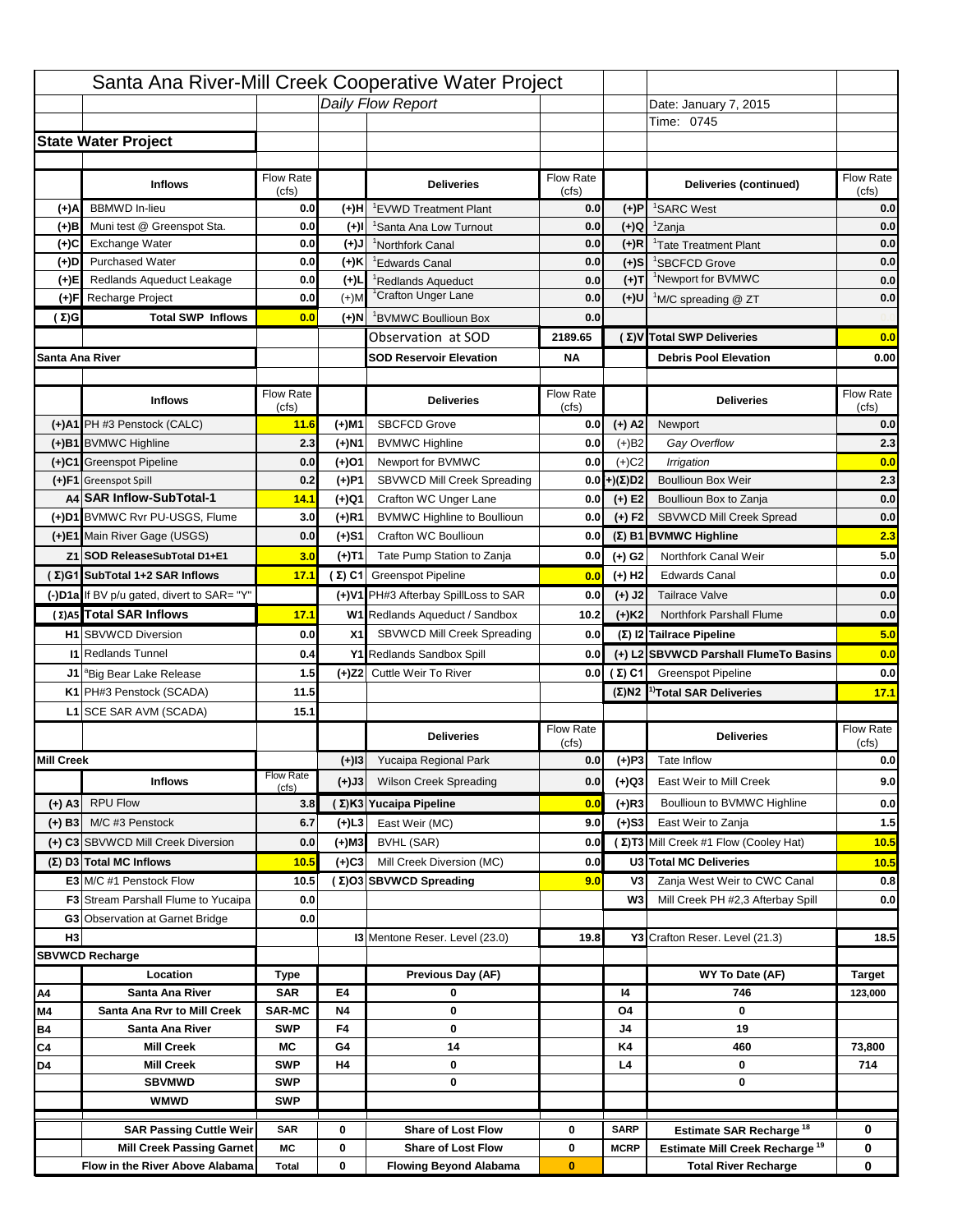|                   |                                            |                    |           | Santa Ana River-Mill Creek Cooperative Water Project |                           |                      |                                                  |                           |
|-------------------|--------------------------------------------|--------------------|-----------|------------------------------------------------------|---------------------------|----------------------|--------------------------------------------------|---------------------------|
|                   |                                            |                    |           | Daily Flow Report                                    |                           |                      | Date: January 8, 2015                            |                           |
|                   |                                            |                    |           |                                                      |                           |                      | Time: 0715                                       |                           |
|                   | <b>State Water Project</b>                 |                    |           |                                                      |                           |                      |                                                  |                           |
|                   |                                            |                    |           |                                                      |                           |                      |                                                  |                           |
|                   | <b>Inflows</b>                             | Flow Rate          |           | <b>Deliveries</b>                                    | <b>Flow Rate</b>          |                      | Deliveries (continued)                           | Flow Rate                 |
| (+)A              | <b>BBMWD</b> In-lieu                       | (cfs)<br>0.0       | (+)H      | 'EVWD Treatment Plant                                | (cfs)<br>0.0              | (+)P                 | <sup>1</sup> SARC West                           | (cfs)<br>0.0              |
| (+)B              | Muni test @ Greenspot Sta.                 | 0.0                | $(+)$ l   | 'Santa Ana Low Turnout                               | 0.0                       | $(+)Q$               | <sup>1</sup> Zanja                               | 0.0                       |
| (+)C              | Exchange Water                             | 0.0                | $(+)$ J   | <sup>1</sup> Northfork Canal                         | 0.0                       | $(+)R$               | <sup>1</sup> Tate Treatment Plant                | 0.0                       |
| (+)D              | <b>Purchased Water</b>                     | 0.0                | (+)K      | <sup>1</sup> Edwards Canal                           | 0.0                       | $(+)$ S              | <sup>1</sup> SBCFCD Grove                        | 0.0                       |
| (+)E              | Redlands Aqueduct Leakage                  | 0.0                | $(+)1$    | <sup>1</sup> Redlands Aqueduct                       | 0.0                       | $(+)T$               | <sup>1</sup> Newport for BVMWC                   | 0.0                       |
| (+)F              | Recharge Project                           | 0.0                | $(+)$ M   | <sup>1</sup> Crafton Unger Lane                      | 0.0                       | $(+)$ U              | <sup>1</sup> M/C spreading @ ZT                  | 0.0                       |
| (Σ)G              | <b>Total SWP Inflows</b>                   | 0.0                | (+)N      | <sup>1</sup> BVMWC Boullioun Box                     | 0.0                       |                      |                                                  |                           |
|                   |                                            |                    |           | Observation at SOD                                   | 2189.74                   |                      | (Σ) V Total SWP Deliveries                       | 0.0                       |
| Santa Ana River   |                                            |                    |           | <b>SOD Reservoir Elevation</b>                       | <b>NA</b>                 |                      | <b>Debris Pool Elevation</b>                     | 0.00                      |
|                   |                                            |                    |           |                                                      |                           |                      |                                                  |                           |
|                   | <b>Inflows</b>                             | Flow Rate<br>(cfs) |           | <b>Deliveries</b>                                    | Flow Rate<br>(cfs)        |                      | <b>Deliveries</b>                                | Flow Rate<br>(cfs)        |
|                   | (+)A1 PH #3 Penstock (CALC)                | 12.8               | (+)M1     | <b>SBCFCD Grove</b>                                  | 0.0                       | $(+)$ A2             | Newport                                          | 0.0                       |
|                   | (+)B1 BVMWC Highline                       | 2.1                | (+)N1     | <b>BVMWC Highline</b>                                | 0.0                       | $(+)B2$              | Gay Overflow                                     | 1.4                       |
|                   | (+)C1 Greenspot Pipeline                   | 0.0                | (+)01     | Newport for BVMWC                                    | 0.0                       | $(+)$ C <sub>2</sub> | Irrigation                                       | 0.7                       |
|                   | (+)F1 Greenspot Spill                      | 0.2                | (+)P1     | SBVWCD Mill Creek Spreading                          | 0.0                       | (+)(Σ)D2             | <b>Boullioun Box Weir</b>                        | 2.1                       |
|                   | A4 SAR Inflow-SubTotal-1                   | 15.1               | (+)Q1     | Crafton WC Unger Lane                                | 0.0                       | $(+) E2$             | Boullioun Box to Zanja                           | 0.0                       |
|                   | (+)D1 BVMWC Rvr PU-USGS, Flume             | 3.0                | $(+)$ R1  | <b>BVMWC Highline to Boullioun</b>                   | 0.0                       | $(+) F2$             | SBVWCD Mill Creek Spread                         | 0.0                       |
|                   | (+)E1 Main River Gage (USGS)               | 0.0                | (+)S1     | Crafton WC Boullioun                                 | 0.0                       |                      | $(\Sigma)$ B1 BVMWC Highline                     | 2.1                       |
|                   | Z1 SOD ReleaseSubTotal D1+E1               | 3.0                | (+)T1     | Tate Pump Station to Zanja                           | 0.0                       | (+) G2               | Northfork Canal Weir                             | 5.0                       |
|                   | (Σ)G1 SubTotal 1+2 SAR Inflows             | 18.1               |           | (Σ) C1 Greenspot Pipeline                            | 0.0                       | $(+)$ H <sub>2</sub> | <b>Edwards Canal</b>                             | 0.0                       |
|                   | (-)D1a If BV p/u gated, divert to SAR= "Y" |                    |           | (+)V1 PH#3 Afterbay SpillLoss to SAR                 | 0.0                       | $(+)$ J2             | <b>Tailrace Valve</b>                            | 0.0                       |
|                   | (Σ) A5 Total SAR Inflows                   | 18.1               |           | W1 Redlands Aqueduct / Sandbox                       | 11.4                      | $(+)$ K <sub>2</sub> | <b>Northfork Parshall Flume</b>                  | 0.0                       |
|                   |                                            |                    |           |                                                      |                           |                      |                                                  |                           |
|                   |                                            |                    |           |                                                      |                           |                      |                                                  |                           |
|                   | <b>H1</b> SBVWCD Diversion                 | 0.0                | X1        | SBVWCD Mill Creek Spreading                          | 0.0                       |                      | (Σ) I2 Tailrace Pipeline                         | 5.0                       |
|                   | <b>11 Redlands Tunnel</b>                  | 0.4                |           | Y1 Redlands Sandbox Spill                            | 0.0                       |                      | (+) L2 SBVWCD Parshall FlumeTo Basins            | 0.0                       |
|                   | J1 <sup>a</sup> Big Bear Lake Release      | 1.5                |           | (+)Z2 Cuttle Weir To River                           |                           | 0.0 $(\Sigma)$ C1    | <b>Greenspot Pipeline</b>                        | 0.0                       |
|                   | K1 PH#3 Penstock (SCADA)                   | 11.9               |           |                                                      |                           |                      | $(\Sigma)$ N2 <sup>1)</sup> Total SAR Deliveries |                           |
|                   | L1 SCE SAR AVM (SCADA)                     | 15.7               |           |                                                      |                           |                      |                                                  |                           |
|                   |                                            |                    |           | <b>Deliveries</b>                                    | <b>Flow Rate</b><br>(cfs) |                      | <b>Deliveries</b>                                | Flow Rate<br>(cfs)        |
| <b>Mill Creek</b> |                                            |                    | $(+)$ 13  | Yucaipa Regional Park                                | 0.0                       | $(+)P3$              | Tate Inflow                                      |                           |
|                   | <b>Inflows</b>                             | <b>Flow Rate</b>   | (+)J3     | <b>Wilson Creek Spreading</b>                        | 0.0                       | (+)Q3                | East Weir to Mill Creek                          |                           |
|                   |                                            | (cfs)              |           |                                                      | 0.0                       |                      | Boullioun to BVMWC Highline                      |                           |
| (+) A3            | <b>RPU Flow</b><br>M/C #3 Penstock         | 3.9<br>7.0         |           | (Σ)K3 Yucaipa Pipeline<br>East Weir (MC)             | 9.0                       | $(+)$ R3             | East Weir to Zanja                               | 18.1<br>0.0<br>9.0<br>0.0 |
| $(+)$ B3          |                                            |                    | (+)L3     |                                                      | 0.0                       | $(+)$ S3             |                                                  | 1.9                       |
|                   | (+) C3 SBVWCD Mill Creek Diversion         | 0.0                | (+)M3     | BVHL (SAR)                                           |                           |                      | (Σ) T3 Mill Creek #1 Flow (Cooley Hat)           | 10.9                      |
|                   | (Σ) D3 Total MC Inflows                    | 10.9               | $(+)C3$   | Mill Creek Diversion (MC)                            | 0.0                       |                      | U3 Total MC Deliveries                           | 10.9                      |
|                   | E3 M/C #1 Penstock Flow                    | 10.9<br>0.0        |           | (Σ)O3 SBVWCD Spreading                               | 9.0                       | V3<br>W <sub>3</sub> | Zanja West Weir to CWC Canal                     | 1.0                       |
|                   | <b>F3</b> Stream Parshall Flume to Yucaipa | 0.0                |           |                                                      |                           |                      | Mill Creek PH #2,3 Afterbay Spill                |                           |
| H <sub>3</sub>    | G3 Observation at Garnet Bridge            |                    |           | 13 Mentone Reser. Level (23.0)                       | 19.5                      |                      | Y3 Crafton Reser. Level (21.3)                   | 0.0<br>18.0               |
|                   | <b>SBVWCD Recharge</b>                     |                    |           |                                                      |                           |                      |                                                  |                           |
|                   | Location                                   | Type               |           | Previous Day (AF)                                    |                           |                      | WY To Date (AF)                                  | <b>Target</b>             |
| Α4                | Santa Ana River                            | <b>SAR</b>         | E4        | 0                                                    |                           | 14                   | 746                                              | 123,000                   |
| M4                | Santa Ana Rvr to Mill Creek                | <b>SAR-MC</b>      | <b>N4</b> | 0                                                    |                           | O4                   | 0                                                |                           |
| Β4                | Santa Ana River                            | <b>SWP</b>         | F4        | 0                                                    |                           | J4                   | 19                                               |                           |
| C4                | <b>Mill Creek</b>                          | МC                 | G4        | 14                                                   |                           | K4                   | 460                                              | 73,800                    |
| D4                | <b>Mill Creek</b>                          | <b>SWP</b>         | H4        | 0                                                    |                           | L4                   | 0                                                | 714                       |
|                   | <b>SBVMWD</b>                              | <b>SWP</b>         |           | 0                                                    |                           |                      | 0                                                |                           |
|                   | <b>WMWD</b>                                | <b>SWP</b>         |           |                                                      |                           |                      |                                                  |                           |
|                   | <b>SAR Passing Cuttle Weir</b>             | <b>SAR</b>         | 0         | <b>Share of Lost Flow</b>                            | 0                         | <b>SARP</b>          | Estimate SAR Recharge <sup>18</sup>              | 0                         |
|                   | <b>Mill Creek Passing Garnet</b>           | МC                 | 0         | <b>Share of Lost Flow</b>                            | 0                         | <b>MCRP</b>          | Estimate Mill Creek Recharge <sup>19</sup>       | 0                         |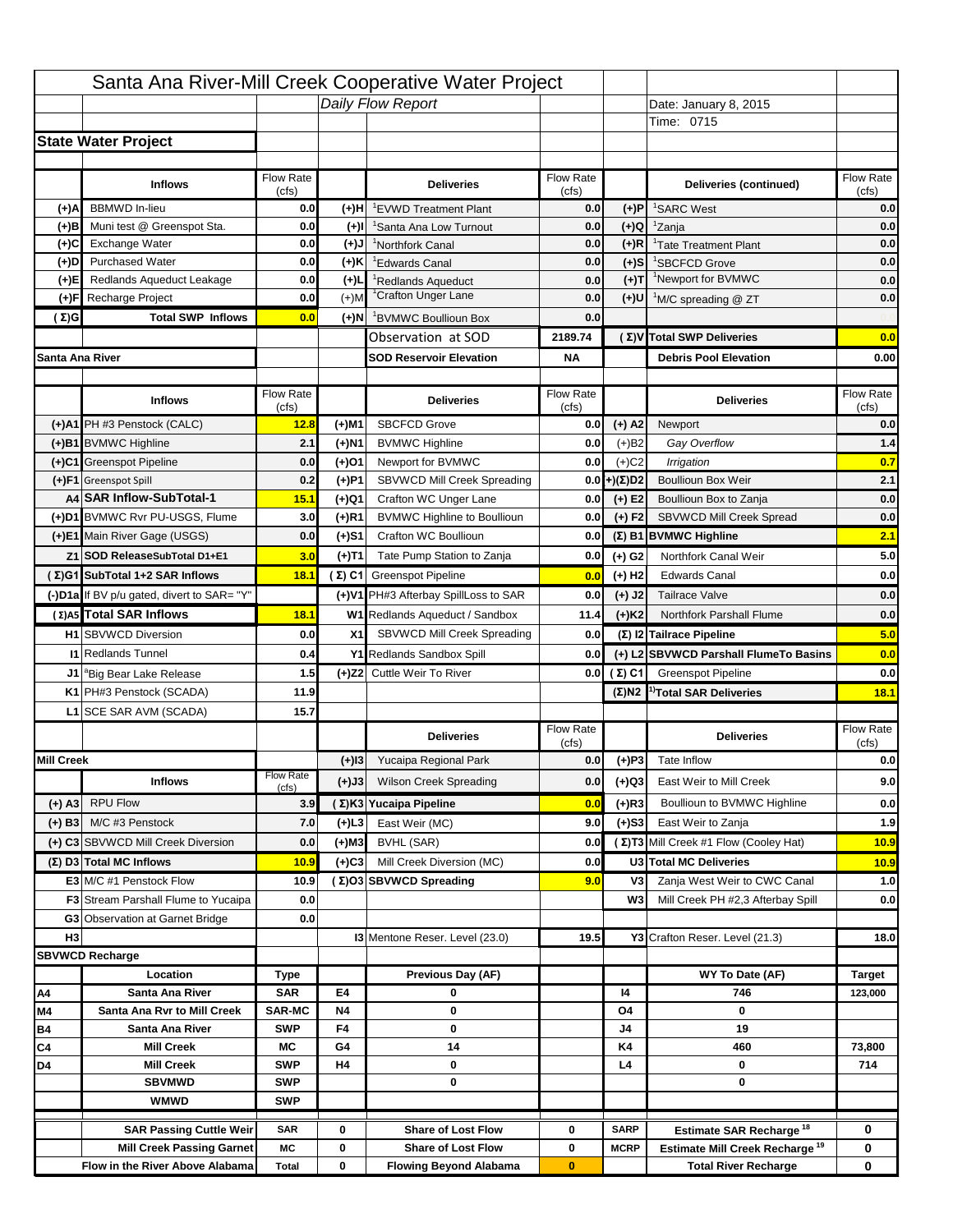|                   |                                            |                    |           | Santa Ana River-Mill Creek Cooperative Water Project |                           |                      |                                                  |                           |
|-------------------|--------------------------------------------|--------------------|-----------|------------------------------------------------------|---------------------------|----------------------|--------------------------------------------------|---------------------------|
|                   |                                            |                    |           | Daily Flow Report                                    |                           |                      | Date: January 9, 2015                            |                           |
|                   |                                            |                    |           |                                                      |                           |                      | Time: 0730                                       |                           |
|                   | <b>State Water Project</b>                 |                    |           |                                                      |                           |                      |                                                  |                           |
|                   |                                            |                    |           |                                                      |                           |                      |                                                  |                           |
|                   | <b>Inflows</b>                             | Flow Rate          |           | <b>Deliveries</b>                                    | <b>Flow Rate</b>          |                      | Deliveries (continued)                           | Flow Rate                 |
| (+)A              | <b>BBMWD</b> In-lieu                       | (cfs)<br>0.0       | (+)H      | 'EVWD Treatment Plant                                | (cfs)<br>0.0              | (+)P                 | <sup>1</sup> SARC West                           | (cfs)<br>0.0              |
| (+)B              | Muni test @ Greenspot Sta.                 | 0.0                | $(+)$ l   | 'Santa Ana Low Turnout                               | 0.0                       | $(+)Q$               | <sup>1</sup> Zanja                               | 0.0                       |
| (+)C              | Exchange Water                             | 0.0                | $(L(+)$   | <sup>1</sup> Northfork Canal                         | 0.0                       | $(+)R$               | <sup>1</sup> Tate Treatment Plant                | 0.0                       |
| (+)D              | <b>Purchased Water</b>                     | 0.0                | (+)K      | <sup>1</sup> Edwards Canal                           | 0.0                       | $(+)$ S              | <sup>1</sup> SBCFCD Grove                        | 0.0                       |
| (+)E              | Redlands Aqueduct Leakage                  | 0.0                | $(+)1$    | <sup>1</sup> Redlands Aqueduct                       | 0.0                       | $(+)T$               | <sup>1</sup> Newport for BVMWC                   | 0.0                       |
| (+)F              | Recharge Project                           | 0.0                | $(+)$ M   | <sup>1</sup> Crafton Unger Lane                      | 0.0                       | $(+)$ U              | <sup>1</sup> M/C spreading @ ZT                  | 0.0                       |
| (Σ)G              | <b>Total SWP Inflows</b>                   | 0.0                | (+)N      | <sup>1</sup> BVMWC Boullioun Box                     | 0.0                       |                      |                                                  |                           |
|                   |                                            |                    |           | Observation at SOD                                   | 2189.84                   |                      | (Σ) V Total SWP Deliveries                       | 0.0                       |
| Santa Ana River   |                                            |                    |           | <b>SOD Reservoir Elevation</b>                       | <b>NA</b>                 |                      | <b>Debris Pool Elevation</b>                     | 0.00                      |
|                   |                                            |                    |           |                                                      |                           |                      |                                                  |                           |
|                   | <b>Inflows</b>                             | Flow Rate<br>(cfs) |           | <b>Deliveries</b>                                    | Flow Rate<br>(cfs)        |                      | <b>Deliveries</b>                                | Flow Rate<br>(cfs)        |
|                   | (+)A1 PH #3 Penstock (CALC)                | 12.6               | (+)M1     | <b>SBCFCD Grove</b>                                  | 0.0                       | $(+)$ A2             | Newport                                          | 0.0                       |
|                   | (+)B1 BVMWC Highline                       | 2.1                | (+)N1     | <b>BVMWC Highline</b>                                | 0.0                       | $(+)B2$              | Gay Overflow                                     | 1.0                       |
|                   | (+)C1 Greenspot Pipeline                   | 0.0                | (+)01     | Newport for BVMWC                                    | 0.0                       | $(+)$ C <sub>2</sub> | Irrigation                                       | 1.1                       |
|                   | (+)F1 Greenspot Spill                      | 0.0                | (+)P1     | SBVWCD Mill Creek Spreading                          | 0.0                       | (+)(Σ)D2             | <b>Boullioun Box Weir</b>                        | 2.1                       |
|                   | A4 SAR Inflow-SubTotal-1                   | 14.7               | (+)Q1     | Crafton WC Unger Lane                                | 0.0                       | $(+) E2$             | Boullioun Box to Zanja                           | 0.0                       |
|                   | (+)D1 BVMWC Rvr PU-USGS, Flume             | 4.2                | $(+)$ R1  | <b>BVMWC Highline to Boullioun</b>                   | 0.0                       | $(+) F2$             | SBVWCD Mill Creek Spread                         | 0.0                       |
|                   | (+)E1 Main River Gage (USGS)               | 0.0                | (+)S1     | Crafton WC Boullioun                                 | 0.0                       |                      | $(\Sigma)$ B1 BVMWC Highline                     | 2.1                       |
|                   | Z1 SOD ReleaseSubTotal D1+E1               | 4.2                | (+)T1     | Tate Pump Station to Zanja                           | 0.0                       | (+) G2               | Northfork Canal Weir                             | 4.5                       |
|                   | (Σ)G1 SubTotal 1+2 SAR Inflows             | 18.9               |           | (Σ) C1 Greenspot Pipeline                            | 0.0                       | $(+)$ H <sub>2</sub> | <b>Edwards Canal</b>                             | 0.9                       |
|                   | (-)D1a If BV p/u gated, divert to SAR= "Y" |                    |           | (+)V1 PH#3 Afterbay SpillLoss to SAR                 | 0.0                       | $(+)$ J2             | <b>Tailrace Valve</b>                            | 0.0                       |
|                   | (Σ) A5 Total SAR Inflows                   | 18.9               |           | W1 Redlands Aqueduct / Sandbox                       | 11.8                      | $(+)$ K <sub>2</sub> | <b>Northfork Parshall Flume</b>                  | 0.0                       |
|                   |                                            |                    |           |                                                      |                           |                      |                                                  |                           |
|                   |                                            |                    |           |                                                      |                           |                      |                                                  |                           |
|                   | <b>H1</b> SBVWCD Diversion                 | 0.0                | X1        | SBVWCD Mill Creek Spreading                          | 0.0                       |                      | (Σ) I2 Tailrace Pipeline                         | 5.4                       |
|                   | <b>11 Redlands Tunnel</b>                  | 0.4                |           | Y1 Redlands Sandbox Spill                            | 0.0                       |                      | (+) L2 SBVWCD Parshall FlumeTo Basins            | 0.0                       |
|                   | J1 <sup>a</sup> Big Bear Lake Release      | 1.5                |           | (+)Z2 Cuttle Weir To River                           |                           | 0.0 $(\Sigma)$ C1    | <b>Greenspot Pipeline</b>                        | 0.0                       |
|                   | K1 PH#3 Penstock (SCADA)                   | 12.8               |           |                                                      |                           |                      | $(\Sigma)$ N2 <sup>1)</sup> Total SAR Deliveries |                           |
|                   | L1 SCE SAR AVM (SCADA)                     | 14.6               |           |                                                      |                           |                      |                                                  |                           |
|                   |                                            |                    |           | <b>Deliveries</b>                                    | <b>Flow Rate</b><br>(cfs) |                      | <b>Deliveries</b>                                | Flow Rate<br>(cfs)        |
| <b>Mill Creek</b> |                                            |                    | $(+)$ 13  | Yucaipa Regional Park                                | 0.0                       | $(+)P3$              | Tate Inflow                                      |                           |
|                   | <b>Inflows</b>                             | <b>Flow Rate</b>   | (+)J3     | <b>Wilson Creek Spreading</b>                        | 0.0                       | (+)Q3                | East Weir to Mill Creek                          |                           |
|                   |                                            | (cfs)              |           |                                                      | 0.0                       |                      | Boullioun to BVMWC Highline                      |                           |
| (+) A3            | <b>RPU Flow</b><br>M/C #3 Penstock         | 3.9<br>6.9         |           | (Σ)K3 Yucaipa Pipeline<br>East Weir (MC)             | 9.0                       | $(+)$ R3             | East Weir to Zanja                               | 18.9<br>0.0<br>9.0<br>0.0 |
| $(+)$ B3          |                                            |                    | $(+)$ L3  |                                                      | 0.0                       | $(+)$ S3             |                                                  | 1.8                       |
|                   | (+) C3 SBVWCD Mill Creek Diversion         | 0.0                | (+)M3     | BVHL (SAR)                                           |                           |                      | (Σ) T3 Mill Creek #1 Flow (Cooley Hat)           | 10.8                      |
|                   | (Σ) D3 Total MC Inflows                    | 10.8               | $(+)C3$   | Mill Creek Diversion (MC)                            | 0.0                       |                      | U3 Total MC Deliveries                           | 10.8                      |
|                   | E3 M/C #1 Penstock Flow                    | 10.8<br>0.0        |           | (Σ)O3 SBVWCD Spreading                               | 9.0                       | V3<br>W <sub>3</sub> | Zanja West Weir to CWC Canal                     |                           |
|                   | <b>F3</b> Stream Parshall Flume to Yucaipa | 0.0                |           |                                                      |                           |                      | Mill Creek PH #2,3 Afterbay Spill                |                           |
|                   | G3 Observation at Garnet Bridge            |                    |           |                                                      |                           |                      |                                                  | 1.0<br>0.0                |
| H <sub>3</sub>    | <b>SBVWCD Recharge</b>                     |                    |           | 13 Mentone Reser. Level (23.0)                       | 19.8                      |                      | Y3 Crafton Reser. Level (21.3)                   | 17.8                      |
|                   | Location                                   |                    |           | Previous Day (AF)                                    |                           |                      | WY To Date (AF)                                  | <b>Target</b>             |
| Α4                | Santa Ana River                            | Type<br><b>SAR</b> | E4        | 0                                                    |                           | 14                   | 746                                              | 123,000                   |
| M4                | Santa Ana Rvr to Mill Creek                | <b>SAR-MC</b>      | <b>N4</b> | 0                                                    |                           | O4                   | 0                                                |                           |
| Β4                | Santa Ana River                            | <b>SWP</b>         | F4        | 0                                                    |                           | J4                   | 19                                               |                           |
| C4                | <b>Mill Creek</b>                          | МC                 | G4        | 18                                                   |                           | K4                   | 495                                              | 73,800                    |
| D4                | <b>Mill Creek</b>                          | <b>SWP</b>         | H4        | 0                                                    |                           | L4                   | 0                                                | 714                       |
|                   | <b>SBVMWD</b>                              | <b>SWP</b>         |           | 0                                                    |                           |                      | 0                                                |                           |
|                   | <b>WMWD</b>                                | <b>SWP</b>         |           |                                                      |                           |                      |                                                  |                           |
|                   | <b>SAR Passing Cuttle Weir</b>             | <b>SAR</b>         | 0         | <b>Share of Lost Flow</b>                            | 0                         | <b>SARP</b>          | Estimate SAR Recharge <sup>18</sup>              | 0                         |
|                   | <b>Mill Creek Passing Garnet</b>           | МC                 | 0         | <b>Share of Lost Flow</b>                            | 0                         | <b>MCRP</b>          | Estimate Mill Creek Recharge <sup>19</sup>       | 0                         |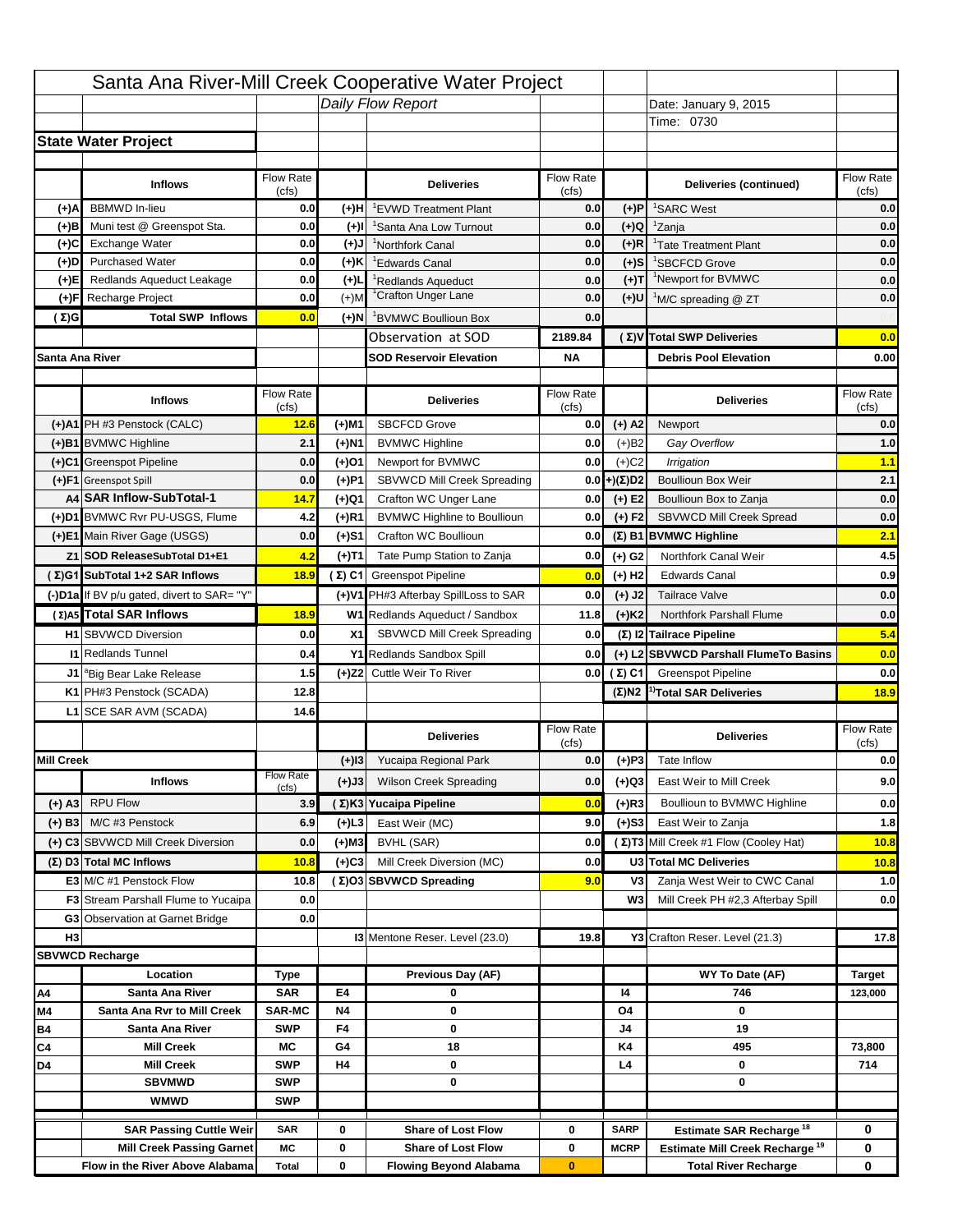|                   |                                            |                    |           | Santa Ana River-Mill Creek Cooperative Water Project |                           |                      |                                                  |                                  |
|-------------------|--------------------------------------------|--------------------|-----------|------------------------------------------------------|---------------------------|----------------------|--------------------------------------------------|----------------------------------|
|                   |                                            |                    |           | Daily Flow Report                                    |                           |                      | Date: January 12, 2015                           |                                  |
|                   |                                            |                    |           |                                                      |                           |                      | Time: 0715                                       |                                  |
|                   | <b>State Water Project</b>                 |                    |           |                                                      |                           |                      |                                                  |                                  |
|                   |                                            |                    |           |                                                      |                           |                      |                                                  |                                  |
|                   | <b>Inflows</b>                             | Flow Rate          |           | <b>Deliveries</b>                                    | <b>Flow Rate</b>          |                      | Deliveries (continued)                           | Flow Rate                        |
| (+)A              | <b>BBMWD</b> In-lieu                       | (cfs)<br>0.0       | (+)H      | 'EVWD Treatment Plant                                | (cfs)<br>0.0              | (+)P                 | <sup>1</sup> SARC West                           | (cfs)<br>0.0                     |
| (+)B              | Muni test @ Greenspot Sta.                 | 0.0                | $(+)$ l   | 'Santa Ana Low Turnout                               | 0.0                       | $(+)Q$               | <sup>1</sup> Zanja                               | 0.0                              |
| (+)C              | Exchange Water                             | 0.0                | $(L(+)$   | <sup>1</sup> Northfork Canal                         | 0.0                       | $(+)R$               | <sup>1</sup> Tate Treatment Plant                | 0.0                              |
| (+)D              | <b>Purchased Water</b>                     | 0.0                | (+)K      | <sup>1</sup> Edwards Canal                           | 0.0                       | $(+)$ S              | <sup>1</sup> SBCFCD Grove                        | 0.0                              |
| (+)E              | Redlands Aqueduct Leakage                  | 0.0                | $(+)1$    | <sup>1</sup> Redlands Aqueduct                       | 0.0                       | $(+)T$               | <sup>1</sup> Newport for BVMWC                   | 0.0                              |
| (+)F              | Recharge Project                           | 0.0                | $(+)$ M   | <sup>1</sup> Crafton Unger Lane                      | 0.0                       | $(+)$ U              | <sup>1</sup> M/C spreading @ ZT                  | 0.0                              |
| (Σ)G              | <b>Total SWP Inflows</b>                   | 0.0                | (+)N      | <sup>1</sup> BVMWC Boullioun Box                     | 0.0                       |                      |                                                  |                                  |
|                   |                                            |                    |           | Observation at SOD                                   | 2190.15                   |                      | (Σ)V Total SWP Deliveries                        | 0.0                              |
| Santa Ana River   |                                            |                    |           | <b>SOD Reservoir Elevation</b>                       | <b>NA</b>                 |                      | <b>Debris Pool Elevation</b>                     | 0.00                             |
|                   |                                            |                    |           |                                                      |                           |                      |                                                  |                                  |
|                   | <b>Inflows</b>                             | Flow Rate<br>(cfs) |           | <b>Deliveries</b>                                    | Flow Rate<br>(cfs)        |                      | <b>Deliveries</b>                                | Flow Rate<br>(cfs)               |
|                   | (+)A1 PH #3 Penstock (CALC)                | 11.9               | (+)M1     | <b>SBCFCD Grove</b>                                  | 0.0                       | $(+)$ A2             | Newport                                          | 0.0                              |
|                   | (+)B1 BVMWC Highline                       | 2.2                | (+)N1     | <b>BVMWC Highline</b>                                | 0.0                       | $(+)B2$              | Gay Overflow                                     | 1.8                              |
|                   | (+)C1 Greenspot Pipeline                   | 0.0                | (+)01     | Newport for BVMWC                                    | 0.0                       | $(+)$ C <sub>2</sub> | Irrigation                                       | 0.4                              |
|                   | (+)F1 Greenspot Spill                      | 0.0                | (+)P1     | SBVWCD Mill Creek Spreading                          | 0.0                       | (+)(Σ)D2             | <b>Boullioun Box Weir</b>                        | 2.2                              |
|                   | A4 SAR Inflow-SubTotal-1                   | 14.1               | (+)Q1     | Crafton WC Unger Lane                                | 0.0                       | $(+) E2$             | Boullioun Box to Zanja                           | 0.0                              |
|                   | (+)D1 BVMWC Rvr PU-USGS, Flume             | 4.2                | $(+)$ R1  | <b>BVMWC Highline to Boullioun</b>                   | 0.0                       | $(+) F2$             | SBVWCD Mill Creek Spread                         | 0.0                              |
|                   | (+)E1 Main River Gage (USGS)               | 0.0                | (+)S1     | Crafton WC Boullioun                                 | 0.0                       |                      | $(\Sigma)$ B1 BVMWC Highline                     | 2.2                              |
|                   | Z1 SOD ReleaseSubTotal D1+E1               | 4.2                | (+)T1     | Tate Pump Station to Zanja                           | 0.0                       | (+) G2               | Northfork Canal Weir                             | 4.5                              |
|                   | (Σ)G1 SubTotal 1+2 SAR Inflows             | 18.3               |           | (Σ) C1 Greenspot Pipeline                            | 0.0                       | $(+)$ H <sub>2</sub> | <b>Edwards Canal</b>                             | 0.9                              |
|                   | (-)D1a If BV p/u gated, divert to SAR= "Y" |                    |           | (+)V1 PH#3 Afterbay SpillLoss to SAR                 | 0.0                       | $(+)$ J2             | <b>Tailrace Valve</b>                            | 0.0                              |
|                   | (Σ) A5 Total SAR Inflows                   | 18.3               |           | W1 Redlands Aqueduct / Sandbox                       | 11.1                      | $(+)$ K <sub>2</sub> | <b>Northfork Parshall Flume</b>                  | 0.0                              |
|                   |                                            |                    |           |                                                      |                           |                      |                                                  |                                  |
|                   |                                            |                    |           |                                                      |                           |                      |                                                  |                                  |
|                   | <b>H1</b> SBVWCD Diversion                 | 0.0                | X1        | SBVWCD Mill Creek Spreading                          | 0.0                       |                      | (Σ) I2 Tailrace Pipeline                         | 5.4                              |
|                   | <b>11 Redlands Tunnel</b>                  | 0.4                |           | Y1 Redlands Sandbox Spill                            | 0.0                       |                      | (+) L2 SBVWCD Parshall FlumeTo Basins            | 0.0                              |
|                   | J1 <sup>a</sup> Big Bear Lake Release      | 1.5                |           | (+)Z2 Cuttle Weir To River                           |                           | 0.0 $(\Sigma)$ C1    | <b>Greenspot Pipeline</b>                        |                                  |
|                   | K1 PH#3 Penstock (SCADA)                   | 11.3               |           |                                                      |                           |                      | $(\Sigma)$ N2 <sup>1)</sup> Total SAR Deliveries |                                  |
|                   | L1 SCE SAR AVM (SCADA)                     | 16.8               |           |                                                      |                           |                      |                                                  |                                  |
|                   |                                            |                    |           | <b>Deliveries</b>                                    | <b>Flow Rate</b><br>(cfs) |                      | <b>Deliveries</b>                                | Flow Rate<br>(cfs)               |
| <b>Mill Creek</b> |                                            |                    | $(+)$ 13  | Yucaipa Regional Park                                | 0.0                       | $(+)P3$              | Tate Inflow                                      |                                  |
|                   | <b>Inflows</b>                             | <b>Flow Rate</b>   | (+)J3     | <b>Wilson Creek Spreading</b>                        | 0.0                       | (+)Q3                | East Weir to Mill Creek                          |                                  |
|                   |                                            | (cfs)              |           |                                                      | 0.0                       |                      | Boullioun to BVMWC Highline                      |                                  |
| (+) A3            | <b>RPU Flow</b><br>M/C #3 Penstock         | 3.4                |           | (Σ)K3 Yucaipa Pipeline                               |                           | $(+)$ R3             | East Weir to Zanja                               | 0.0<br>18.3<br>0.0<br>8.0<br>0.0 |
| $(+)$ B3          |                                            | 6.5                | $(+)$ L3  | East Weir (MC)                                       | 8.0                       | $(+)$ S3             |                                                  | 1.9                              |
|                   | (+) C3 SBVWCD Mill Creek Diversion         | 0.0                | (+)M3     | BVHL (SAR)                                           | 0.0                       |                      | (Σ) T3 Mill Creek #1 Flow (Cooley Hat)           | 9.9                              |
|                   | (Σ) D3 Total MC Inflows                    | 9.9                | $(+)C3$   | Mill Creek Diversion (MC)                            | 0.0                       |                      | U3 Total MC Deliveries                           | 9.9                              |
|                   | E3 M/C #1 Penstock Flow                    | 9.9                |           | (Σ)O3 SBVWCD Spreading                               | 8.0                       | V3<br>W <sub>3</sub> | Zanja West Weir to CWC Canal                     |                                  |
|                   | <b>F3</b> Stream Parshall Flume to Yucaipa | 0.0                |           |                                                      |                           |                      | Mill Creek PH #2,3 Afterbay Spill                |                                  |
|                   | G3 Observation at Garnet Bridge            | 0.0                |           |                                                      |                           |                      |                                                  | $1.2$<br>0.0                     |
| H <sub>3</sub>    | <b>SBVWCD Recharge</b>                     |                    |           | 13 Mentone Reser. Level (23.0)                       | 22.4                      |                      | Y3 Crafton Reser. Level (21.3)                   | 20.0                             |
|                   | Location                                   | Type               |           | Previous Day (AF)                                    |                           |                      | WY To Date (AF)                                  | <b>Target</b>                    |
| Α4                | Santa Ana River                            | <b>SAR</b>         | E4        | 0                                                    |                           | 14                   | 746                                              | 123,000                          |
| M4                | Santa Ana Rvr to Mill Creek                | <b>SAR-MC</b>      | <b>N4</b> | 0                                                    |                           | O4                   | 0                                                |                                  |
| Β4                | Santa Ana River                            | <b>SWP</b>         | F4        | 0                                                    |                           | J4                   | 19                                               |                                  |
| C4                | <b>Mill Creek</b>                          | МC                 | G4        | 48                                                   |                           | K4                   | 544                                              | 73,800                           |
| D4                | <b>Mill Creek</b>                          | <b>SWP</b>         | H4        | 0                                                    |                           | L4                   | 0                                                | 714                              |
|                   | <b>SBVMWD</b>                              | <b>SWP</b>         |           | 0                                                    |                           |                      | 0                                                |                                  |
|                   | <b>WMWD</b>                                | <b>SWP</b>         |           |                                                      |                           |                      |                                                  |                                  |
|                   | <b>SAR Passing Cuttle Weir</b>             | <b>SAR</b>         | 0         | <b>Share of Lost Flow</b>                            | 0                         | <b>SARP</b>          | Estimate SAR Recharge <sup>18</sup>              | 0                                |
|                   | <b>Mill Creek Passing Garnet</b>           | МC                 | 0         | <b>Share of Lost Flow</b>                            | 0                         | <b>MCRP</b>          | Estimate Mill Creek Recharge <sup>19</sup>       | 0                                |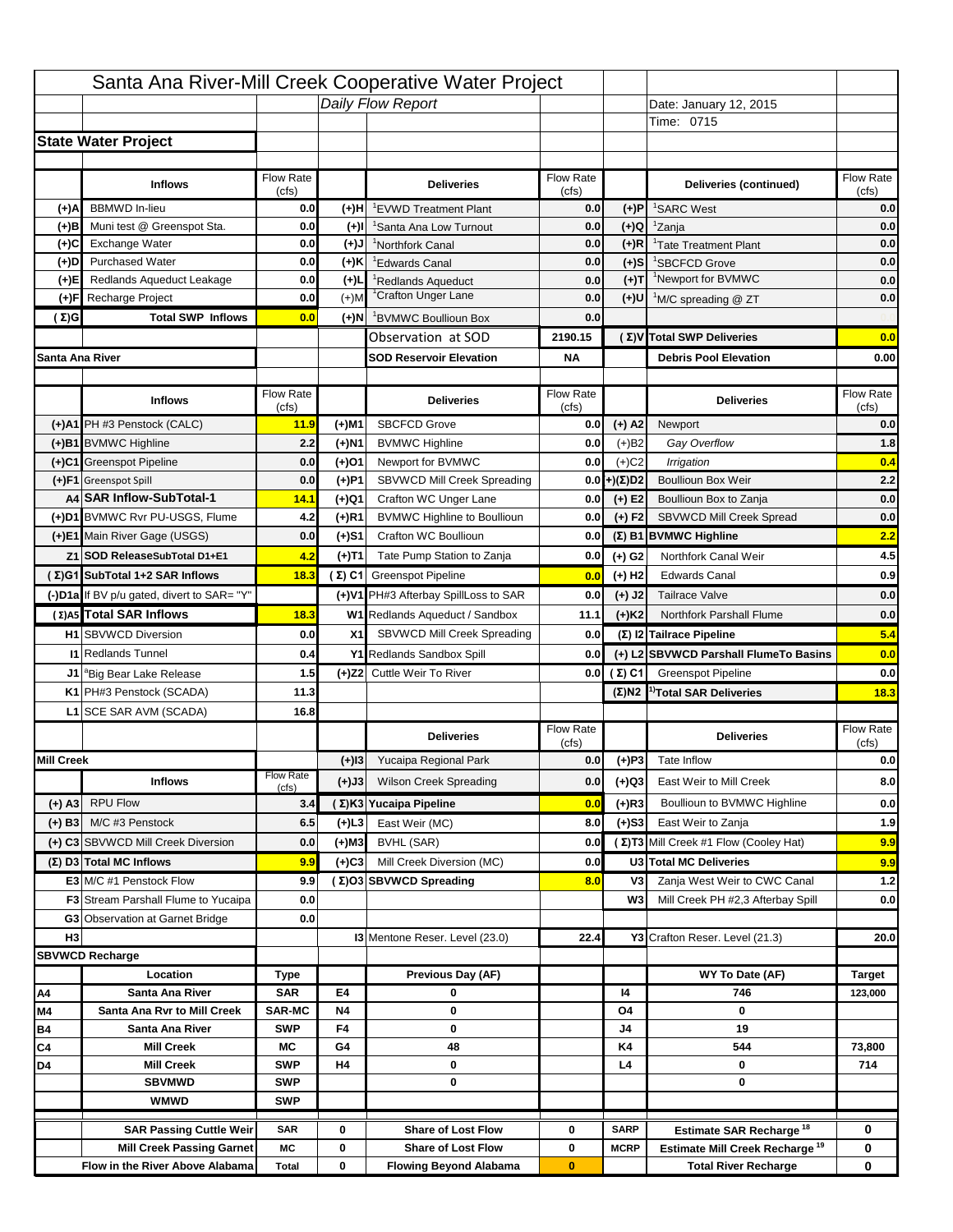|                   |                                            |                    |           | Santa Ana River-Mill Creek Cooperative Water Project |                           |                      |                                                  |                          |
|-------------------|--------------------------------------------|--------------------|-----------|------------------------------------------------------|---------------------------|----------------------|--------------------------------------------------|--------------------------|
|                   |                                            |                    |           | Daily Flow Report                                    |                           |                      | Date: January 13, 2015                           |                          |
|                   |                                            |                    |           |                                                      |                           |                      | Time: 0715                                       |                          |
|                   | <b>State Water Project</b>                 |                    |           |                                                      |                           |                      |                                                  |                          |
|                   |                                            |                    |           |                                                      |                           |                      |                                                  |                          |
|                   | <b>Inflows</b>                             | Flow Rate          |           | <b>Deliveries</b>                                    | <b>Flow Rate</b>          |                      | Deliveries (continued)                           | Flow Rate                |
| (+)A              | <b>BBMWD</b> In-lieu                       | (cfs)<br>0.0       | (+)H      | 'EVWD Treatment Plant                                | (cfs)<br>0.0              | (+)P                 | <sup>1</sup> SARC West                           | (cfs)<br>0.0             |
| (+)B              | Muni test @ Greenspot Sta.                 | 0.0                | $(+)$ l   | 'Santa Ana Low Turnout                               | 0.0                       | $(+)Q$               | <sup>1</sup> Zanja                               | 0.0                      |
| (+)C              | Exchange Water                             | 0.0                | $(+)$ J   | <sup>1</sup> Northfork Canal                         | 0.0                       | $(+)R$               | <sup>1</sup> Tate Treatment Plant                | 0.0                      |
| (+)D              | <b>Purchased Water</b>                     | 0.0                | (+)K      | <sup>1</sup> Edwards Canal                           | 0.0                       | $(+)$ S              | <sup>1</sup> SBCFCD Grove                        | 0.0                      |
| (+)E              | Redlands Aqueduct Leakage                  | 0.0                | $(+)1$    | <sup>1</sup> Redlands Aqueduct                       | 0.0                       | $(+)T$               | <sup>1</sup> Newport for BVMWC                   | 0.0                      |
| (+)F              | Recharge Project                           | 0.0                | $(+)$ M   | <sup>1</sup> Crafton Unger Lane                      | 0.0                       | $(+)$ U              | <sup>1</sup> M/C spreading @ ZT                  | 0.0                      |
| (Σ)G              | <b>Total SWP Inflows</b>                   | 0.0                | (+)N      | <sup>1</sup> BVMWC Boullioun Box                     | 0.0                       |                      |                                                  |                          |
|                   |                                            |                    |           | Observation at SOD                                   | 2190.15                   |                      | (Σ)V Total SWP Deliveries                        | 0.0                      |
| Santa Ana River   |                                            |                    |           | <b>SOD Reservoir Elevation</b>                       | <b>NA</b>                 |                      | <b>Debris Pool Elevation</b>                     | 0.00                     |
|                   |                                            |                    |           |                                                      |                           |                      |                                                  |                          |
|                   | <b>Inflows</b>                             | Flow Rate<br>(cfs) |           | <b>Deliveries</b>                                    | Flow Rate<br>(cfs)        |                      | <b>Deliveries</b>                                | Flow Rate<br>(cfs)       |
|                   | (+)A1 PH #3 Penstock (CALC)                | 13.0               | (+)M1     | <b>SBCFCD Grove</b>                                  | 0.0                       | $(+)$ A2             | Newport                                          | 0.0                      |
|                   | (+)B1 BVMWC Highline                       | 2.0                | (+)N1     | <b>BVMWC Highline</b>                                | 0.0                       | $(+)B2$              | Gay Overflow                                     | 1.2                      |
|                   | (+)C1 Greenspot Pipeline                   | 0.0                | (+)01     | Newport for BVMWC                                    | 0.0                       | $(+)$ C <sub>2</sub> | Irrigation                                       | 0.8                      |
|                   | (+)F1 Greenspot Spill                      | 0.0                | (+)P1     | SBVWCD Mill Creek Spreading                          | 0.0                       | (+)(Σ)D2             | <b>Boullioun Box Weir</b>                        | 2.0                      |
|                   | A4 SAR Inflow-SubTotal-1                   | 15.0               | (+)Q1     | Crafton WC Unger Lane                                | 0.0                       | $(+) E2$             | Boullioun Box to Zanja                           | 0.0                      |
|                   | (+)D1 BVMWC Rvr PU-USGS, Flume             | 3.0                | $(+)$ R1  | <b>BVMWC Highline to Boullioun</b>                   | 0.0                       | $(+) F2$             | SBVWCD Mill Creek Spread                         | 0.0                      |
|                   | (+)E1 Main River Gage (USGS)               | 0.0                | (+)S1     | Crafton WC Boullioun                                 | 0.0                       |                      | $(\Sigma)$ B1 BVMWC Highline                     | 2.0                      |
|                   | Z1 SOD ReleaseSubTotal D1+E1               | 3.0                | (+)T1     | Tate Pump Station to Zanja                           | 0.0                       | (+) G2               | Northfork Canal Weir                             | 4.5                      |
|                   | (Σ)G1 SubTotal 1+2 SAR Inflows             | 18.0               |           | (Σ) C1 Greenspot Pipeline                            | 0.0                       | $(+)$ H <sub>2</sub> | <b>Edwards Canal</b>                             | 0.9                      |
|                   | (-)D1a If BV p/u gated, divert to SAR= "Y" |                    |           | (+)V1 PH#3 Afterbay SpillLoss to SAR                 | 0.0                       | $(+)$ J2             | <b>Tailrace Valve</b>                            | 0.0                      |
|                   | (Σ) A5 Total SAR Inflows                   | 18.0               |           | W1 Redlands Aqueduct / Sandbox                       | 11.0                      | $(+)$ K <sub>2</sub> | <b>Northfork Parshall Flume</b>                  | 0.0                      |
|                   |                                            |                    |           |                                                      |                           |                      |                                                  |                          |
|                   |                                            |                    |           |                                                      |                           |                      |                                                  |                          |
|                   | <b>H1</b> SBVWCD Diversion                 | 0.0                | X1        | SBVWCD Mill Creek Spreading                          | 0.0                       |                      | (Σ) I2 Tailrace Pipeline                         |                          |
|                   | <b>11 Redlands Tunnel</b>                  | 0.4                |           | Y1 Redlands Sandbox Spill                            | 0.0                       |                      | (+) L2 SBVWCD Parshall FlumeTo Basins            | 5.4<br>0.0               |
|                   | J1 <sup>a</sup> Big Bear Lake Release      | 1.5                |           | (+)Z2 Cuttle Weir To River                           |                           | 0.0 $(\Sigma)$ C1    | <b>Greenspot Pipeline</b>                        | 0.0                      |
|                   | K1 PH#3 Penstock (SCADA)                   | 13.1               |           |                                                      |                           |                      | $(\Sigma)$ N2 <sup>1)</sup> Total SAR Deliveries |                          |
|                   | L1 SCE SAR AVM (SCADA)                     | 18.1               |           |                                                      |                           |                      |                                                  |                          |
|                   |                                            |                    |           | <b>Deliveries</b>                                    | <b>Flow Rate</b><br>(cfs) |                      | <b>Deliveries</b>                                | Flow Rate<br>(cfs)       |
| <b>Mill Creek</b> |                                            |                    | $(+)$ 13  | Yucaipa Regional Park                                | 0.0                       | $(+)P3$              | Tate Inflow                                      | 18.0<br>0.0              |
|                   | <b>Inflows</b>                             | <b>Flow Rate</b>   | (+)J3     | <b>Wilson Creek Spreading</b>                        | 0.0                       | (+)Q3                | East Weir to Mill Creek                          |                          |
|                   |                                            | (cfs)              |           |                                                      | 0.0                       |                      | Boullioun to BVMWC Highline                      |                          |
| (+) A3            | <b>RPU Flow</b><br>M/C #3 Penstock         | 3.0                |           | (Σ)K3 Yucaipa Pipeline                               |                           | $(+)$ R3             | East Weir to Zanja                               |                          |
| $(+)$ B3          |                                            | 6.8                | $(+)$ L3  | East Weir (MC)                                       | 8.0                       | $(+)$ S3             |                                                  | 8.0<br>0.0<br>1.8        |
|                   | (+) C3 SBVWCD Mill Creek Diversion         | 0.0                | (+)M3     | BVHL (SAR)                                           | 0.0                       |                      | (Σ) T3 Mill Creek #1 Flow (Cooley Hat)           | 9.8                      |
|                   | (Σ) D3 Total MC Inflows                    | 9.8                | $(+)C3$   | Mill Creek Diversion (MC)                            | 0.0                       |                      | U3 Total MC Deliveries                           | 9.8                      |
|                   | E3 M/C #1 Penstock Flow                    | 9.8                |           | (Σ)O3 SBVWCD Spreading                               | 8.0                       | V3<br>W <sub>3</sub> | Zanja West Weir to CWC Canal                     |                          |
|                   | <b>F3</b> Stream Parshall Flume to Yucaipa | 0.0                |           |                                                      |                           |                      | Mill Creek PH #2,3 Afterbay Spill                | $1.2$<br>0.0             |
|                   | G3 Observation at Garnet Bridge            | 0.0                |           |                                                      |                           |                      |                                                  |                          |
| H <sub>3</sub>    | <b>SBVWCD Recharge</b>                     |                    |           | 13 Mentone Reser. Level (23.0)                       | 22.5                      |                      | Y3 Crafton Reser. Level (21.3)                   | 21.3                     |
|                   | Location                                   |                    |           |                                                      |                           |                      |                                                  |                          |
| Α4                | Santa Ana River                            | Type<br><b>SAR</b> | E4        | Previous Day (AF)<br>0                               |                           | 14                   | WY To Date (AF)<br>746                           | <b>Target</b><br>123,000 |
| M4                | Santa Ana Rvr to Mill Creek                | <b>SAR-MC</b>      | <b>N4</b> | 0                                                    |                           | O4                   | 0                                                |                          |
| Β4                | Santa Ana River                            | <b>SWP</b>         | F4        | 0                                                    |                           | J4                   | 19                                               |                          |
| C4                | <b>Mill Creek</b>                          | МC                 | G4        | 16                                                   |                           | K4                   | 559                                              | 73,800                   |
| D4                | <b>Mill Creek</b>                          | <b>SWP</b>         | H4        | 0                                                    |                           | L4                   | 0                                                | 714                      |
|                   | <b>SBVMWD</b>                              | <b>SWP</b>         |           | 0                                                    |                           |                      | 0                                                |                          |
|                   | <b>WMWD</b>                                | <b>SWP</b>         |           |                                                      |                           |                      |                                                  |                          |
|                   | <b>SAR Passing Cuttle Weir</b>             | <b>SAR</b>         | 0         | <b>Share of Lost Flow</b>                            | 0                         | <b>SARP</b>          | Estimate SAR Recharge <sup>18</sup>              | 0                        |
|                   | <b>Mill Creek Passing Garnet</b>           | МC                 | 0         | <b>Share of Lost Flow</b>                            | 0                         | <b>MCRP</b>          | Estimate Mill Creek Recharge <sup>19</sup>       | 0                        |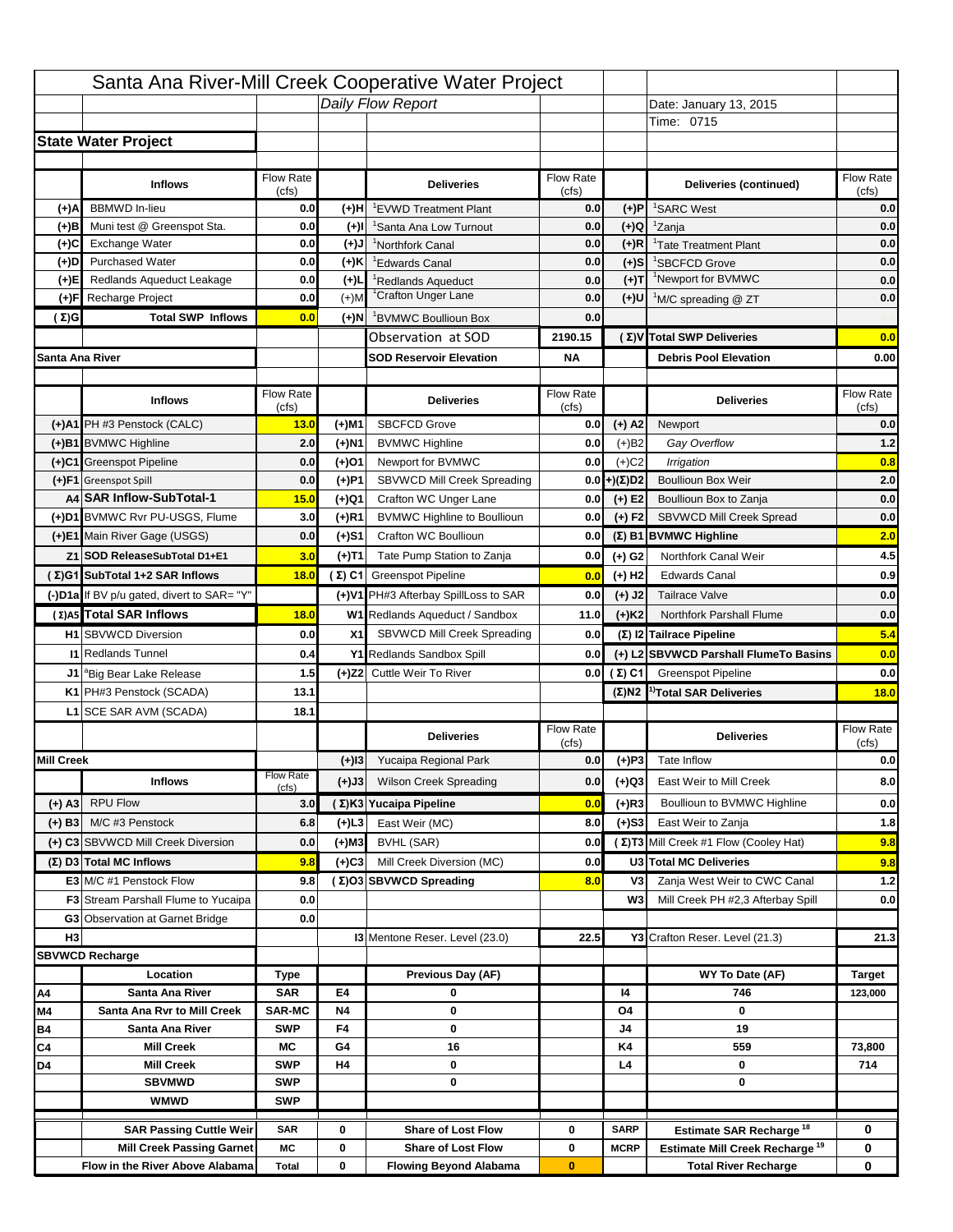|                   |                                            |                    |           | Santa Ana River-Mill Creek Cooperative Water Project |                           |                      |                                                  |                                  |
|-------------------|--------------------------------------------|--------------------|-----------|------------------------------------------------------|---------------------------|----------------------|--------------------------------------------------|----------------------------------|
|                   |                                            |                    |           | Daily Flow Report                                    |                           |                      | Date: January 14, 2015                           |                                  |
|                   |                                            |                    |           |                                                      |                           |                      | Time: 0730                                       |                                  |
|                   | <b>State Water Project</b>                 |                    |           |                                                      |                           |                      |                                                  |                                  |
|                   |                                            |                    |           |                                                      |                           |                      |                                                  |                                  |
|                   | <b>Inflows</b>                             | Flow Rate          |           | <b>Deliveries</b>                                    | <b>Flow Rate</b>          |                      | Deliveries (continued)                           | Flow Rate                        |
| (+)A              | <b>BBMWD</b> In-lieu                       | (cfs)<br>0.0       | (+)H      | 'EVWD Treatment Plant                                | (cfs)<br>0.0              | (+)P                 | <sup>1</sup> SARC West                           | (cfs)<br>0.0                     |
| (+)B              | Muni test @ Greenspot Sta.                 | 0.0                | $(+)$ l   | 'Santa Ana Low Turnout                               | 0.0                       | $(+)Q$               | <sup>1</sup> Zanja                               | 0.0                              |
| (+)C              | Exchange Water                             | 0.0                | $(+)$ J   | <sup>1</sup> Northfork Canal                         | 0.0                       | $(+)R$               | <sup>1</sup> Tate Treatment Plant                | 0.0                              |
| (+)D              | <b>Purchased Water</b>                     | 0.0                | (+)K      | <sup>1</sup> Edwards Canal                           | 0.0                       | $(+)$ S              | <sup>1</sup> SBCFCD Grove                        | 0.0                              |
| (+)E              | Redlands Aqueduct Leakage                  | 0.0                | $(+)1$    | <sup>1</sup> Redlands Aqueduct                       | 0.0                       | $(+)T$               | <sup>1</sup> Newport for BVMWC                   | 0.0                              |
| (+)F              | Recharge Project                           | 0.0                | $(+)$ M   | <sup>1</sup> Crafton Unger Lane                      | 0.0                       | $(+)$ U              | <sup>1</sup> M/C spreading @ ZT                  | 0.0                              |
| (Σ)G              | <b>Total SWP Inflows</b>                   | 0.0                | (+)N      | <sup>1</sup> BVMWC Boullioun Box                     | 0.0                       |                      |                                                  |                                  |
|                   |                                            |                    |           | Observation at SOD                                   | 2190.32                   |                      | (Σ)V Total SWP Deliveries                        | 0.0                              |
| Santa Ana River   |                                            |                    |           | <b>SOD Reservoir Elevation</b>                       | <b>NA</b>                 |                      | <b>Debris Pool Elevation</b>                     | 0.00                             |
|                   |                                            |                    |           |                                                      |                           |                      |                                                  |                                  |
|                   | <b>Inflows</b>                             | Flow Rate<br>(cfs) |           | <b>Deliveries</b>                                    | Flow Rate<br>(cfs)        |                      | <b>Deliveries</b>                                | Flow Rate<br>(cfs)               |
|                   | (+)A1 PH #3 Penstock (CALC)                | 13.0               | (+)M1     | <b>SBCFCD Grove</b>                                  | 0.0                       | $(+)$ A2             | Newport                                          | 0.0                              |
|                   | (+)B1 BVMWC Highline                       | 2.2                | (+)N1     | <b>BVMWC Highline</b>                                | 0.0                       | $(+)B2$              | Gay Overflow                                     | 1.6                              |
|                   | (+)C1 Greenspot Pipeline                   | 0.0                | (+)01     | Newport for BVMWC                                    | 0.0                       | $(+)$ C <sub>2</sub> | Irrigation                                       | 0.6                              |
|                   | (+)F1 Greenspot Spill                      | 0.0                | (+)P1     | SBVWCD Mill Creek Spreading                          | 0.0                       | (+)(Σ)D2             | <b>Boullioun Box Weir</b>                        | 2.2                              |
|                   | A4 SAR Inflow-SubTotal-1                   | 15.2               | (+)Q1     | Crafton WC Unger Lane                                | 0.0                       | $(+) E2$             | Boullioun Box to Zanja                           | 0.0                              |
|                   | (+)D1 BVMWC Rvr PU-USGS, Flume             | 3.0                | $(+)$ R1  | <b>BVMWC Highline to Boullioun</b>                   | 0.0                       | $(+) F2$             | <b>SBVWCD Mill Creek Spread</b>                  | 0.0                              |
|                   | (+)E1 Main River Gage (USGS)               | 0.0                | (+)S1     | Crafton WC Boullioun                                 | 0.0                       |                      | $(\Sigma)$ B1 BVMWC Highline                     | 2.2                              |
|                   | Z1 SOD ReleaseSubTotal D1+E1               | 3.0                | (+)T1     | Tate Pump Station to Zanja                           | 0.0                       | (+) G2               | Northfork Canal Weir                             | 4.9                              |
|                   | (Σ)G1 SubTotal 1+2 SAR Inflows             | 18.2               |           | (Σ) C1 Greenspot Pipeline                            | 0.0                       | $(+)$ H <sub>2</sub> | <b>Edwards Canal</b>                             | 0.0                              |
|                   | (-)D1a If BV p/u gated, divert to SAR= "Y" |                    |           | (+)V1 PH#3 Afterbay SpillLoss to SAR                 | 0.0                       | $(+)$ J2             | <b>Tailrace Valve</b>                            | 0.0                              |
|                   | (Σ) A5 Total SAR Inflows                   | 18.2               |           | W1 Redlands Aqueduct / Sandbox                       | 11.5                      | $(+)$ K <sub>2</sub> | <b>Northfork Parshall Flume</b>                  | 0.0                              |
|                   |                                            |                    |           |                                                      |                           |                      |                                                  |                                  |
|                   |                                            |                    |           |                                                      |                           |                      |                                                  |                                  |
|                   | <b>H1</b> SBVWCD Diversion                 | 0.0                | X1        | SBVWCD Mill Creek Spreading                          | 0.0                       |                      | (Σ) I2 Tailrace Pipeline                         | 4.9                              |
|                   | <b>11 Redlands Tunnel</b>                  | 0.4                |           | Y1 Redlands Sandbox Spill                            | 0.0                       |                      | (+) L2 SBVWCD Parshall FlumeTo Basins            | 0.0                              |
|                   | J1 <sup>a</sup> Big Bear Lake Release      | 1.5                |           | (+)Z2 Cuttle Weir To River                           |                           | 0.0 $(\Sigma)$ C1    | <b>Greenspot Pipeline</b>                        |                                  |
|                   | K1 PH#3 Penstock (SCADA)                   | 14.9               |           |                                                      |                           |                      | $(\Sigma)$ N2 <sup>1)</sup> Total SAR Deliveries |                                  |
|                   | L1 SCE SAR AVM (SCADA)                     | 18.3               |           |                                                      |                           |                      |                                                  |                                  |
|                   |                                            |                    |           | <b>Deliveries</b>                                    | <b>Flow Rate</b><br>(cfs) |                      | <b>Deliveries</b>                                | Flow Rate<br>(cfs)               |
| <b>Mill Creek</b> |                                            |                    | $(+)$ 13  | Yucaipa Regional Park                                | 0.0                       | $(+)P3$              | Tate Inflow                                      |                                  |
|                   | <b>Inflows</b>                             | <b>Flow Rate</b>   | (+)J3     | <b>Wilson Creek Spreading</b>                        | 0.0                       | (+)Q3                | East Weir to Mill Creek                          |                                  |
|                   |                                            | (cfs)              |           |                                                      | 0.0                       |                      | Boullioun to BVMWC Highline                      |                                  |
| (+) A3            | <b>RPU Flow</b><br>M/C #3 Penstock         | 3.0                |           | (Σ)K3 Yucaipa Pipeline                               |                           | $(+)$ R3             |                                                  | 0.0<br>18.2<br>0.0<br>8.0<br>0.0 |
| $(+)$ B3          |                                            | 6.8                | $(+)$ L3  | East Weir (MC)                                       | 8.0                       | $(+)$ S3             | East Weir to Zanja                               | 1.8                              |
|                   | (+) C3 SBVWCD Mill Creek Diversion         | 0.0                | (+)M3     | BVHL (SAR)                                           | 0.0                       |                      | (Σ) T3 Mill Creek #1 Flow (Cooley Hat)           | 9.8                              |
|                   | (Σ) D3 Total MC Inflows                    | 9.8                | $(+)C3$   | Mill Creek Diversion (MC)                            | 0.0                       |                      | U3 Total MC Deliveries                           | 9.8                              |
|                   | E3 M/C #1 Penstock Flow                    | 9.8                |           | (Σ)O3 SBVWCD Spreading                               | 8.0                       | V3<br>W <sub>3</sub> | Zanja West Weir to CWC Canal                     |                                  |
|                   | <b>F3</b> Stream Parshall Flume to Yucaipa | 0.0                |           |                                                      |                           |                      | Mill Creek PH #2,3 Afterbay Spill                | $1.2$<br>0.0                     |
| H <sub>3</sub>    | G3 Observation at Garnet Bridge            | 0.0                |           |                                                      | 22.6                      |                      |                                                  | 21.0                             |
|                   | <b>SBVWCD Recharge</b>                     |                    |           | 13 Mentone Reser. Level (23.0)                       |                           |                      | Y3 Crafton Reser. Level (21.3)                   |                                  |
|                   |                                            |                    |           |                                                      |                           |                      |                                                  |                                  |
| Α4                | Location<br>Santa Ana River                | Type<br><b>SAR</b> | E4        | Previous Day (AF)<br>0                               |                           | 14                   | WY To Date (AF)<br>746                           | <b>Target</b><br>123,000         |
| M4                | Santa Ana Rvr to Mill Creek                | <b>SAR-MC</b>      | <b>N4</b> | 0                                                    |                           | O4                   | 0                                                |                                  |
| Β4                | Santa Ana River                            | <b>SWP</b>         | F4        | 0                                                    |                           | J4                   | 19                                               |                                  |
| C4                | <b>Mill Creek</b>                          | МC                 | G4        | 16                                                   |                           | K4                   | 575                                              | 73,800                           |
| D4                | <b>Mill Creek</b>                          | <b>SWP</b>         | H4        | 0                                                    |                           | L4                   | 0                                                | 714                              |
|                   | <b>SBVMWD</b>                              | <b>SWP</b>         |           | 0                                                    |                           |                      | 0                                                |                                  |
|                   | <b>WMWD</b>                                | <b>SWP</b>         |           |                                                      |                           |                      |                                                  |                                  |
|                   | <b>SAR Passing Cuttle Weir</b>             | <b>SAR</b>         | 0         | <b>Share of Lost Flow</b>                            | 0                         | <b>SARP</b>          | Estimate SAR Recharge <sup>18</sup>              | 0                                |
|                   | <b>Mill Creek Passing Garnet</b>           | МC                 | 0         | <b>Share of Lost Flow</b>                            | 0                         | <b>MCRP</b>          | Estimate Mill Creek Recharge <sup>19</sup>       | 0                                |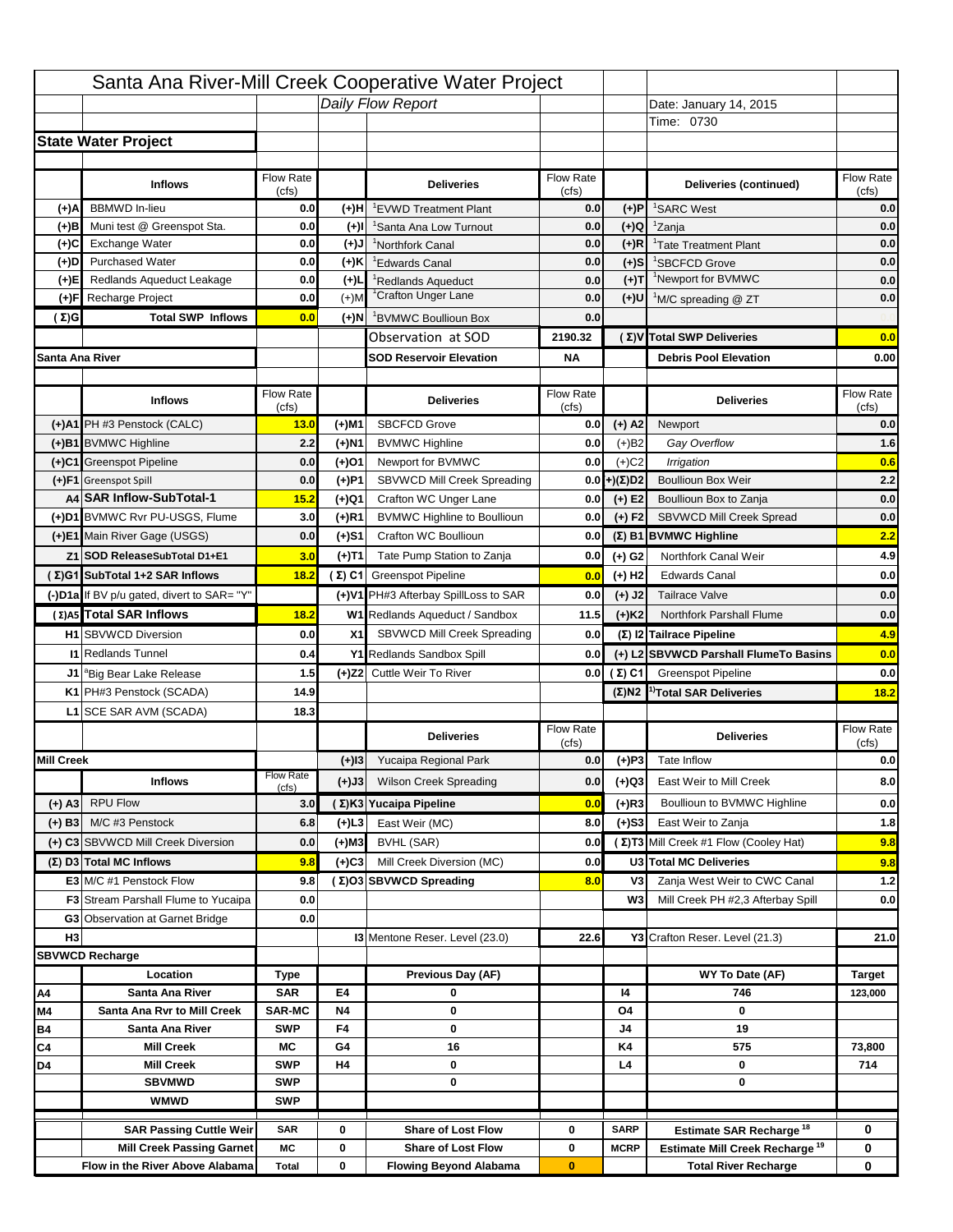|                   |                                            |                    |           | Santa Ana River-Mill Creek Cooperative Water Project |                           |                      |                                                  |                                  |
|-------------------|--------------------------------------------|--------------------|-----------|------------------------------------------------------|---------------------------|----------------------|--------------------------------------------------|----------------------------------|
|                   |                                            |                    |           | Daily Flow Report                                    |                           |                      | Date: January 15, 2015                           |                                  |
|                   |                                            |                    |           |                                                      |                           |                      | Time: 0745                                       |                                  |
|                   | <b>State Water Project</b>                 |                    |           |                                                      |                           |                      |                                                  |                                  |
|                   |                                            |                    |           |                                                      |                           |                      |                                                  |                                  |
|                   | <b>Inflows</b>                             | Flow Rate          |           | <b>Deliveries</b>                                    | <b>Flow Rate</b>          |                      | Deliveries (continued)                           | Flow Rate                        |
| (+)A              | <b>BBMWD</b> In-lieu                       | (cfs)<br>0.0       | (+)H      | 'EVWD Treatment Plant                                | (cfs)<br>0.0              | (+)P                 | <sup>1</sup> SARC West                           | (cfs)<br>0.0                     |
| (+)B              | Muni test @ Greenspot Sta.                 | 0.0                | $(+)$ l   | 'Santa Ana Low Turnout                               | 0.0                       | $(+)Q$               | <sup>1</sup> Zanja                               | 0.0                              |
| (+)C              | Exchange Water                             | 0.0                | $(+)$ J   | <sup>1</sup> Northfork Canal                         | 0.0                       | $(+)R$               | <sup>1</sup> Tate Treatment Plant                | 0.0                              |
| (+)D              | <b>Purchased Water</b>                     | 0.0                | (+)K      | <sup>1</sup> Edwards Canal                           | 0.0                       | $(+)$ S              | <sup>1</sup> SBCFCD Grove                        | 0.0                              |
| (+)E              | Redlands Aqueduct Leakage                  | 0.0                | $(+)1$    | <sup>1</sup> Redlands Aqueduct                       | 0.0                       | $(+)T$               | <sup>1</sup> Newport for BVMWC                   | 0.0                              |
| (+)F              | Recharge Project                           | 0.0                | $(+)$ M   | <sup>1</sup> Crafton Unger Lane                      | 0.0                       | $(+)$ U              | <sup>1</sup> M/C spreading @ ZT                  | 0.0                              |
| (Σ)G              | <b>Total SWP Inflows</b>                   | 0.0                | (+)N      | <sup>1</sup> BVMWC Boullioun Box                     | 0.0                       |                      |                                                  |                                  |
|                   |                                            |                    |           | Observation at SOD                                   | 2190.32                   |                      | (Σ)V Total SWP Deliveries                        | 0.0                              |
| Santa Ana River   |                                            |                    |           | <b>SOD Reservoir Elevation</b>                       | <b>NA</b>                 |                      | <b>Debris Pool Elevation</b>                     | 0.00                             |
|                   |                                            |                    |           |                                                      |                           |                      |                                                  |                                  |
|                   | <b>Inflows</b>                             | Flow Rate<br>(cfs) |           | <b>Deliveries</b>                                    | Flow Rate<br>(cfs)        |                      | <b>Deliveries</b>                                | Flow Rate<br>(cfs)               |
|                   | (+)A1 PH #3 Penstock (CALC)                | 16.2               | (+)M1     | <b>SBCFCD Grove</b>                                  | 0.0                       | $(+)$ A2             | Newport                                          | 0.0                              |
|                   | (+)B1 BVMWC Highline                       | 1.9                | (+)N1     | <b>BVMWC Highline</b>                                | 0.0                       | $(+)B2$              | Gay Overflow                                     | 1.8                              |
|                   | (+)C1 Greenspot Pipeline                   | 0.0                | (+)01     | Newport for BVMWC                                    | 0.0                       | $(+)$ C <sub>2</sub> | Irrigation                                       | 0.1                              |
|                   | (+)F1 Greenspot Spill                      | 0.0                | (+)P1     | SBVWCD Mill Creek Spreading                          | 0.0                       | (+)(Σ)D2             | <b>Boullioun Box Weir</b>                        | 1.9                              |
|                   | A4 SAR Inflow-SubTotal-1                   | 18.1               | (+)Q1     | Crafton WC Unger Lane                                | 0.0                       | $(+) E2$             | Boullioun Box to Zanja                           | 0.0                              |
|                   | (+)D1 BVMWC Rvr PU-USGS, Flume             | 2.8                | $(+)$ R1  | <b>BVMWC Highline to Boullioun</b>                   | 0.0                       | $(+) F2$             | SBVWCD Mill Creek Spread                         | 0.0                              |
|                   | (+)E1 Main River Gage (USGS)               | 0.0                | (+)S1     | Crafton WC Boullioun                                 | 0.0                       |                      | $(\Sigma)$ B1 BVMWC Highline                     | 1.9                              |
|                   | Z1 SOD ReleaseSubTotal D1+E1               | 2.8                | (+)T1     | Tate Pump Station to Zanja                           | 0.0                       | (+) G2               | Northfork Canal Weir                             | 5.0                              |
|                   | (Σ)G1 SubTotal 1+2 SAR Inflows             | 20.9               |           | (Σ) C1 Greenspot Pipeline                            | 0.0                       | $(+)$ H <sub>2</sub> | <b>Edwards Canal</b>                             | 0.0                              |
|                   | (-)D1a If BV p/u gated, divert to SAR= "Y" |                    |           | (+)V1 PH#3 Afterbay SpillLoss to SAR                 | 0.0                       | $(+)$ J2             | <b>Tailrace Valve</b>                            | 0.0                              |
|                   | (Σ) A5 Total SAR Inflows                   | 20.9               |           | W1 Redlands Aqueduct / Sandbox                       | 14.4                      | $(+)$ K <sub>2</sub> | <b>Northfork Parshall Flume</b>                  | 0.0                              |
|                   |                                            |                    |           |                                                      |                           |                      |                                                  |                                  |
|                   |                                            |                    |           |                                                      |                           |                      |                                                  |                                  |
|                   | <b>H1</b> SBVWCD Diversion                 | 0.0                | X1        | SBVWCD Mill Creek Spreading                          | 0.0                       |                      | (Σ) I2 Tailrace Pipeline                         | 5.0                              |
|                   | <b>11 Redlands Tunnel</b>                  | 0.4                |           | Y1 Redlands Sandbox Spill                            | 0.0                       |                      | (+) L2 SBVWCD Parshall FlumeTo Basins            | 0.0                              |
|                   | J1 <sup>a</sup> Big Bear Lake Release      | 1.5                |           | (+)Z2 Cuttle Weir To River                           |                           | 0.0 $(\Sigma)$ C1    | <b>Greenspot Pipeline</b>                        | 0.0                              |
|                   | K1 PH#3 Penstock (SCADA)                   | 18.8               |           |                                                      |                           |                      | $(\Sigma)$ N2 <sup>1)</sup> Total SAR Deliveries |                                  |
|                   | L1 SCE SAR AVM (SCADA)                     | 20.9               |           |                                                      |                           |                      |                                                  |                                  |
|                   |                                            |                    |           | <b>Deliveries</b>                                    | <b>Flow Rate</b><br>(cfs) |                      | <b>Deliveries</b>                                | Flow Rate<br>(cfs)               |
| <b>Mill Creek</b> |                                            |                    | $(+)$ 13  | Yucaipa Regional Park                                | 0.0                       | $(+)P3$              | Tate Inflow                                      |                                  |
|                   | <b>Inflows</b>                             | <b>Flow Rate</b>   | (+)J3     | <b>Wilson Creek Spreading</b>                        | 0.0                       | (+)Q3                | East Weir to Mill Creek                          |                                  |
|                   |                                            | (cfs)              |           |                                                      | 0.0                       |                      | Boullioun to BVMWC Highline                      |                                  |
| (+) A3            | <b>RPU Flow</b><br>M/C #3 Penstock         | 3.3                |           | (Σ)K3 Yucaipa Pipeline                               |                           | $(+)$ R3             |                                                  |                                  |
| $(+)$ B3          |                                            | 6.9                | $(+)$ L3  | East Weir (MC)                                       | 8.0                       | $(+)$ S3             | East Weir to Zanja                               | 20.9<br>0.0<br>8.0<br>0.0<br>2.2 |
|                   | (+) C3 SBVWCD Mill Creek Diversion         | 0.0                | (+)M3     | BVHL (SAR)                                           | 0.0                       |                      | (Σ) T3 Mill Creek #1 Flow (Cooley Hat)           | 10.2                             |
|                   | (Σ) D3 Total MC Inflows                    | 10.2               | $(+)C3$   | Mill Creek Diversion (MC)                            | 0.0                       |                      | U3 Total MC Deliveries                           | 10.2                             |
|                   | E3 M/C #1 Penstock Flow                    | 10.2               |           | (Σ)O3 SBVWCD Spreading                               | 8.0                       | V3<br>W <sub>3</sub> | Zanja West Weir to CWC Canal                     | 1.0                              |
|                   | <b>F3</b> Stream Parshall Flume to Yucaipa | 0.0                |           |                                                      |                           |                      | Mill Creek PH #2,3 Afterbay Spill                |                                  |
|                   | G3 Observation at Garnet Bridge            | 0.0                |           |                                                      |                           |                      |                                                  | 0.0                              |
| H <sub>3</sub>    |                                            |                    |           | 13 Mentone Reser. Level (23.0)                       | 22.4                      |                      | Y3 Crafton Reser. Level (21.3)                   | 21.0                             |
|                   | <b>SBVWCD Recharge</b><br>Location         |                    |           |                                                      |                           |                      |                                                  |                                  |
| Α4                | Santa Ana River                            | Type<br><b>SAR</b> | E4        | Previous Day (AF)<br>0                               |                           | 14                   | WY To Date (AF)<br>746                           | <b>Target</b><br>123,000         |
| M4                | Santa Ana Rvr to Mill Creek                | <b>SAR-MC</b>      | <b>N4</b> | 0                                                    |                           | O4                   | 0                                                |                                  |
| Β4                | Santa Ana River                            | <b>SWP</b>         | F4        | 0                                                    |                           | J4                   | 19                                               |                                  |
| C4                | <b>Mill Creek</b>                          | МC                 | G4        | 16                                                   |                           | K4                   | 591                                              | 73,800                           |
| D4                | <b>Mill Creek</b>                          | <b>SWP</b>         | H4        | 0                                                    |                           | L4                   | 0                                                | 714                              |
|                   | <b>SBVMWD</b>                              | <b>SWP</b>         |           | 0                                                    |                           |                      | 0                                                |                                  |
|                   | <b>WMWD</b>                                | <b>SWP</b>         |           |                                                      |                           |                      |                                                  |                                  |
|                   | <b>SAR Passing Cuttle Weir</b>             | <b>SAR</b>         | 0         | <b>Share of Lost Flow</b>                            | 0                         | <b>SARP</b>          | Estimate SAR Recharge <sup>18</sup>              | 0                                |
|                   | <b>Mill Creek Passing Garnet</b>           | МC                 | 0         | <b>Share of Lost Flow</b>                            | 0                         | <b>MCRP</b>          | Estimate Mill Creek Recharge <sup>19</sup>       | 0                                |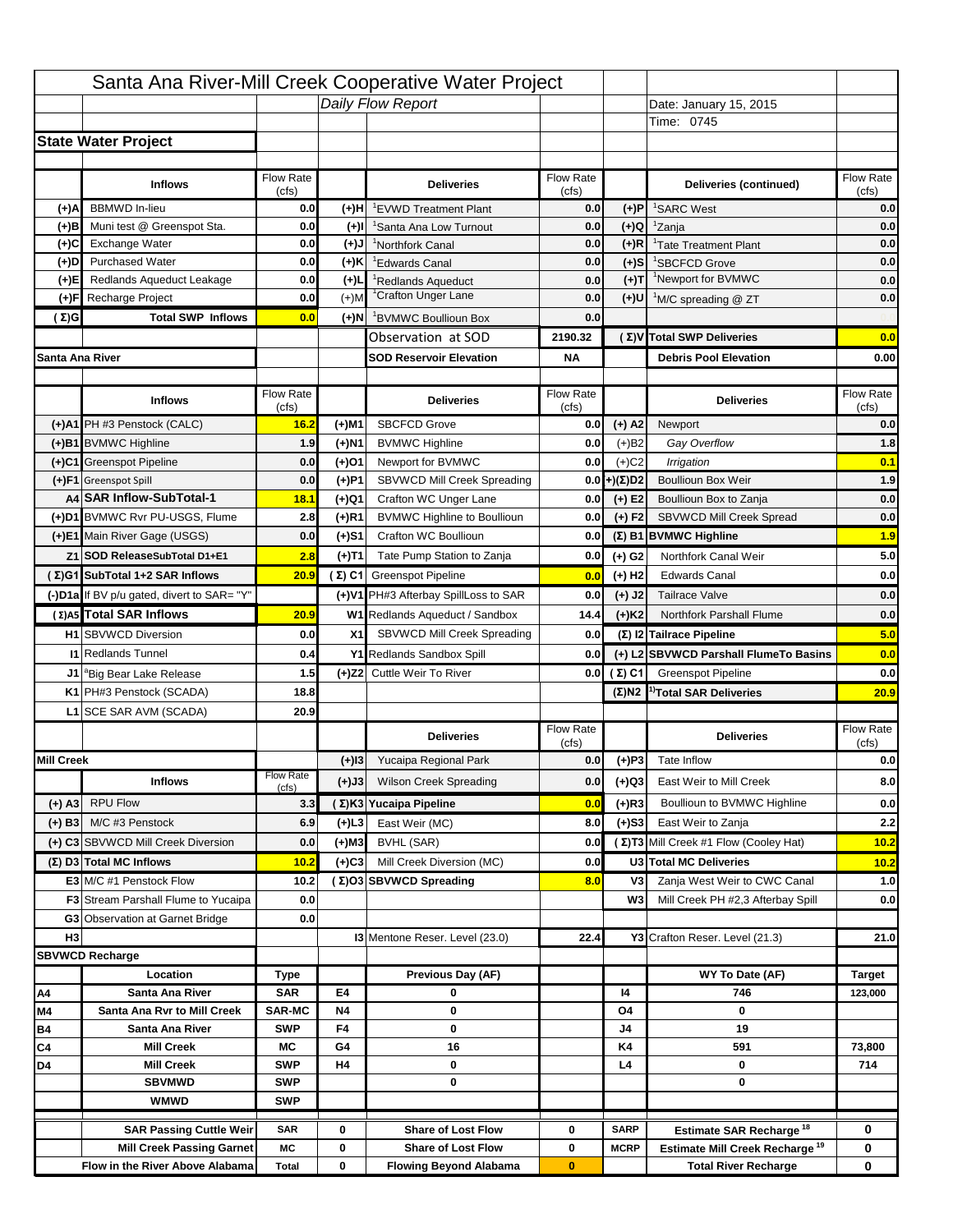|                   |                                            |                    |           | Santa Ana River-Mill Creek Cooperative Water Project |                           |                      |                                                                  |                                                         |
|-------------------|--------------------------------------------|--------------------|-----------|------------------------------------------------------|---------------------------|----------------------|------------------------------------------------------------------|---------------------------------------------------------|
|                   |                                            |                    |           | Daily Flow Report                                    |                           |                      | Date: January 16, 2015                                           |                                                         |
|                   |                                            |                    |           |                                                      |                           |                      | Time: 0715                                                       |                                                         |
|                   | <b>State Water Project</b>                 |                    |           |                                                      |                           |                      |                                                                  |                                                         |
|                   |                                            |                    |           |                                                      |                           |                      |                                                                  |                                                         |
|                   | <b>Inflows</b>                             | Flow Rate          |           | <b>Deliveries</b>                                    | <b>Flow Rate</b>          |                      | Deliveries (continued)                                           | Flow Rate                                               |
| (+)A              | <b>BBMWD</b> In-lieu                       | (cfs)<br>0.0       | (+)H      | 'EVWD Treatment Plant                                | (cfs)<br>0.0              | (+)P                 | <sup>1</sup> SARC West                                           | (cfs)<br>0.0                                            |
| (+)B              | Muni test @ Greenspot Sta.                 | 0.0                | $(+)$ l   | 'Santa Ana Low Turnout                               | 0.0                       | $(+)Q$               | <sup>1</sup> Zanja                                               | 0.0                                                     |
| (+)C              | Exchange Water                             | 0.0                | $(+)$ J   | <sup>1</sup> Northfork Canal                         | 0.0                       | $(+)R$               | <sup>1</sup> Tate Treatment Plant                                | 0.0                                                     |
| (+)D              | <b>Purchased Water</b>                     | 0.0                | (+)K      | <sup>1</sup> Edwards Canal                           | 0.0                       | $(+)$ S              | <sup>1</sup> SBCFCD Grove                                        | 0.0                                                     |
| (+)E              | Redlands Aqueduct Leakage                  | 0.0                | $(+)1$    | <sup>1</sup> Redlands Aqueduct                       | 0.0                       | $(+)T$               | <sup>1</sup> Newport for BVMWC                                   | 0.0                                                     |
| (+)F              | Recharge Project                           | 0.0                | $(+)$ M   | <sup>1</sup> Crafton Unger Lane                      | 0.0                       | $(+)$ U              | <sup>1</sup> M/C spreading @ ZT                                  | 0.0                                                     |
| (Σ)G              | <b>Total SWP Inflows</b>                   | 0.0                | (+)N      | <sup>1</sup> BVMWC Boullioun Box                     | 0.0                       |                      |                                                                  |                                                         |
|                   |                                            |                    |           | Observation at SOD                                   | 2190.48                   |                      | (Σ)V Total SWP Deliveries                                        | 0.0                                                     |
| Santa Ana River   |                                            |                    |           | <b>SOD Reservoir Elevation</b>                       | <b>NA</b>                 |                      | <b>Debris Pool Elevation</b>                                     | 0.00                                                    |
|                   |                                            |                    |           |                                                      |                           |                      |                                                                  |                                                         |
|                   | <b>Inflows</b>                             | Flow Rate<br>(cfs) |           | <b>Deliveries</b>                                    | Flow Rate<br>(cfs)        |                      | <b>Deliveries</b>                                                | Flow Rate<br>(cfs)                                      |
|                   | (+)A1 PH #3 Penstock (CALC)                | 14.5               | (+)M1     | <b>SBCFCD Grove</b>                                  | 0.0                       | $(+)$ A2             | Newport                                                          | 0.0                                                     |
|                   | (+)B1 BVMWC Highline                       | 1.8                | (+)N1     | <b>BVMWC Highline</b>                                | 0.0                       | $(+)B2$              | Gay Overflow                                                     | 1.8                                                     |
|                   | (+)C1 Greenspot Pipeline                   | 0.0                | (+)01     | Newport for BVMWC                                    | 0.0                       | $(+)$ C <sub>2</sub> | Irrigation                                                       | 0.0                                                     |
|                   | (+)F1 Greenspot Spill                      | 0.0                | (+)P1     | SBVWCD Mill Creek Spreading                          | 0.0                       | (+)(Σ)D2             | <b>Boullioun Box Weir</b>                                        | 1.8                                                     |
|                   | A4 SAR Inflow-SubTotal-1                   | 16.3               | (+)Q1     | Crafton WC Unger Lane                                | 0.0                       | $(+) E2$             | Boullioun Box to Zanja                                           | 0.0                                                     |
|                   | (+)D1 BVMWC Rvr PU-USGS, Flume             | 3.4                | $(+)$ R1  | <b>BVMWC Highline to Boullioun</b>                   | 0.0                       | $(+) F2$             | SBVWCD Mill Creek Spread                                         | 0.0                                                     |
|                   | (+)E1 Main River Gage (USGS)               | 0.0                | (+)S1     | Crafton WC Boullioun                                 | 0.0                       |                      | $(\Sigma)$ B1 BVMWC Highline                                     | 1.8                                                     |
|                   | Z1 SOD ReleaseSubTotal D1+E1               | 3.4                | (+)T1     | Tate Pump Station to Zanja                           | 0.0                       | (+) G2               | Northfork Canal Weir                                             | 5.2                                                     |
|                   | (Σ)G1 SubTotal 1+2 SAR Inflows             | 19.7               |           | (Σ) C1 Greenspot Pipeline                            | 0.0                       | $(+)$ H <sub>2</sub> | <b>Edwards Canal</b>                                             | 0.0                                                     |
|                   | (-)D1a If BV p/u gated, divert to SAR= "Y" |                    |           | (+)V1 PH#3 Afterbay SpillLoss to SAR                 | 0.0                       | $(+)$ J2             | <b>Tailrace Valve</b>                                            | 0.0                                                     |
|                   | (Σ) A5 Total SAR Inflows                   | 19.7               |           | W1 Redlands Aqueduct / Sandbox                       | 13.1                      | $(+)$ K <sub>2</sub> | <b>Northfork Parshall Flume</b>                                  | 0.0                                                     |
|                   | <b>H1</b> SBVWCD Diversion                 | 0.0                | X1        |                                                      |                           |                      |                                                                  |                                                         |
|                   |                                            |                    |           |                                                      |                           |                      |                                                                  |                                                         |
|                   |                                            |                    |           | SBVWCD Mill Creek Spreading                          | 0.0                       |                      | (Σ) I2 Tailrace Pipeline                                         |                                                         |
|                   | <b>11 Redlands Tunnel</b>                  | 0.4                |           | Y1 Redlands Sandbox Spill                            | 0.0                       |                      | (+) L2 SBVWCD Parshall FlumeTo Basins                            |                                                         |
|                   | J1 <sup>a</sup> Big Bear Lake Release      | 1.5                |           | (+)Z2 Cuttle Weir To River                           |                           | 0.0 $(\Sigma)$ C1    | <b>Greenspot Pipeline</b>                                        |                                                         |
|                   | K1 PH#3 Penstock (SCADA)                   | 13.9               |           |                                                      |                           |                      | $(\Sigma)$ N2 <sup>1)</sup> Total SAR Deliveries                 |                                                         |
|                   | L1 SCE SAR AVM (SCADA)                     | 17.2               |           |                                                      |                           |                      |                                                                  |                                                         |
|                   |                                            |                    |           | <b>Deliveries</b>                                    | <b>Flow Rate</b><br>(cfs) |                      | <b>Deliveries</b>                                                | Flow Rate<br>(cfs)                                      |
| <b>Mill Creek</b> |                                            |                    | $(+)$ 13  | Yucaipa Regional Park                                | 0.0                       | $(+)P3$              | Tate Inflow                                                      |                                                         |
|                   | <b>Inflows</b>                             | <b>Flow Rate</b>   | (+)J3     | <b>Wilson Creek Spreading</b>                        | 0.0                       | (+)Q3                | East Weir to Mill Creek                                          |                                                         |
| (+) A3            | <b>RPU Flow</b>                            | (cfs)<br>3.3       |           | (Σ)K3 Yucaipa Pipeline                               | 0.0                       |                      | Boullioun to BVMWC Highline                                      |                                                         |
| $(+)$ B3          | M/C #3 Penstock                            | 7.4                | (+)L3     | East Weir (MC)                                       | 9.0                       | $(+)$ R3<br>$(+)$ S3 | East Weir to Zanja                                               | 5.2<br>0.0<br>0.0<br>19.7<br>0.0<br>9.0<br>0.0<br>$1.7$ |
|                   | (+) C3 SBVWCD Mill Creek Diversion         | 0.0                | (+)M3     | BVHL (SAR)                                           | 0.0                       |                      |                                                                  | 10.7                                                    |
|                   | (Σ) D3 Total MC Inflows                    | 10.7               | $(+)C3$   | Mill Creek Diversion (MC)                            | 0.0                       |                      | (Σ) T3 Mill Creek #1 Flow (Cooley Hat)<br>U3 Total MC Deliveries | 10.7                                                    |
|                   | E3 M/C #1 Penstock Flow                    | 10.7               |           | (Σ)O3 SBVWCD Spreading                               | 9.0                       | V3                   | Zanja West Weir to CWC Canal                                     | $1.2$                                                   |
|                   | <b>F3</b> Stream Parshall Flume to Yucaipa | 0.0                |           |                                                      |                           | W <sub>3</sub>       | Mill Creek PH #2,3 Afterbay Spill                                |                                                         |
|                   | G3 Observation at Garnet Bridge            | 0.0                |           |                                                      |                           |                      |                                                                  | 0.0                                                     |
| H <sub>3</sub>    |                                            |                    |           | 13 Mentone Reser. Level (23.0)                       | 21.5                      |                      | Y3 Crafton Reser. Level (21.3)                                   | 21.0                                                    |
|                   | <b>SBVWCD Recharge</b>                     |                    |           |                                                      |                           |                      |                                                                  |                                                         |
|                   | Location                                   | Type               |           | Previous Day (AF)                                    |                           |                      | WY To Date (AF)                                                  | <b>Target</b>                                           |
| Α4                | Santa Ana River                            | <b>SAR</b>         | E4        | 0                                                    |                           | 14                   | 746                                                              | 123,000                                                 |
| M4                | Santa Ana Rvr to Mill Creek                | <b>SAR-MC</b>      | <b>N4</b> | 0                                                    |                           | O4                   | 0                                                                |                                                         |
| Β4                | Santa Ana River                            | <b>SWP</b>         | F4        | 0                                                    |                           | J4                   | 19                                                               |                                                         |
| C4                | <b>Mill Creek</b>                          | МC                 | G4        | 18                                                   |                           | K4                   | 609                                                              | 73,800                                                  |
| D4                | <b>Mill Creek</b>                          | <b>SWP</b>         | H4        | 0                                                    |                           | L4                   | 0                                                                | 714                                                     |
|                   | <b>SBVMWD</b>                              | <b>SWP</b>         |           | 0                                                    |                           |                      | 0                                                                |                                                         |
|                   | <b>WMWD</b>                                | <b>SWP</b>         |           |                                                      |                           |                      |                                                                  |                                                         |
|                   | <b>SAR Passing Cuttle Weir</b>             | <b>SAR</b>         | 0         | <b>Share of Lost Flow</b>                            | 0                         | <b>SARP</b>          | Estimate SAR Recharge <sup>18</sup>                              | 0                                                       |
|                   | <b>Mill Creek Passing Garnet</b>           | МC                 | 0         | <b>Share of Lost Flow</b>                            | 0                         | <b>MCRP</b>          | Estimate Mill Creek Recharge <sup>19</sup>                       | 0                                                       |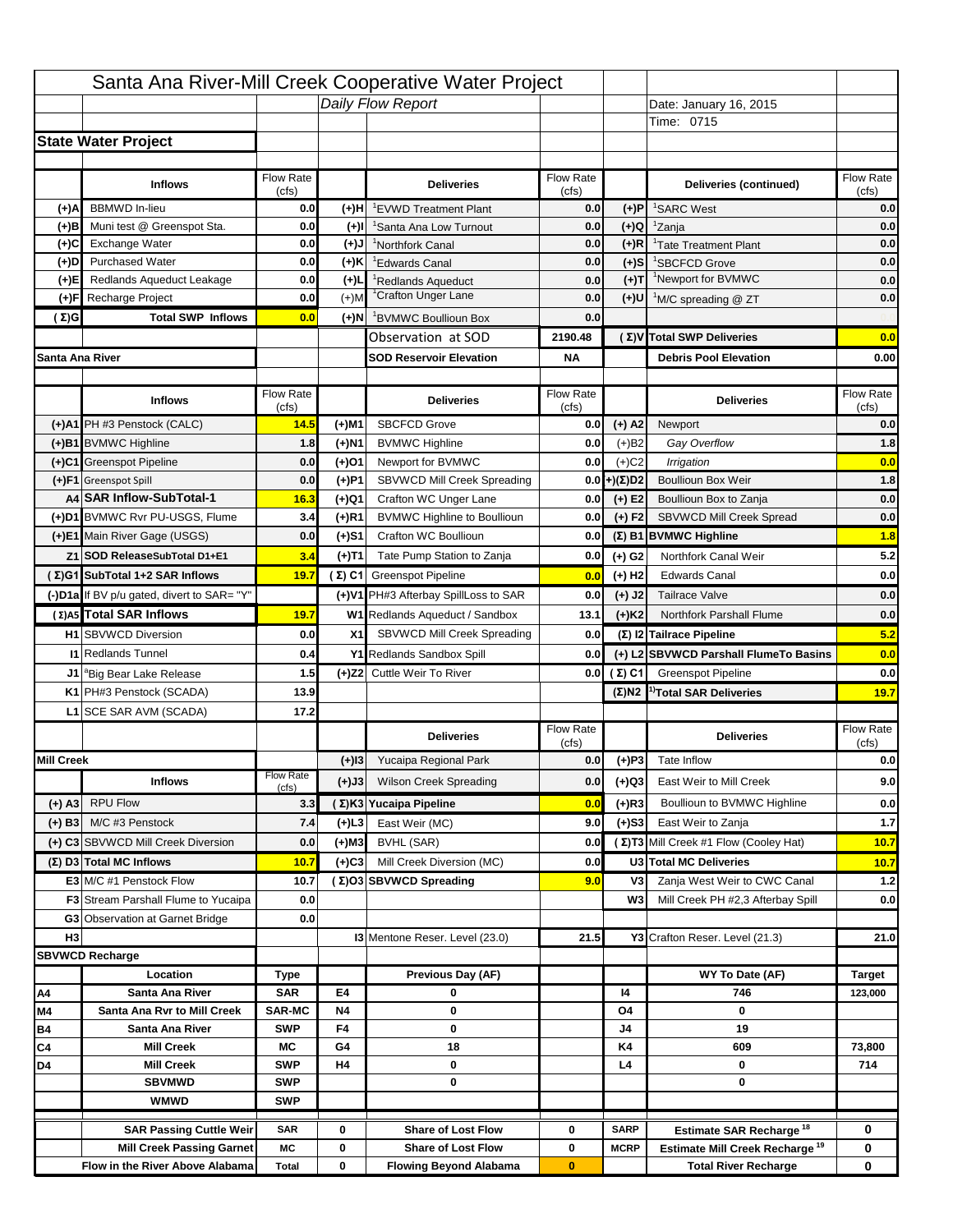|                   |                                            |                    |           | Santa Ana River-Mill Creek Cooperative Water Project |                           |                      |                                                                                   |                                         |
|-------------------|--------------------------------------------|--------------------|-----------|------------------------------------------------------|---------------------------|----------------------|-----------------------------------------------------------------------------------|-----------------------------------------|
|                   |                                            |                    |           | Daily Flow Report                                    |                           |                      | Date: January 20, 2015                                                            |                                         |
|                   |                                            |                    |           |                                                      |                           |                      | Time: 0730                                                                        |                                         |
|                   | <b>State Water Project</b>                 |                    |           |                                                      |                           |                      |                                                                                   |                                         |
|                   |                                            |                    |           |                                                      |                           |                      |                                                                                   |                                         |
|                   | <b>Inflows</b>                             | Flow Rate<br>(cfs) |           | <b>Deliveries</b>                                    | <b>Flow Rate</b><br>(cfs) |                      | Deliveries (continued)                                                            | Flow Rate<br>(cfs)                      |
| (+)A              | <b>BBMWD</b> In-lieu                       | 0.0                | (+)H      | 'EVWD Treatment Plant                                | 0.0                       | (+)P                 | <sup>1</sup> SARC West                                                            | 0.0                                     |
| (+)B              | Muni test @ Greenspot Sta.                 | 0.0                | $(+)$ l   | <sup>1</sup> Santa Ana Low Turnout                   | 0.0                       | $(+)Q$               | <sup>1</sup> Zanja                                                                | 0.0                                     |
| (+)C              | Exchange Water                             | 0.0                | $(+)$ J   | <sup>1</sup> Northfork Canal                         | 0.0                       | $(+)R$               | <sup>1</sup> Tate Treatment Plant                                                 | 0.0                                     |
| (+)D              | <b>Purchased Water</b>                     | 0.0                | (+)K      | <sup>1</sup> Edwards Canal                           | 0.0                       | $(+)$ S              | <sup>1</sup> SBCFCD Grove                                                         | 0.0                                     |
| (+)E              | Redlands Aqueduct Leakage                  | 0.0                | $(+)1$    | <sup>1</sup> Redlands Aqueduct                       | 0.0                       | $(+)T$               | <sup>1</sup> Newport for BVMWC                                                    | 0.0                                     |
| (+)F              | Recharge Project                           | 0.0                | $(+)$ M   | <sup>1</sup> Crafton Unger Lane                      | 0.0                       | (+)U                 | <sup>1</sup> M/C spreading @ ZT                                                   | 0.0                                     |
| (Σ)G              | <b>Total SWP Inflows</b>                   | 0.0                | (+)N      | <sup>1</sup> BVMWC Boullioun Box                     | 0.0                       |                      |                                                                                   |                                         |
|                   |                                            |                    |           | Observation at SOD                                   | 2190.77                   |                      | (Σ) V Total SWP Deliveries                                                        | 0.0                                     |
| Santa Ana River   |                                            |                    |           | <b>SOD Reservoir Elevation</b>                       | <b>NA</b>                 |                      | <b>Debris Pool Elevation</b>                                                      | 0.00                                    |
|                   |                                            |                    |           |                                                      |                           |                      |                                                                                   |                                         |
|                   | <b>Inflows</b>                             | Flow Rate<br>(cfs) |           | <b>Deliveries</b>                                    | Flow Rate<br>(cfs)        |                      | <b>Deliveries</b>                                                                 | Flow Rate<br>(cfs)                      |
|                   | (+)A1 PH #3 Penstock (CALC)                | 9.2                | (+)M1     | <b>SBCFCD Grove</b>                                  | 0.0                       | $(+)$ A2             | Newport                                                                           | 0.0                                     |
|                   | (+)B1 BVMWC Highline                       | 1.9                | (+)N1     | <b>BVMWC Highline</b>                                | 0.0                       | $(+)B2$              | Gay Overflow                                                                      | 1.8                                     |
|                   | (+)C1 Greenspot Pipeline                   | 0.0                | (+)01     | Newport for BVMWC                                    | 0.0                       | $(+)$ C <sub>2</sub> | Irrigation                                                                        | 0.1                                     |
|                   | (+)F1 Greenspot Spill                      | 0.7                | (+)P1     | SBVWCD Mill Creek Spreading                          | 0.0                       | (+)(Σ)D2             | <b>Boullioun Box Weir</b>                                                         | 1.9                                     |
|                   | A4 SAR Inflow-SubTotal-1                   | 11.8               | (+)Q1     | Crafton WC Unger Lane                                | 0.0                       | $(+) E2$             | Boullioun Box to Zanja                                                            | 0.0                                     |
|                   | (+)D1 BVMWC Rvr PU-USGS, Flume             | 4.2                | $(+)$ R1  | <b>BVMWC Highline to Boullioun</b>                   | 0.0                       | $(+) F2$             | SBVWCD Mill Creek Spread                                                          | 0.0                                     |
|                   | (+)E1 Main River Gage (USGS)               | 0.0                | (+)S1     | Crafton WC Boullioun                                 | 0.0                       |                      | $(\Sigma)$ B1 BVMWC Highline                                                      | 1.9                                     |
|                   | Z1 SOD ReleaseSubTotal D1+E1               | 4.2                | (+)T1     | Tate Pump Station to Zanja                           | 0.0                       | (+) G2               | Northfork Canal Weir                                                              | 5.4                                     |
|                   | (Σ)G1 SubTotal 1+2 SAR Inflows             | 16.0               |           | (Σ) C1 Greenspot Pipeline                            | 0.0                       | $(+)$ H <sub>2</sub> | <b>Edwards Canal</b>                                                              | 0.9                                     |
|                   | (-)D1a If BV p/u gated, divert to SAR= "Y" |                    |           | (+)V1 PH#3 Afterbay SpillLoss to SAR                 | 0.0                       | $(+)$ J2             | <b>Tailrace Valve</b>                                                             | 0.0                                     |
|                   | (Σ) A5 Total SAR Inflows                   | 16.0               |           | W1 Redlands Aqueduct / Sandbox                       | 8.2                       | $(+)$ K <sub>2</sub> | Northfork Parshall Flume                                                          | 0.0                                     |
|                   |                                            |                    |           |                                                      |                           |                      |                                                                                   |                                         |
|                   |                                            |                    |           |                                                      |                           |                      |                                                                                   |                                         |
|                   | <b>H1</b> SBVWCD Diversion                 | 0.0                | X1        | SBVWCD Mill Creek Spreading                          | 0.0                       |                      | (Σ) I2 Tailrace Pipeline                                                          | 6.3                                     |
|                   | <b>11 Redlands Tunnel</b>                  | 0.4                |           | Y1 Redlands Sandbox Spill                            | 0.0                       |                      | (+) L2 SBVWCD Parshall FlumeTo Basins                                             |                                         |
|                   | J1 <sup>a</sup> Big Bear Lake Release      | 1.5                |           | (+)Z2 Cuttle Weir To River                           |                           | 0.0 $(\Sigma)$ C1    | <b>Greenspot Pipeline</b>                                                         |                                         |
|                   | K1 PH#3 Penstock (SCADA)                   | 8.8                |           |                                                      |                           |                      | $(\Sigma)$ N2 <sup>1)</sup> Total SAR Deliveries                                  |                                         |
|                   | L1 SCE SAR AVM (SCADA)                     | 11.3               |           |                                                      |                           |                      |                                                                                   |                                         |
|                   |                                            |                    |           | <b>Deliveries</b>                                    | <b>Flow Rate</b><br>(cfs) |                      | <b>Deliveries</b>                                                                 | Flow Rate<br>(cfs)                      |
| <b>Mill Creek</b> |                                            |                    | $(+)$ 13  | Yucaipa Regional Park                                | 0.0                       | $(+)P3$              | Tate Inflow                                                                       |                                         |
|                   | <b>Inflows</b>                             | <b>Flow Rate</b>   |           | <b>Wilson Creek Spreading</b>                        | 0.0                       |                      | East Weir to Mill Creek                                                           |                                         |
|                   |                                            | (cfs)              | (+)J3     |                                                      |                           | (+)Q3                |                                                                                   |                                         |
| (+) A3            | <b>RPU Flow</b>                            | 4.0                |           | (Σ)K3 Yucaipa Pipeline                               | 0.0                       | $(+)$ R3             | Boullioun to BVMWC Highline                                                       | 0.0<br>0.0<br>16.0<br>0.0<br>8.0<br>0.0 |
| $(+)$ B3          | M/C #3 Penstock                            | 6.7                | (+)L3     | East Weir (MC)                                       | 8.0                       | $(+)$ S3             | East Weir to Zanja                                                                | 2.7                                     |
|                   | (+) C3 SBVWCD Mill Creek Diversion         | 0.0                | (+)M3     | BVHL (SAR)                                           | 0.0                       |                      | (Σ) T3 Mill Creek #1 Flow (Cooley Hat)                                            | 10.7                                    |
|                   | (Σ) D3 Total MC Inflows                    | 10.7               | $(+)C3$   | Mill Creek Diversion (MC)                            | 0.0                       |                      | U3 Total MC Deliveries                                                            | 10.7                                    |
|                   | E3 M/C #1 Penstock Flow                    | 10.7               |           | (Σ)O3 SBVWCD Spreading                               | 8.0                       | V3                   | Zanja West Weir to CWC Canal                                                      | 1.8                                     |
|                   | <b>F3</b> Stream Parshall Flume to Yucaipa | 0.0                |           |                                                      |                           | W <sub>3</sub>       | Mill Creek PH #2,3 Afterbay Spill                                                 | 0.0                                     |
|                   | G3 Observation at Garnet Bridge            | 0.0                |           |                                                      |                           |                      |                                                                                   |                                         |
| H <sub>3</sub>    |                                            |                    |           | 13 Mentone Reser. Level (23.0)                       | 20.6                      |                      | Y3 Crafton Reser. Level (21.3)                                                    | 21.0                                    |
|                   | <b>SBVWCD Recharge</b>                     |                    |           |                                                      |                           |                      |                                                                                   |                                         |
| Α4                | Location<br>Santa Ana River                | Type<br><b>SAR</b> | E4        | Previous Day (AF)<br>0                               |                           | 14                   | WY To Date (AF)<br>746                                                            | <b>Target</b><br>123,000                |
| M4                | Santa Ana Rvr to Mill Creek                | <b>SAR-MC</b>      | <b>N4</b> | 0                                                    |                           | O4                   | 0                                                                                 |                                         |
| Β4                | Santa Ana River                            | <b>SWP</b>         | F4        | 0                                                    |                           | J4                   | 19                                                                                |                                         |
| C4                | <b>Mill Creek</b>                          | МC                 | G4        | 71                                                   |                           | K4                   | 680                                                                               | 73,800                                  |
| D4                | <b>Mill Creek</b>                          | <b>SWP</b>         | H4        | 0                                                    |                           | L4                   | 0                                                                                 | 714                                     |
|                   | <b>SBVMWD</b>                              | <b>SWP</b>         |           | 0                                                    |                           |                      | 0                                                                                 |                                         |
|                   | <b>WMWD</b>                                | <b>SWP</b>         |           |                                                      |                           |                      |                                                                                   |                                         |
|                   | <b>SAR Passing Cuttle Weir</b>             | <b>SAR</b>         | 0         | <b>Share of Lost Flow</b>                            | 0                         | <b>SARP</b>          |                                                                                   | 0                                       |
|                   | <b>Mill Creek Passing Garnet</b>           | МC                 | 0         | <b>Share of Lost Flow</b>                            | 0                         | <b>MCRP</b>          | Estimate SAR Recharge <sup>18</sup><br>Estimate Mill Creek Recharge <sup>19</sup> | 0                                       |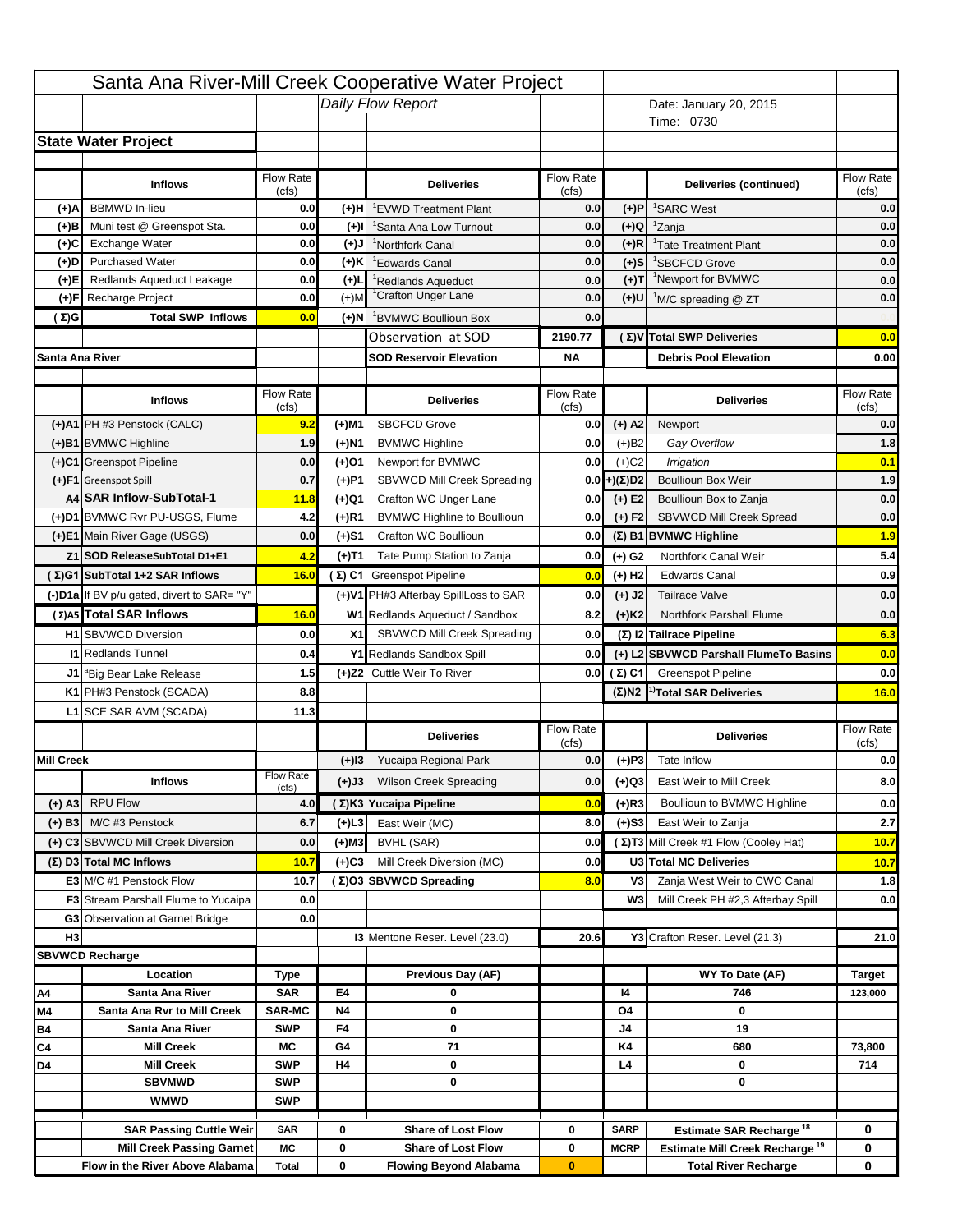|                   |                                                               |                    |                  | Santa Ana River-Mill Creek Cooperative Water Project |                           |                      |                                                                   |                                  |
|-------------------|---------------------------------------------------------------|--------------------|------------------|------------------------------------------------------|---------------------------|----------------------|-------------------------------------------------------------------|----------------------------------|
|                   |                                                               |                    |                  | Daily Flow Report                                    |                           |                      | Date: January 21, 2015                                            |                                  |
|                   |                                                               |                    |                  |                                                      |                           |                      | Time: 0700                                                        |                                  |
|                   | <b>State Water Project</b>                                    |                    |                  |                                                      |                           |                      |                                                                   |                                  |
|                   |                                                               |                    |                  |                                                      |                           |                      |                                                                   |                                  |
|                   | <b>Inflows</b>                                                | Flow Rate          |                  | <b>Deliveries</b>                                    | <b>Flow Rate</b>          |                      | Deliveries (continued)                                            | Flow Rate<br>(cfs)               |
| (+)A              | <b>BBMWD</b> In-lieu                                          | (cfs)<br>0.0       | (+)H             | 'EVWD Treatment Plant                                | (cfs)<br>0.0              | (+)P                 | <sup>1</sup> SARC West                                            | 0.0                              |
| (+)B              | Muni test @ Greenspot Sta.                                    | 0.0                | $(+)$ l          | 'Santa Ana Low Turnout                               | 0.0                       | $(+)Q$               | <sup>1</sup> Zanja                                                | 0.0                              |
| (+)C              | Exchange Water                                                | 0.0                | $(+)$ J          | <sup>1</sup> Northfork Canal                         | 0.0                       | $(+)R$               | <sup>1</sup> Tate Treatment Plant                                 | 0.0                              |
| (+)D              | <b>Purchased Water</b>                                        | 0.0                | (+)K             | <sup>1</sup> Edwards Canal                           | 0.0                       | $(+)$ S              | <sup>1</sup> SBCFCD Grove                                         | 0.0                              |
| (+)E              | Redlands Aqueduct Leakage                                     | 0.0                | $(+)1$           | <sup>1</sup> Redlands Aqueduct                       | 0.0                       | $(+)T$               | <sup>1</sup> Newport for BVMWC                                    | 0.0                              |
| (+)F              | Recharge Project                                              | 0.0                | $(+)$ M          | <sup>1</sup> Crafton Unger Lane                      | 0.0                       | $(+)$ U              | <sup>1</sup> M/C spreading @ ZT                                   | 0.0                              |
| (Σ)G              | <b>Total SWP Inflows</b>                                      | 0.0                | (+)N             | <sup>1</sup> BVMWC Boullioun Box                     | 0.0                       |                      |                                                                   |                                  |
|                   |                                                               |                    |                  | Observation at SOD                                   | 2190.77                   |                      | (Σ) V Total SWP Deliveries                                        | 0.0                              |
| Santa Ana River   |                                                               |                    |                  | <b>SOD Reservoir Elevation</b>                       | <b>NA</b>                 |                      | <b>Debris Pool Elevation</b>                                      | 0.00                             |
|                   |                                                               |                    |                  |                                                      |                           |                      |                                                                   |                                  |
|                   | <b>Inflows</b>                                                | Flow Rate<br>(cfs) |                  | <b>Deliveries</b>                                    | Flow Rate<br>(cfs)        |                      | <b>Deliveries</b>                                                 | Flow Rate<br>(cfs)               |
|                   | (+)A1 PH #3 Penstock (CALC)                                   | 12.1               | (+)M1            | <b>SBCFCD Grove</b>                                  | 0.0                       | $(+)$ A2             | Newport                                                           | 0.0                              |
|                   | (+)B1 BVMWC Highline                                          | 1.9                | (+)N1            | <b>BVMWC Highline</b>                                | 0.0                       | $(+)B2$              | Gay Overflow                                                      | 1.8                              |
|                   | (+)C1 Greenspot Pipeline                                      | 0.0                | (+)01            | Newport for BVMWC                                    | 0.0                       | $(+)$ C <sub>2</sub> | Irrigation                                                        | 0.1                              |
|                   | (+)F1 Greenspot Spill                                         | 0.0                | (+)P1            | SBVWCD Mill Creek Spreading                          | 0.0                       | (+)(Σ)D2             | <b>Boullioun Box Weir</b>                                         | 1.9                              |
|                   | A4 SAR Inflow-SubTotal-1                                      | 14.0               | (+)Q1            | Crafton WC Unger Lane                                | 0.0                       | $(+) E2$             | Boullioun Box to Zanja                                            | 0.0                              |
|                   | (+)D1 BVMWC Rvr PU-USGS, Flume                                | 3.8                | $(+)$ R1         | <b>BVMWC Highline to Boullioun</b>                   | 0.0                       | $(+) F2$             | SBVWCD Mill Creek Spread                                          | 0.0                              |
|                   | (+)E1 Main River Gage (USGS)                                  | 0.0                | (+)S1            | Crafton WC Boullioun                                 | 0.0                       |                      | $(\Sigma)$ B1 BVMWC Highline                                      | 1.9                              |
|                   | Z1 SOD ReleaseSubTotal D1+E1                                  | 3.8                | (+)T1            | Tate Pump Station to Zanja                           | 0.0                       | (+) G2               | Northfork Canal Weir                                              | 5.4                              |
|                   | (Σ)G1 SubTotal 1+2 SAR Inflows                                | 17.8               |                  | (Σ) C1 Greenspot Pipeline                            | 0.0                       | $(+)$ H <sub>2</sub> | <b>Edwards Canal</b>                                              | 0.9                              |
|                   | (-)D1a If BV p/u gated, divert to SAR= "Y"                    |                    |                  | (+)V1 PH#3 Afterbay SpillLoss to SAR                 | 0.0                       | $(+)$ J2             | <b>Tailrace Valve</b>                                             | 0.0                              |
|                   | (Σ) A5 Total SAR Inflows                                      | 17.8               |                  | W1 Redlands Aqueduct / Sandbox                       | 10.0                      | $(+)$ K <sub>2</sub> | <b>Northfork Parshall Flume</b>                                   | 0.0                              |
|                   | <b>H1</b> SBVWCD Diversion                                    | 0.0                | X1               | SBVWCD Mill Creek Spreading                          | 0.0                       |                      | (Σ) I2 Tailrace Pipeline                                          | 6.3                              |
|                   | <b>11 Redlands Tunnel</b>                                     | 0.4                |                  | Y1 Redlands Sandbox Spill                            | 0.0                       |                      | (+) L2 SBVWCD Parshall FlumeTo Basins                             | 0.0                              |
|                   |                                                               | 1.5                |                  | (+)Z2 Cuttle Weir To River                           |                           |                      | <b>Greenspot Pipeline</b>                                         | 0.0                              |
|                   |                                                               |                    |                  |                                                      |                           | 0.0 $(\Sigma)$ C1    |                                                                   |                                  |
|                   | J1 <sup>a</sup> Big Bear Lake Release                         |                    |                  |                                                      |                           |                      |                                                                   |                                  |
|                   | K1 PH#3 Penstock (SCADA)                                      | 11.6               |                  |                                                      |                           |                      | $(\Sigma)$ N2 <sup>1)</sup> Total SAR Deliveries                  |                                  |
|                   | L1 SCE SAR AVM (SCADA)                                        | 15.7               |                  |                                                      |                           |                      |                                                                   |                                  |
|                   |                                                               |                    |                  | <b>Deliveries</b>                                    | <b>Flow Rate</b><br>(cfs) |                      | <b>Deliveries</b>                                                 | Flow Rate<br>(cfs)               |
| <b>Mill Creek</b> |                                                               |                    | $(+)$ 13         | Yucaipa Regional Park                                | 0.0                       | $(+)P3$              | Tate Inflow                                                       |                                  |
|                   | <b>Inflows</b>                                                | <b>Flow Rate</b>   | (+)J3            | <b>Wilson Creek Spreading</b>                        | 0.0                       | (+)Q3                | East Weir to Mill Creek                                           |                                  |
|                   |                                                               | (cfs)<br>3.1       |                  | (Σ)K3 Yucaipa Pipeline                               | 0.0                       |                      | Boullioun to BVMWC Highline                                       |                                  |
| (+) A3            | <b>RPU Flow</b><br>M/C #3 Penstock                            | 7.0                |                  | East Weir (MC)                                       | 9.0                       | $(+)$ R3             | East Weir to Zanja                                                |                                  |
| $(+)$ B3          |                                                               |                    | (+)L3            |                                                      | 0.0                       | $(+)$ S3             |                                                                   | 17.8<br>0.0<br>9.0<br>0.0<br>1.1 |
|                   | (+) C3 SBVWCD Mill Creek Diversion<br>(Σ) D3 Total MC Inflows | 0.0<br>10.1        | (+)M3<br>$(+)C3$ | BVHL (SAR)<br>Mill Creek Diversion (MC)              | 0.0                       |                      | (Σ) T3 Mill Creek #1 Flow (Cooley Hat)<br>U3 Total MC Deliveries  | 10.1                             |
|                   | E3 M/C #1 Penstock Flow                                       | 10.1               |                  | (Σ)O3 SBVWCD Spreading                               |                           | V3                   |                                                                   | 10.1                             |
|                   | <b>F3</b> Stream Parshall Flume to Yucaipa                    | 0.0                |                  |                                                      | 9.0                       | W <sub>3</sub>       | Zanja West Weir to CWC Canal<br>Mill Creek PH #2,3 Afterbay Spill | 0.4<br>0.0                       |
|                   | G3 Observation at Garnet Bridge                               | 0.0                |                  |                                                      |                           |                      |                                                                   |                                  |
| H <sub>3</sub>    |                                                               |                    |                  | 13 Mentone Reser. Level (23.0)                       | 21.2                      |                      | Y3 Crafton Reser. Level (21.3)                                    | 21.0                             |
|                   | <b>SBVWCD Recharge</b>                                        |                    |                  |                                                      |                           |                      |                                                                   |                                  |
|                   | Location                                                      | Type               |                  | Previous Day (AF)                                    |                           |                      | WY To Date (AF)                                                   | <b>Target</b>                    |
| Α4                | Santa Ana River                                               | <b>SAR</b>         | E4               | 0                                                    |                           | 14                   | 746                                                               | 123,000                          |
| M4                | Santa Ana Rvr to Mill Creek                                   | <b>SAR-MC</b>      | <b>N4</b>        | 0                                                    |                           | O4                   | 0                                                                 |                                  |
| Β4                | Santa Ana River                                               | <b>SWP</b>         | F4               | 0                                                    |                           | J4                   | 19                                                                |                                  |
| C4                | <b>Mill Creek</b>                                             | МC                 | G4               | 18                                                   |                           | K4                   | 698                                                               | 73,800                           |
| D4                | <b>Mill Creek</b>                                             | <b>SWP</b>         | H4               | 0                                                    |                           | L4                   | 0                                                                 | 714                              |
|                   | <b>SBVMWD</b>                                                 | <b>SWP</b>         |                  | 0                                                    |                           |                      | 0                                                                 |                                  |
|                   | <b>WMWD</b>                                                   | <b>SWP</b>         |                  |                                                      |                           |                      |                                                                   |                                  |
|                   | <b>SAR Passing Cuttle Weir</b>                                | <b>SAR</b>         | 0                | <b>Share of Lost Flow</b>                            | 0                         | <b>SARP</b>          | Estimate SAR Recharge <sup>18</sup>                               | 0                                |
|                   | <b>Mill Creek Passing Garnet</b>                              | МC                 | 0                | <b>Share of Lost Flow</b>                            | 0                         | <b>MCRP</b>          | Estimate Mill Creek Recharge <sup>19</sup>                        | 0                                |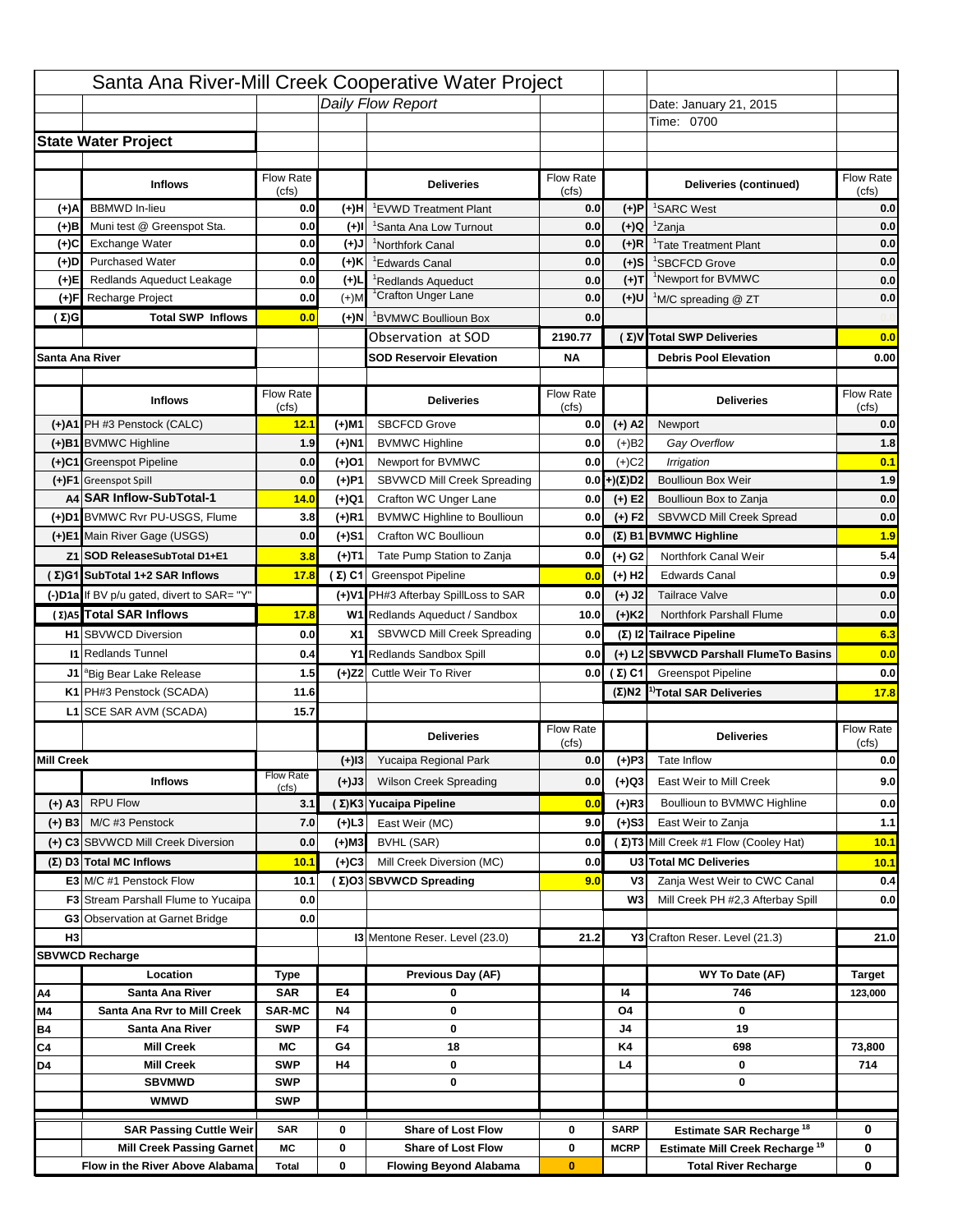|                   |                                                                     |                           |           | Santa Ana River-Mill Creek Cooperative Water Project       |                           |                      |                                                                           |                    |
|-------------------|---------------------------------------------------------------------|---------------------------|-----------|------------------------------------------------------------|---------------------------|----------------------|---------------------------------------------------------------------------|--------------------|
|                   |                                                                     |                           |           | Daily Flow Report                                          |                           |                      | Date: January 22, 2015                                                    |                    |
|                   |                                                                     |                           |           |                                                            |                           |                      | Time: 0715                                                                |                    |
|                   | <b>State Water Project</b>                                          |                           |           |                                                            |                           |                      |                                                                           |                    |
|                   |                                                                     |                           |           |                                                            |                           |                      |                                                                           |                    |
|                   | <b>Inflows</b>                                                      | <b>Flow Rate</b><br>(cfs) |           | <b>Deliveries</b>                                          | <b>Flow Rate</b><br>(cfs) |                      | Deliveries (continued)                                                    | Flow Rate<br>(cfs) |
| (+)A              | <b>BBMWD</b> In-lieu                                                | 0.0                       | (+)H      | <sup>1</sup> EVWD Treatment Plant                          | 0.0                       | (+)P                 | <sup>1</sup> SARC West                                                    | 0.0                |
| (+)B              | Muni test @ Greenspot Sta.                                          | 0.0                       | $(+)$ l   | <sup>1</sup> Santa Ana Low Turnout                         | 0.0                       | $(+)Q$               | <sup>1</sup> Zanja                                                        | 0.0                |
| (+)C              | Exchange Water                                                      | 0.0                       | $(L(+)$   | <sup>1</sup> Northfork Canal                               | 0.0                       | $(+)R$               | <sup>1</sup> Tate Treatment Plant                                         | 0.0                |
| (+)D              | <b>Purchased Water</b>                                              | 0.0                       | (+)K      | <sup>1</sup> Edwards Canal                                 | 0.0                       | $(+)$ S              | <sup>1</sup> SBCFCD Grove                                                 | 0.0                |
| (+)E              | Redlands Aqueduct Leakage                                           | 0.0                       | $(+)$     | <sup>1</sup> Redlands Aqueduct                             | 0.0                       | $(+)T$               | <sup>1</sup> Newport for BVMWC                                            | 0.0                |
| (+)F              | Recharge Project                                                    | 0.0                       | $(+)$ M   | <sup>1</sup> Crafton Unger Lane                            | 0.0                       | (+)U                 | <sup>1</sup> M/C spreading @ ZT                                           | 0.0                |
| (Σ)G              | <b>Total SWP Inflows</b>                                            | 0.0                       | (+)N      | <sup>1</sup> BVMWC Boullioun Box                           | 0.0                       |                      |                                                                           |                    |
|                   |                                                                     |                           |           | Observation at SOD                                         | 2190.77                   |                      | (Σ) V Total SWP Deliveries                                                | 0.0                |
| Santa Ana River   |                                                                     |                           |           | <b>SOD Reservoir Elevation</b>                             | ΝA                        |                      | <b>Debris Pool Elevation</b>                                              | 0.00               |
|                   |                                                                     |                           |           |                                                            |                           |                      |                                                                           |                    |
|                   | <b>Inflows</b>                                                      | Flow Rate<br>(cfs)        |           | <b>Deliveries</b>                                          | Flow Rate<br>(cfs)        |                      | <b>Deliveries</b>                                                         | Flow Rate<br>(cfs) |
|                   | (+)A1 PH #3 Penstock (CALC)                                         | 13.1                      | (+)M1     | <b>SBCFCD Grove</b>                                        | 0.0                       | $(+)$ A2             | Newport                                                                   | 0.0                |
|                   | (+)B1 BVMWC Highline                                                | 2.0                       | (+)N1     | <b>BVMWC Highline</b>                                      | 0.0                       | (+)B2                | Gay Overflow                                                              | 1.1                |
|                   | (+)C1 Greenspot Pipeline                                            | 0.0                       | (+)01     | Newport for BVMWC                                          | 0.0                       | $(+)$ C <sub>2</sub> | <b>Irrigation</b>                                                         | 0.9                |
|                   | (+)F1 Greenspot Spill                                               | 0.2                       | (+)P1     | SBVWCD Mill Creek Spreading                                | 0.0                       | (+)(Σ)D2             | <b>Boullioun Box Weir</b>                                                 | 2.0                |
|                   | A4 SAR Inflow-SubTotal-1                                            | 15.3                      | (+)Q1     | Crafton WC Unger Lane                                      | 0.0                       | $(+)$ E2             | Boullioun Box to Zanja                                                    | 0.0                |
|                   | (+)D1 BVMWC Rvr PU-USGS, Flume                                      | 4.8                       | (+)R1     | <b>BVMWC Highline to Boullioun</b>                         | 0.0                       | $(+) F2$             | SBVWCD Mill Creek Spread                                                  | 0.0                |
|                   | (+)E1 Main River Gage (USGS)                                        | 0.0                       | (+)S1     | Crafton WC Boullioun                                       | 0.0                       |                      | (Σ) B1 BVMWC Highline                                                     | 2.0                |
|                   | Z1 SOD ReleaseSubTotal D1+E1                                        | 4.8                       | (+)T1     | Tate Pump Station to Zanja                                 | 0.0                       | $(+)$ G <sub>2</sub> | Northfork Canal Weir                                                      | 4.3                |
|                   | (Σ)G1 SubTotal 1+2 SAR Inflows                                      | 20.1                      |           | (Σ) C1 Greenspot Pipeline                                  | 0.0                       | $(+)$ H <sub>2</sub> | <b>Edwards Canal</b>                                                      | $1.1$              |
|                   | (-)D1a If BV p/u gated, divert to SAR= "Y"                          |                           |           | (+)V1 PH#3 Afterbay SpillLoss to SAR                       | 0.0                       | $(+)$ J2             | <b>Tailrace Valve</b>                                                     | 0.0                |
|                   | (Σ) A5 Total SAR Inflows                                            | 20.1                      |           | W1 Redlands Aqueduct / Sandbox                             | 13.1                      | $(+)$ K2             | Northfork Parshall Flume                                                  | 0.0                |
|                   | <b>H1 SBVWCD Diversion</b>                                          | 0.0                       | X1        | SBVWCD Mill Creek Spreading                                | 0.0                       |                      | (Σ) I2 Tailrace Pipeline                                                  | 5.4                |
|                   | <b>I1 Redlands Tunnel</b>                                           | 0.4                       |           | Y1 Redlands Sandbox Spill                                  | 0.0                       |                      | (+) L2 SBVWCD Parshall FlumeTo Basins                                     | 0.0                |
|                   | J1 <sup>a</sup> Big Bear Lake Release                               | 1.5                       |           | (+)Z2 Cuttle Weir To River                                 | 0.0                       | (Σ) C1               | <b>Greenspot Pipeline</b>                                                 | 0.0                |
|                   | K1 PH#3 Penstock (SCADA)                                            | 10.3                      |           |                                                            |                           |                      | $(\Sigma)$ N2 <sup>1</sup> Total SAR Deliveries                           | 20.1               |
|                   | L1 SCE SAR AVM (SCADA)                                              | 15.0                      |           |                                                            |                           |                      |                                                                           |                    |
|                   |                                                                     |                           |           |                                                            | Flow Rate                 |                      |                                                                           | Flow Rate          |
|                   |                                                                     |                           |           | <b>Deliveries</b>                                          | (cfs)                     |                      | <b>Deliveries</b>                                                         | (cfs)              |
| <b>Mill Creek</b> |                                                                     |                           | $(+)13$   | Yucaipa Regional Park                                      | 0.0                       | $(+)$ P3             | Tate Inflow                                                               | 0.0                |
|                   | <b>Inflows</b>                                                      | <b>Flow Rate</b><br>(cfs) | (+)J3     | <b>Wilson Creek Spreading</b>                              | 0.0                       | (+)Q3                | East Weir to Mill Creek                                                   | 9.0                |
| $(+)$ A3          | <b>RPU Flow</b>                                                     | 4.1                       |           | (Σ)K3 Yucaipa Pipeline                                     | 0.0                       | $(+)$ R3             | Boullioun to BVMWC Highline                                               | 0.0                |
| $(+)$ B3          | M/C #3 Penstock                                                     | 6.4                       | (+)L3     | East Weir (MC)                                             | 9.0                       | $(+)$ S3             | East Weir to Zanja                                                        | $1.5$              |
|                   | (+) C3 SBVWCD Mill Creek Diversion                                  | 0.0                       | (+)M3     | <b>BVHL (SAR)</b>                                          | 0.0                       |                      | (Σ) T3 Mill Creek #1 Flow (Cooley Hat)                                    | 10.5               |
|                   | (Σ) D3 Total MC Inflows                                             | 10.5                      | (+)C3     | Mill Creek Diversion (MC)                                  | 0.0                       |                      | U3 Total MC Deliveries                                                    | 10.5               |
|                   | E3 M/C #1 Penstock Flow                                             | 10.5                      |           | (Σ)O3 SBVWCD Spreading                                     | 9.0                       | V3                   | Zanja West Weir to CWC Canal                                              | 0.0                |
|                   | <b>F3</b> Stream Parshall Flume to Yucaipa                          | 0.0                       |           |                                                            |                           | W3                   | Mill Creek PH #2,3 Afterbay Spill                                         | 0.0                |
|                   | <b>G3</b> Observation at Garnet Bridge                              | 0.0                       |           |                                                            |                           |                      |                                                                           |                    |
| H <sub>3</sub>    |                                                                     |                           |           | 13 Mentone Reser. Level (23.0)                             | 21.5                      |                      | Y3 Crafton Reser. Level (21.3)                                            | 20.2               |
|                   | <b>SBVWCD Recharge</b>                                              |                           |           |                                                            |                           |                      |                                                                           |                    |
|                   | Location                                                            | Type                      |           | Previous Day (AF)                                          |                           |                      | WY To Date (AF)                                                           | <b>Target</b>      |
| Α4                | Santa Ana River                                                     | <b>SAR</b>                | E4        | 0                                                          |                           | 14                   | 746                                                                       | 123,000            |
| M4                | Santa Ana Rvr to Mill Creek                                         | <b>SAR-MC</b>             | <b>N4</b> | 0                                                          |                           | Ο4                   | 0                                                                         |                    |
| <b>B4</b>         | Santa Ana River                                                     | <b>SWP</b>                | F4        | 0                                                          |                           | J4                   | 19                                                                        |                    |
| C4                |                                                                     |                           |           |                                                            |                           | K4                   |                                                                           | 73,800             |
|                   | <b>Mill Creek</b>                                                   | МC                        | G4        | 18                                                         |                           |                      | 716                                                                       |                    |
| D4                | <b>Mill Creek</b>                                                   | <b>SWP</b>                | H4        | 0                                                          |                           | L4                   | 0                                                                         | 714                |
|                   | <b>SBVMWD</b>                                                       | <b>SWP</b>                |           | 0                                                          |                           |                      | 0                                                                         |                    |
|                   | <b>WMWD</b>                                                         | <b>SWP</b>                |           |                                                            |                           |                      |                                                                           |                    |
|                   |                                                                     |                           |           |                                                            |                           |                      |                                                                           |                    |
|                   | <b>SAR Passing Cuttle Weir</b>                                      | <b>SAR</b>                | 0         | <b>Share of Lost Flow</b>                                  | 0                         | SARP                 | Estimate SAR Recharge <sup>18</sup>                                       | 0                  |
|                   | <b>Mill Creek Passing Garnet</b><br>Flow in the River Above Alabama | МC<br><b>Total</b>        | 0<br>0    | <b>Share of Lost Flow</b><br><b>Flowing Beyond Alabama</b> | 0<br>$\bf{0}$             | <b>MCRP</b>          | Estimate Mill Creek Recharge <sup>19</sup><br><b>Total River Recharge</b> | 0<br>0             |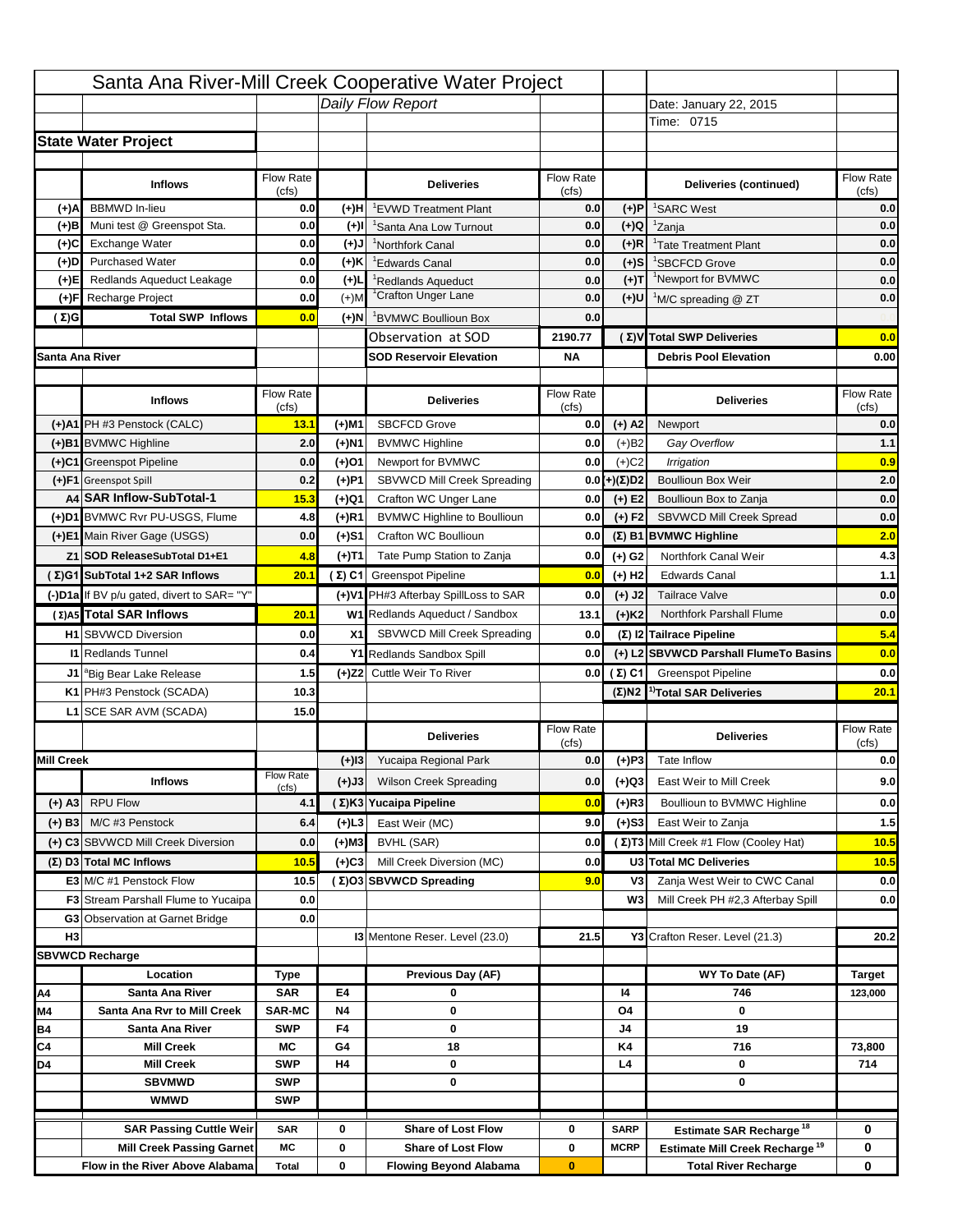|                   |                                                                    |                           |           | Santa Ana River-Mill Creek Cooperative Water Project   |                           |                      |                                                                                   |                    |
|-------------------|--------------------------------------------------------------------|---------------------------|-----------|--------------------------------------------------------|---------------------------|----------------------|-----------------------------------------------------------------------------------|--------------------|
|                   |                                                                    |                           |           | Daily Flow Report                                      |                           |                      | Date: January 23, 2015                                                            |                    |
|                   |                                                                    |                           |           |                                                        |                           |                      | Time: 0720                                                                        |                    |
|                   | <b>State Water Project</b>                                         |                           |           |                                                        |                           |                      |                                                                                   |                    |
|                   |                                                                    |                           |           |                                                        |                           |                      |                                                                                   |                    |
|                   | <b>Inflows</b>                                                     | Flow Rate<br>(cfs)        |           | <b>Deliveries</b>                                      | <b>Flow Rate</b><br>(cfs) |                      | Deliveries (continued)                                                            | Flow Rate<br>(cfs) |
| (+)A              | <b>BBMWD</b> In-lieu                                               | 0.0                       | (+)H      | <sup>1</sup> EVWD Treatment Plant                      | 0.0                       | (+)P                 | <sup>1</sup> SARC West                                                            | 0.0                |
| (+)B              | Muni test @ Greenspot Sta.                                         | 0.0                       | $(+)$ l   | <sup>1</sup> Santa Ana Low Turnout                     | 0.0                       | $(+)Q$               | <sup>1</sup> Zanja                                                                | 0.0                |
| (+)C              | Exchange Water                                                     | 0.0                       | $(L(+)$   | <sup>1</sup> Northfork Canal                           | 0.0                       | $(+)R$               | <sup>1</sup> Tate Treatment Plant                                                 | 0.0                |
| (+)D              | <b>Purchased Water</b>                                             | 0.0                       | (+)K      | <sup>1</sup> Edwards Canal                             | 0.0                       | $(+)$ S              | <sup>1</sup> SBCFCD Grove                                                         | 0.0                |
| (+)E              | Redlands Aqueduct Leakage                                          | 0.0                       | $(+)$     | <sup>1</sup> Redlands Aqueduct                         | 0.0                       | $(+)T$               | <sup>1</sup> Newport for BVMWC                                                    | 0.0                |
| (+)F              | Recharge Project                                                   | 0.0                       | $(+)$ M   | <sup>1</sup> Crafton Unger Lane                        | 0.0                       | (+)U                 | <sup>1</sup> M/C spreading @ ZT                                                   | 0.0                |
| (Σ)G              | <b>Total SWP Inflows</b>                                           | 0.0                       | (+)N      | <sup>1</sup> BVMWC Boullioun Box                       | 0.0                       |                      |                                                                                   |                    |
|                   |                                                                    |                           |           | Observation at SOD                                     | 2191.08                   |                      | (Σ) V Total SWP Deliveries                                                        | 0.0                |
| Santa Ana River   |                                                                    |                           |           | <b>SOD Reservoir Elevation</b>                         | ΝA                        |                      | <b>Debris Pool Elevation</b>                                                      | 0.00               |
|                   |                                                                    |                           |           |                                                        |                           |                      |                                                                                   |                    |
|                   | <b>Inflows</b>                                                     | Flow Rate<br>(cfs)        |           | <b>Deliveries</b>                                      | Flow Rate<br>(cfs)        |                      | <b>Deliveries</b>                                                                 | Flow Rate<br>(cfs) |
|                   | (+)A1 PH #3 Penstock (CALC)                                        | 11.2                      | (+)M1     | <b>SBCFCD Grove</b>                                    | 0.0                       | $(+)$ A2             | Newport                                                                           | 0.0                |
|                   | (+)B1 BVMWC Highline                                               | 2.2                       | (+)N1     | <b>BVMWC Highline</b>                                  | 0.0                       | (+)B2                | Gay Overflow                                                                      | 0.8                |
|                   | (+)C1 Greenspot Pipeline                                           | 0.0                       | (+)01     | Newport for BVMWC                                      | 0.0                       | $(+)$ C <sub>2</sub> | <b>Irrigation</b>                                                                 | 1.4                |
|                   | (+)F1 Greenspot Spill                                              | 0.0                       | (+)P1     | SBVWCD Mill Creek Spreading                            | 0.0                       | (+)(Σ)D2             | <b>Boullioun Box Weir</b>                                                         | 2.2                |
|                   | A4 SAR Inflow-SubTotal-1                                           | 13.4                      | (+)Q1     | Crafton WC Unger Lane                                  | 0.0                       | $(+)$ E2             | Boullioun Box to Zanja                                                            | 0.0                |
|                   | (+)D1 BVMWC Rvr PU-USGS, Flume                                     | 4.9                       | (+)R1     | <b>BVMWC Highline to Boullioun</b>                     | 0.0                       | $(+) F2$             | SBVWCD Mill Creek Spread                                                          | 0.0                |
|                   | (+)E1 Main River Gage (USGS)                                       | 0.0                       | (+)S1     | Crafton WC Boullioun                                   | 0.0                       |                      | (Σ) B1 BVMWC Highline                                                             | 2.2                |
|                   | Z1 SOD ReleaseSubTotal D1+E1                                       | 4.9                       | (+)T1     | Tate Pump Station to Zanja                             | 0.0                       | $(+)$ G <sub>2</sub> | Northfork Canal Weir                                                              | 4.4                |
|                   | (Σ)G1 SubTotal 1+2 SAR Inflows                                     | 18.3                      |           | (Σ) C1 Greenspot Pipeline                              | 0.0                       | $(+)$ H <sub>2</sub> | <b>Edwards Canal</b>                                                              | 0.0                |
|                   | (-)D1a If BV p/u gated, divert to SAR= "Y"                         |                           |           | (+)V1 PH#3 Afterbay SpillLoss to SAR                   | 0.0                       | $(+)$ J2             | <b>Tailrace Valve</b>                                                             | 0.0                |
|                   | (Σ) A5 Total SAR Inflows                                           | 18.3                      |           | W1 Redlands Aqueduct / Sandbox                         | 12.1                      | $(+)$ K2             | Northfork Parshall Flume                                                          | 0.0                |
|                   | <b>H1 SBVWCD Diversion</b>                                         | 0.0                       | X1        | SBVWCD Mill Creek Spreading                            | 0.0                       |                      | (Σ) I2 Tailrace Pipeline                                                          | 4.4                |
|                   | <b>I1 Redlands Tunnel</b>                                          | 0.4                       |           | Y1 Redlands Sandbox Spill                              | 0.0                       |                      | (+) L2 SBVWCD Parshall FlumeTo Basins                                             | 0.0                |
|                   | J1 <sup>a</sup> Big Bear Lake Release                              | 1.5                       |           | (+)Z2 Cuttle Weir To River                             | 0.0                       | (Σ) C1               | <b>Greenspot Pipeline</b>                                                         | 0.0                |
|                   | K1 PH#3 Penstock (SCADA)                                           | 6.1                       |           |                                                        |                           |                      | $(\Sigma)$ N2 <sup>1</sup> Total SAR Deliveries                                   | 18.3               |
|                   | L1 SCE SAR AVM (SCADA)                                             | 10.3                      |           |                                                        |                           |                      |                                                                                   |                    |
|                   |                                                                    |                           |           |                                                        | Flow Rate                 |                      |                                                                                   | Flow Rate          |
|                   |                                                                    |                           |           | <b>Deliveries</b>                                      | (cfs)                     |                      | <b>Deliveries</b>                                                                 | (cfs)              |
| <b>Mill Creek</b> |                                                                    |                           | $(+)$ 13  | Yucaipa Regional Park                                  | 0.0                       | $(+)$ P3             | Tate Inflow                                                                       | 0.0                |
|                   | <b>Inflows</b>                                                     | <b>Flow Rate</b><br>(cfs) | (+)J3     | <b>Wilson Creek Spreading</b>                          | 0.0                       | (+)Q3                | East Weir to Mill Creek                                                           | 9.0                |
| $(+)$ A3          | <b>RPU Flow</b>                                                    | 4.0                       |           | (Σ)K3 Yucaipa Pipeline                                 | 0.0                       | $(+)$ R3             | Boullioun to BVMWC Highline                                                       | 0.0                |
| $(+)$ B3          | M/C #3 Penstock                                                    | 6.1                       | (+)L3     | East Weir (MC)                                         | 9.0                       | $(+)$ S3             | East Weir to Zanja                                                                | 1.1                |
|                   | (+) C3 SBVWCD Mill Creek Diversion                                 | 0.0                       | (+)M3     | <b>BVHL (SAR)</b>                                      | 0.0                       |                      | (Σ) T3 Mill Creek #1 Flow (Cooley Hat)                                            | 10.1               |
|                   | (Σ) D3 Total MC Inflows                                            | 10.1                      | (+)C3     | Mill Creek Diversion (MC)                              | 0.0                       |                      | U3 Total MC Deliveries                                                            | 10.1               |
|                   | E3 M/C #1 Penstock Flow                                            | 10.1                      |           | (Σ)O3 SBVWCD Spreading                                 | 9.0                       | V3                   | Zanja West Weir to CWC Canal                                                      | 0.0                |
|                   | <b>F3</b> Stream Parshall Flume to Yucaipa                         | 0.0                       |           |                                                        |                           | W3                   | Mill Creek PH #2,3 Afterbay Spill                                                 | 0.0                |
|                   | <b>G3</b> Observation at Garnet Bridge                             | 0.0                       |           |                                                        |                           |                      |                                                                                   |                    |
| H <sub>3</sub>    |                                                                    |                           |           | 13 Mentone Reser. Level (23.0)                         | 21.1                      |                      | Y3 Crafton Reser. Level (21.3)                                                    | 19.6               |
|                   | <b>SBVWCD Recharge</b>                                             |                           |           |                                                        |                           |                      |                                                                                   |                    |
|                   | Location                                                           | Type                      |           | Previous Day (AF)                                      |                           |                      | WY To Date (AF)                                                                   | <b>Target</b>      |
| Α4                | Santa Ana River                                                    | <b>SAR</b>                | E4        | 0                                                      |                           | 14                   | 746                                                                               | 123,00             |
| M4                | Santa Ana Rvr to Mill Creek                                        | <b>SAR-MC</b>             | <b>N4</b> | 0                                                      |                           | Ο4                   | 0                                                                                 |                    |
| <b>B4</b>         | Santa Ana River                                                    | <b>SWP</b>                | F4        | 0                                                      |                           | J4                   | 19                                                                                |                    |
| C4                | <b>Mill Creek</b>                                                  | МC                        | G4        | 18                                                     |                           | K4                   | 734                                                                               | 73,800             |
| D4                | <b>Mill Creek</b>                                                  | <b>SWP</b>                | H4        | 0                                                      |                           | L4                   | 0                                                                                 | 714                |
|                   | <b>SBVMWD</b>                                                      | <b>SWP</b>                |           | 0                                                      |                           |                      | 0                                                                                 |                    |
|                   | <b>WMWD</b>                                                        | <b>SWP</b>                |           |                                                        |                           |                      |                                                                                   |                    |
|                   |                                                                    |                           |           |                                                        |                           | SARP                 |                                                                                   |                    |
|                   |                                                                    |                           |           |                                                        |                           |                      |                                                                                   |                    |
|                   | <b>SAR Passing Cuttle Weir</b><br><b>Mill Creek Passing Garnet</b> | <b>SAR</b><br>МC          | 0<br>0    | <b>Share of Lost Flow</b><br><b>Share of Lost Flow</b> | 0<br>0                    | <b>MCRP</b>          | Estimate SAR Recharge <sup>18</sup><br>Estimate Mill Creek Recharge <sup>19</sup> | 0<br>0             |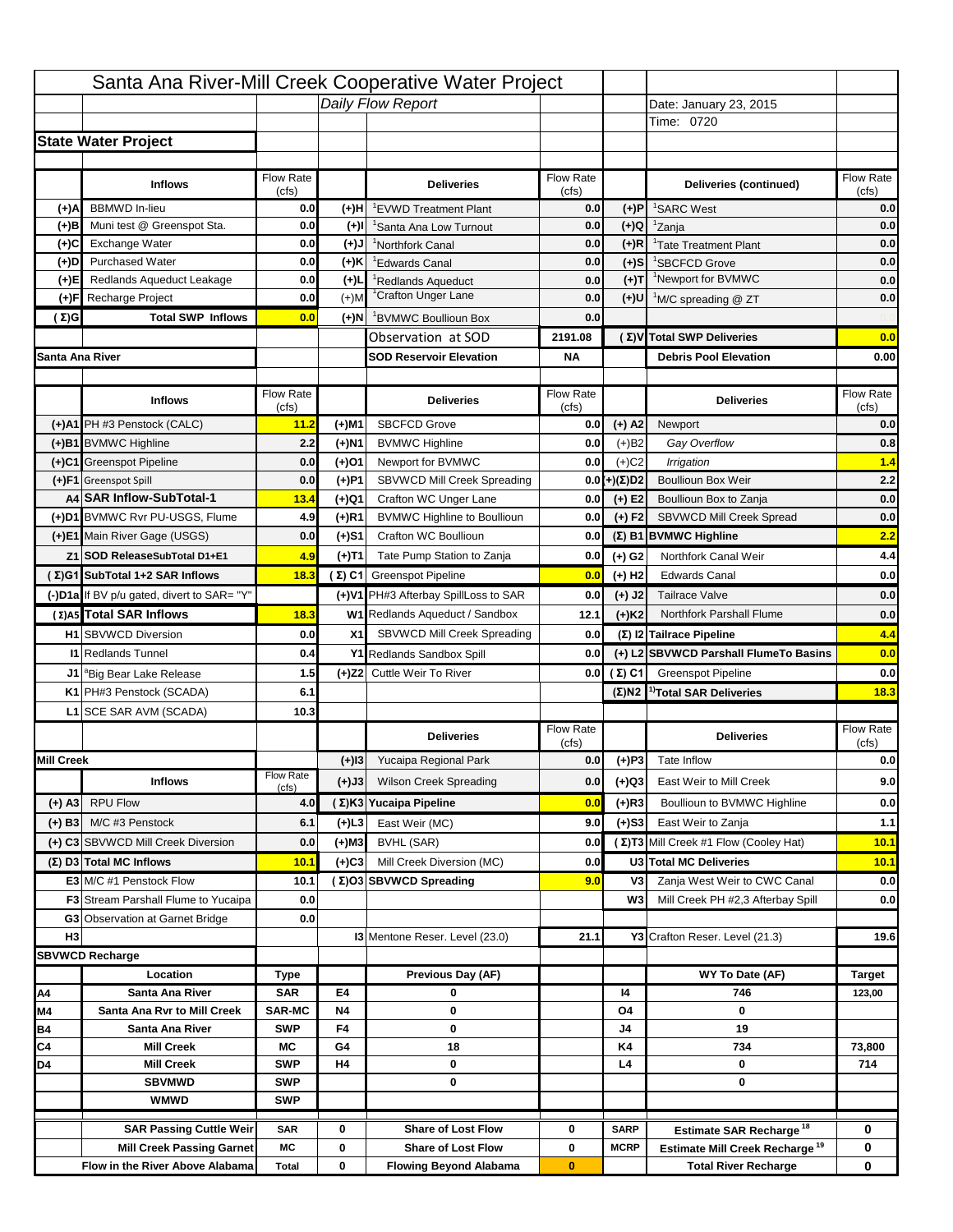|                   |                                                                   |                           |           | Santa Ana River-Mill Creek Cooperative Water Project |                           |                      |                                                 |                                  |
|-------------------|-------------------------------------------------------------------|---------------------------|-----------|------------------------------------------------------|---------------------------|----------------------|-------------------------------------------------|----------------------------------|
|                   |                                                                   |                           |           | Daily Flow Report                                    |                           |                      | Date: January 26, 2015                          |                                  |
|                   |                                                                   |                           |           |                                                      |                           |                      | Time: 0745                                      |                                  |
|                   | <b>State Water Project</b>                                        |                           |           |                                                      |                           |                      |                                                 |                                  |
|                   |                                                                   |                           |           |                                                      |                           |                      |                                                 |                                  |
|                   | <b>Inflows</b>                                                    | Flow Rate<br>(cfs)        |           | <b>Deliveries</b>                                    | <b>Flow Rate</b><br>(cfs) |                      | Deliveries (continued)                          | Flow Rate<br>(cts)               |
| (+)A              | <b>BBMWD</b> In-lieu                                              | 0.0                       | (+)H      | <sup>1</sup> EVWD Treatment Plant                    | 0.0                       | (+)P                 | <sup>1</sup> SARC West                          | 0.0                              |
| (+)B              | Muni test @ Greenspot Sta.                                        | 0.0                       | $(+)$ l   | <sup>1</sup> Santa Ana Low Turnout                   | 0.0                       | $(+)Q$               | <sup>1</sup> Zanja                              | 0.0                              |
| (+)C              | Exchange Water                                                    | 0.0                       | $(L(+)$   | <sup>1</sup> Northfork Canal                         | 0.0                       | $(+)R$               | <sup>1</sup> Tate Treatment Plant               | 0.0                              |
| (+)D              | <b>Purchased Water</b>                                            | 0.0                       | (+)K      | <sup>1</sup> Edwards Canal                           | 0.0                       | $(+)S$               | <sup>1</sup> SBCFCD Grove                       | 0.0                              |
| (+)E              | Redlands Aqueduct Leakage                                         | 0.0                       | $(+)$     | <sup>1</sup> Redlands Aqueduct                       | 0.0                       | $(+)T$               | <sup>1</sup> Newport for BVMWC                  | 0.0                              |
| (+)F              | Recharge Project                                                  | 0.0                       | $(+)$ M   | <sup>1</sup> Crafton Unger Lane                      | 0.0                       | (+)U                 | <sup>1</sup> M/C spreading @ ZT                 | 0.0                              |
| (Σ)G              | <b>Total SWP Inflows</b>                                          | 0.0                       | (+)N      | <sup>1</sup> BVMWC Boullioun Box                     | 0.0                       |                      |                                                 |                                  |
|                   |                                                                   |                           |           | Observation at SOD                                   | 2191.35                   |                      | (Σ) V Total SWP Deliveries                      | 0.0                              |
| Santa Ana River   |                                                                   |                           |           | <b>SOD Reservoir Elevation</b>                       | ΝA                        |                      | <b>Debris Pool Elevation</b>                    | 0.00                             |
|                   |                                                                   |                           |           |                                                      |                           |                      |                                                 |                                  |
|                   | <b>Inflows</b>                                                    | Flow Rate<br>(cfs)        |           | <b>Deliveries</b>                                    | Flow Rate<br>(cfs)        |                      | <b>Deliveries</b>                               | Flow Rate<br>(cfs)               |
|                   | (+)A1 PH #3 Penstock (CALC)                                       | 11.6                      | (+)M1     | <b>SBCFCD Grove</b>                                  | 0.0                       | $(+)$ A2             | Newport                                         | 0.0                              |
|                   | (+)B1 BVMWC Highline                                              | 2.1                       | (+)N1     | <b>BVMWC Highline</b>                                | 0.0                       | (+)B2                | Gay Overflow                                    | 0.8                              |
|                   | (+)C1 Greenspot Pipeline                                          | 0.0                       | (+)01     | Newport for BVMWC                                    | 0.0                       | $(+)$ C <sub>2</sub> | <b>Irrigation</b>                               | 1.3                              |
|                   | (+)F1 Greenspot Spill                                             | 0.0                       | (+)P1     | SBVWCD Mill Creek Spreading                          | 0.0                       | (+)(Σ)D2             | <b>Boullioun Box Weir</b>                       | 2.1                              |
|                   | A4 SAR Inflow-SubTotal-1                                          | 13.7                      | (+)Q1     | Crafton WC Unger Lane                                | 0.0                       | $(+)$ E2             | Boullioun Box to Zanja                          | 0.0                              |
|                   | (+)D1 BVMWC Rvr PU-USGS, Flume                                    | 4.1                       | (+)R1     | <b>BVMWC Highline to Boullioun</b>                   | 0.0                       | $(+) F2$             | SBVWCD Mill Creek Spread                        | 0.0                              |
|                   | (+)E1 Main River Gage (USGS)                                      | 0.0                       | (+)S1     | Crafton WC Boullioun                                 | 0.0                       |                      | (Σ) B1 BVMWC Highline                           | 2.1                              |
|                   | Z1 SOD ReleaseSubTotal D1+E1                                      | 4.1                       | (+)T1     | Tate Pump Station to Zanja                           | 0.0                       | $(+)$ G <sub>2</sub> | Northfork Canal Weir                            | 4.6                              |
|                   | (Σ)G1 SubTotal 1+2 SAR Inflows                                    | 17.8                      |           | (Σ) C1 Greenspot Pipeline                            | 0.0                       | $(+)$ H <sub>2</sub> | <b>Edwards Canal</b>                            | 1.0                              |
|                   | (-)D1a If BV p/u gated, divert to SAR= "Y"                        |                           |           | (+)V1 PH#3 Afterbay SpillLoss to SAR                 | 0.0                       | $(+)$ J2             | <b>Tailrace Valve</b>                           | 0.0                              |
|                   | (Σ) A5 Total SAR Inflows                                          | 17.8                      |           | W1 Redlands Aqueduct / Sandbox                       | 10.5                      | $(+)$ K <sub>2</sub> | Northfork Parshall Flume                        | 0.0                              |
|                   | <b>H1 SBVWCD Diversion</b>                                        | 0.0                       | X1        | SBVWCD Mill Creek Spreading                          | 0.0                       |                      | (Σ) I2 Tailrace Pipeline                        | 5.6                              |
|                   |                                                                   |                           |           |                                                      |                           |                      |                                                 |                                  |
|                   | <b>I1 Redlands Tunnel</b>                                         | 0.4                       |           | Y1 Redlands Sandbox Spill                            | 0.0                       |                      | (+) L2 SBVWCD Parshall FlumeTo Basins           | 0.0                              |
|                   |                                                                   | 1.5                       |           | (+)Z2 Cuttle Weir To River                           | 0.0                       | (Σ) C1               | <b>Greenspot Pipeline</b>                       | 0.0                              |
|                   | J1 <sup>a</sup> Big Bear Lake Release<br>K1 PH#3 Penstock (SCADA) | 12.6                      |           |                                                      |                           |                      | $(\Sigma)$ N2 <sup>1</sup> Total SAR Deliveries | <b>17.8</b>                      |
|                   | L1 SCE SAR AVM (SCADA)                                            | 13.9                      |           |                                                      |                           |                      |                                                 |                                  |
|                   |                                                                   |                           |           |                                                      | Flow Rate                 |                      |                                                 | Flow Rate                        |
|                   |                                                                   |                           |           | <b>Deliveries</b>                                    | (cfs)                     |                      | <b>Deliveries</b>                               | (cfs)                            |
| <b>Mill Creek</b> |                                                                   |                           | $(+)$ 13  | Yucaipa Regional Park                                | 0.0                       | $(+)$ P3             | Tate Inflow                                     |                                  |
|                   | <b>Inflows</b>                                                    | <b>Flow Rate</b><br>(cfs) | (+)J3     | <b>Wilson Creek Spreading</b>                        | 0.0                       | (+)Q3                | East Weir to Mill Creek                         |                                  |
| $(+)$ A3          | <b>RPU Flow</b>                                                   | 4.1                       |           | (Σ)K3 Yucaipa Pipeline                               | 0.0                       | $(+)$ R3             | Boullioun to BVMWC Highline                     |                                  |
| $(+)$ B3          | M/C #3 Penstock                                                   | 6.5                       | (+)L3     | East Weir (MC)                                       | 9.0                       | $(+)$ S3             | East Weir to Zanja                              |                                  |
|                   | (+) C3 SBVWCD Mill Creek Diversion                                | 0.0                       | (+)M3     | <b>BVHL (SAR)</b>                                    | 0.0                       |                      | (Σ) T3 Mill Creek #1 Flow (Cooley Hat)          | 0.0<br>9.0<br>0.0<br>1.6<br>10.6 |
|                   | (Σ) D3 Total MC Inflows                                           | 10.6                      | (+)C3     | Mill Creek Diversion (MC)                            | 0.0                       |                      | U3 Total MC Deliveries                          | 10.6                             |
|                   | E3 M/C #1 Penstock Flow                                           | 10.6                      |           | (Σ)O3 SBVWCD Spreading                               | 9.0                       | V3                   | Zanja West Weir to CWC Canal                    | 0.6                              |
|                   | <b>F3</b> Stream Parshall Flume to Yucaipa                        | 0.0                       |           |                                                      |                           | W3                   | Mill Creek PH #2,3 Afterbay Spill               | 0.0                              |
|                   | <b>G3</b> Observation at Garnet Bridge                            | 0.0                       |           |                                                      |                           |                      |                                                 |                                  |
| H <sub>3</sub>    |                                                                   |                           |           | 13 Mentone Reser. Level (23.0)                       | 21.0                      |                      | Y3 Crafton Reser. Level (21.3)                  | 19.6                             |
|                   | <b>SBVWCD Recharge</b>                                            |                           |           |                                                      |                           |                      |                                                 |                                  |
|                   | Location                                                          | Type                      |           | Previous Day (AF)                                    |                           |                      | WY To Date (AF)                                 | <b>Target</b>                    |
| Α4                | Santa Ana River                                                   | <b>SAR</b>                | E4        | 0                                                    |                           | 14                   | 746                                             | 123,00                           |
| M4                | Santa Ana Rvr to Mill Creek                                       | <b>SAR-MC</b>             | <b>N4</b> | 0                                                    |                           | Ο4                   | 0                                               |                                  |
| <b>B4</b>         | Santa Ana River                                                   | <b>SWP</b>                | F4        | 0                                                    |                           | J4                   | 19                                              |                                  |
| C4                | <b>Mill Creek</b>                                                 | МC                        | G4        | 18                                                   |                           | K4                   | 734                                             | 73,800                           |
| D4                | <b>Mill Creek</b>                                                 | <b>SWP</b>                | H4        | 0                                                    |                           | L4                   | 0                                               | 714                              |
|                   | <b>SBVMWD</b>                                                     | <b>SWP</b>                |           | 0                                                    |                           |                      | 0                                               |                                  |
|                   | <b>WMWD</b>                                                       | <b>SWP</b>                |           |                                                      |                           |                      |                                                 |                                  |
|                   | <b>SAR Passing Cuttle Weir</b>                                    | <b>SAR</b>                | 0         | <b>Share of Lost Flow</b>                            | 0                         | SARP                 | Estimate SAR Recharge <sup>18</sup>             | 0                                |
|                   | <b>Mill Creek Passing Garnet</b>                                  | МC                        | 0         | <b>Share of Lost Flow</b>                            | 0                         | <b>MCRP</b>          | Estimate Mill Creek Recharge <sup>19</sup>      | 0                                |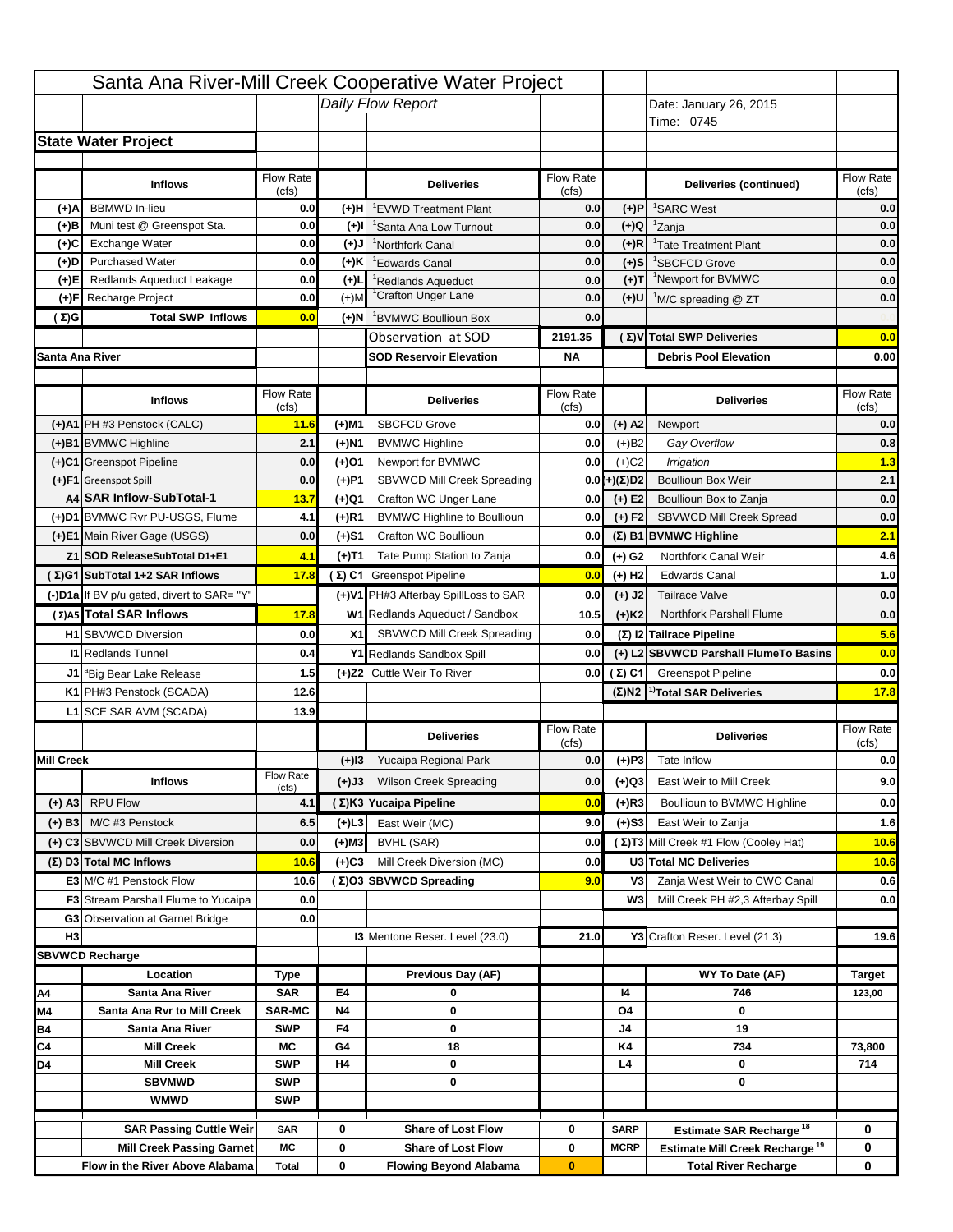|                   |                                                                     |                           |           | Santa Ana River-Mill Creek Cooperative Water Project       |                           |                      |                                                                           |                    |
|-------------------|---------------------------------------------------------------------|---------------------------|-----------|------------------------------------------------------------|---------------------------|----------------------|---------------------------------------------------------------------------|--------------------|
|                   |                                                                     |                           |           | Daily Flow Report                                          |                           |                      | Date: January 27, 2015                                                    |                    |
|                   |                                                                     |                           |           |                                                            |                           |                      | Time: 0745                                                                |                    |
|                   | <b>State Water Project</b>                                          |                           |           |                                                            |                           |                      |                                                                           |                    |
|                   |                                                                     |                           |           |                                                            |                           |                      |                                                                           |                    |
|                   | <b>Inflows</b>                                                      | Flow Rate<br>(cfs)        |           | <b>Deliveries</b>                                          | <b>Flow Rate</b><br>(cfs) |                      | Deliveries (continued)                                                    | Flow Rate<br>(cts) |
| (+)A              | <b>BBMWD</b> In-lieu                                                | 0.0                       | (+)H      | <sup>1</sup> EVWD Treatment Plant                          | 0.0                       | (+)P                 | <sup>1</sup> SARC West                                                    | 0.0                |
| (+)B              | Muni test @ Greenspot Sta.                                          | 0.0                       | $(+)$ l   | <sup>1</sup> Santa Ana Low Turnout                         | 0.0                       | $(+)Q$               | <sup>1</sup> Zanja                                                        | 0.0                |
| (+)C              | Exchange Water                                                      | 0.0                       | $(L(+)$   | <sup>1</sup> Northfork Canal                               | 0.0                       | $(+)R$               | <sup>1</sup> Tate Treatment Plant                                         | 0.0                |
| (+)D              | <b>Purchased Water</b>                                              | 0.0                       | (+)K      | <sup>1</sup> Edwards Canal                                 | 0.0                       | $(+)S$               | <sup>1</sup> SBCFCD Grove                                                 | 0.0                |
| (+)E              | Redlands Aqueduct Leakage                                           | 0.0                       | $(+)$     | <sup>1</sup> Redlands Aqueduct                             | 0.0                       | $(+)T$               | <sup>1</sup> Newport for BVMWC                                            | 0.0                |
| (+)F              | Recharge Project                                                    | 0.0                       | $(+)$ M   | <sup>1</sup> Crafton Unger Lane                            | 0.0                       | (+)U                 | <sup>1</sup> M/C spreading @ ZT                                           | 0.0                |
| (Σ)G              | <b>Total SWP Inflows</b>                                            | 0.0                       | (+)N      | <sup>1</sup> BVMWC Boullioun Box                           | 0.0                       |                      |                                                                           |                    |
|                   |                                                                     |                           |           | Observation at SOD                                         | 2191.35                   |                      | (Σ) V Total SWP Deliveries                                                | 0.0                |
| Santa Ana River   |                                                                     |                           |           | <b>SOD Reservoir Elevation</b>                             | ΝA                        |                      | <b>Debris Pool Elevation</b>                                              | 0.00               |
|                   |                                                                     |                           |           |                                                            |                           |                      |                                                                           |                    |
|                   | <b>Inflows</b>                                                      | Flow Rate<br>(cfs)        |           | <b>Deliveries</b>                                          | Flow Rate<br>(cfs)        |                      | <b>Deliveries</b>                                                         | Flow Rate<br>(cfs) |
|                   | (+)A1 PH #3 Penstock (CALC)                                         | 12.6                      | (+)M1     | <b>SBCFCD Grove</b>                                        | 0.0                       | $(+)$ A2             | Newport                                                                   | 0.0                |
|                   | (+)B1 BVMWC Highline                                                | 1.9                       | (+)N1     | <b>BVMWC Highline</b>                                      | 0.0                       | (+)B2                | Gay Overflow                                                              | 1.2                |
|                   | (+)C1 Greenspot Pipeline                                            | 0.0                       | (+)01     | Newport for BVMWC                                          | 0.0                       | $(+)$ C <sub>2</sub> | <b>Irrigation</b>                                                         | 0.7                |
|                   | (+)F1 Greenspot Spill                                               | 0.0                       | (+)P1     | SBVWCD Mill Creek Spreading                                | 0.0                       | (+)(Σ)D2             | <b>Boullioun Box Weir</b>                                                 | 1.9                |
|                   | A4 SAR Inflow-SubTotal-1                                            | 14.5                      | (+)Q1     | Crafton WC Unger Lane                                      | 0.0                       | $(+)$ E2             | Boullioun Box to Zanja                                                    | 0.0                |
|                   | (+)D1 BVMWC Rvr PU-USGS, Flume                                      | 4.2                       | (+)R1     | <b>BVMWC Highline to Boullioun</b>                         | 0.0                       | $(+) F2$             | SBVWCD Mill Creek Spread                                                  | 0.0                |
|                   | (+)E1 Main River Gage (USGS)                                        | 0.0                       | (+)S1     | Crafton WC Boullioun                                       | 0.0                       |                      | (Σ) B1 BVMWC Highline                                                     | 1.9                |
|                   | Z1 SOD ReleaseSubTotal D1+E1                                        | 4.2                       | (+)T1     | Tate Pump Station to Zanja                                 | 0.0                       | $(+)$ G <sub>2</sub> | Northfork Canal Weir                                                      | 4.6                |
|                   | (Σ)G1 SubTotal 1+2 SAR Inflows                                      | 18.7                      |           | (Σ) C1 Greenspot Pipeline                                  | 0.0                       | $(+)$ H <sub>2</sub> | <b>Edwards Canal</b>                                                      | 1.0                |
|                   | (-)D1a If BV p/u gated, divert to SAR= "Y"                          |                           |           | (+)V1 PH#3 Afterbay SpillLoss to SAR                       | 0.0                       | $(+)$ J2             | <b>Tailrace Valve</b>                                                     | 0.0                |
|                   | (Σ) A5 Total SAR Inflows                                            | 18.7                      |           | W1 Redlands Aqueduct / Sandbox                             | 11.6                      | $(+)$ K2             | Northfork Parshall Flume                                                  | 0.0                |
|                   | <b>H1 SBVWCD Diversion</b>                                          | 0.0                       | X1        | SBVWCD Mill Creek Spreading                                | 0.0                       |                      | (Σ) I2 Tailrace Pipeline                                                  | 5.6                |
|                   | <b>I1 Redlands Tunnel</b>                                           | 0.4                       |           | Y1 Redlands Sandbox Spill                                  | 0.0                       |                      | (+) L2 SBVWCD Parshall FlumeTo Basins                                     | 0.0                |
|                   | J1 <sup>a</sup> Big Bear Lake Release                               | 1.5                       |           | (+)Z2 Cuttle Weir To River                                 | 0.0                       | (Σ) C1               | <b>Greenspot Pipeline</b>                                                 | 0.0                |
|                   | K1 PH#3 Penstock (SCADA)                                            | 13.3                      |           |                                                            |                           |                      | $(\Sigma)$ N2 <sup>1</sup> Total SAR Deliveries                           | 18.7               |
|                   | L1 SCE SAR AVM (SCADA)                                              | 16.5                      |           |                                                            |                           |                      |                                                                           |                    |
|                   |                                                                     |                           |           |                                                            | Flow Rate                 |                      |                                                                           | Flow Rate          |
|                   |                                                                     |                           |           | <b>Deliveries</b>                                          | (cfs)                     |                      | <b>Deliveries</b>                                                         | (cfs)              |
| <b>Mill Creek</b> |                                                                     |                           | $(+)13$   | Yucaipa Regional Park                                      | 0.0                       | $(+)$ P3             | Tate Inflow                                                               | 0.0                |
|                   | <b>Inflows</b>                                                      | <b>Flow Rate</b><br>(cfs) | (+)J3     | <b>Wilson Creek Spreading</b>                              | 0.0                       | (+)Q3                | East Weir to Mill Creek                                                   | 9.0                |
| $(+)$ A3          | <b>RPU Flow</b>                                                     | 4.1                       |           | (Σ)K3 Yucaipa Pipeline                                     | 0.0                       | $(+)$ R3             | Boullioun to BVMWC Highline                                               | 0.0                |
| $(+)$ B3          | M/C #3 Penstock                                                     | 6.5                       | (+)L3     | East Weir (MC)                                             | 9.0                       | $(+)$ S3             | East Weir to Zanja                                                        | 1.6                |
|                   | (+) C3 SBVWCD Mill Creek Diversion                                  | 0.0                       | (+)M3     | <b>BVHL (SAR)</b>                                          | 0.0                       |                      | (Σ) T3 Mill Creek #1 Flow (Cooley Hat)                                    | 10.6               |
|                   | (Σ) D3 Total MC Inflows                                             | 10.6                      | (+)C3     | Mill Creek Diversion (MC)                                  | 0.0                       |                      | U3 Total MC Deliveries                                                    | 10.6               |
|                   | E3 M/C #1 Penstock Flow                                             | 10.6                      |           | (Σ)O3 SBVWCD Spreading                                     | 9.0                       | V3                   | Zanja West Weir to CWC Canal                                              | 0.6                |
|                   | <b>F3</b> Stream Parshall Flume to Yucaipa                          | 0.0                       |           |                                                            |                           | W3                   | Mill Creek PH #2,3 Afterbay Spill                                         | 0.0                |
|                   | <b>G3</b> Observation at Garnet Bridge                              | 0.0                       |           |                                                            |                           |                      |                                                                           |                    |
| H <sub>3</sub>    |                                                                     |                           |           | 13 Mentone Reser. Level (23.0)                             | 20.8                      |                      | Y3 Crafton Reser. Level (21.3)                                            | 21.0               |
|                   | <b>SBVWCD Recharge</b>                                              |                           |           |                                                            |                           |                      |                                                                           |                    |
|                   | Location                                                            | Type                      |           | Previous Day (AF)                                          |                           |                      | WY To Date (AF)                                                           | <b>Target</b>      |
| Α4                | Santa Ana River                                                     | <b>SAR</b>                | E4        | 0                                                          |                           | 14                   | 746                                                                       | 123,000            |
| M4                | Santa Ana Rvr to Mill Creek                                         | <b>SAR-MC</b>             | <b>N4</b> | 0                                                          |                           | Ο4                   | 0                                                                         |                    |
| <b>B4</b>         | Santa Ana River                                                     | <b>SWP</b>                | F4        | 0                                                          |                           | J4                   | 19                                                                        |                    |
| C4                | <b>Mill Creek</b>                                                   | МC                        | G4        | 18                                                         |                           | K4                   | 805                                                                       | 73,800             |
| D4                | <b>Mill Creek</b>                                                   | <b>SWP</b>                | H4        | 0                                                          |                           | L4                   | 0                                                                         | 714                |
|                   | <b>SBVMWD</b>                                                       | <b>SWP</b>                |           | 0                                                          |                           |                      | 0                                                                         |                    |
|                   | <b>WMWD</b>                                                         | <b>SWP</b>                |           |                                                            |                           |                      |                                                                           |                    |
|                   |                                                                     |                           |           |                                                            |                           |                      |                                                                           |                    |
|                   |                                                                     |                           |           |                                                            |                           |                      |                                                                           |                    |
|                   | <b>SAR Passing Cuttle Weir</b>                                      | <b>SAR</b>                | 0         | <b>Share of Lost Flow</b>                                  | 0                         | SARP                 | Estimate SAR Recharge <sup>18</sup>                                       | 0                  |
|                   | <b>Mill Creek Passing Garnet</b><br>Flow in the River Above Alabama | МC<br><b>Total</b>        | 0<br>0    | <b>Share of Lost Flow</b><br><b>Flowing Beyond Alabama</b> | 0<br>$\bf{0}$             | <b>MCRP</b>          | Estimate Mill Creek Recharge <sup>19</sup><br><b>Total River Recharge</b> | 0<br>0             |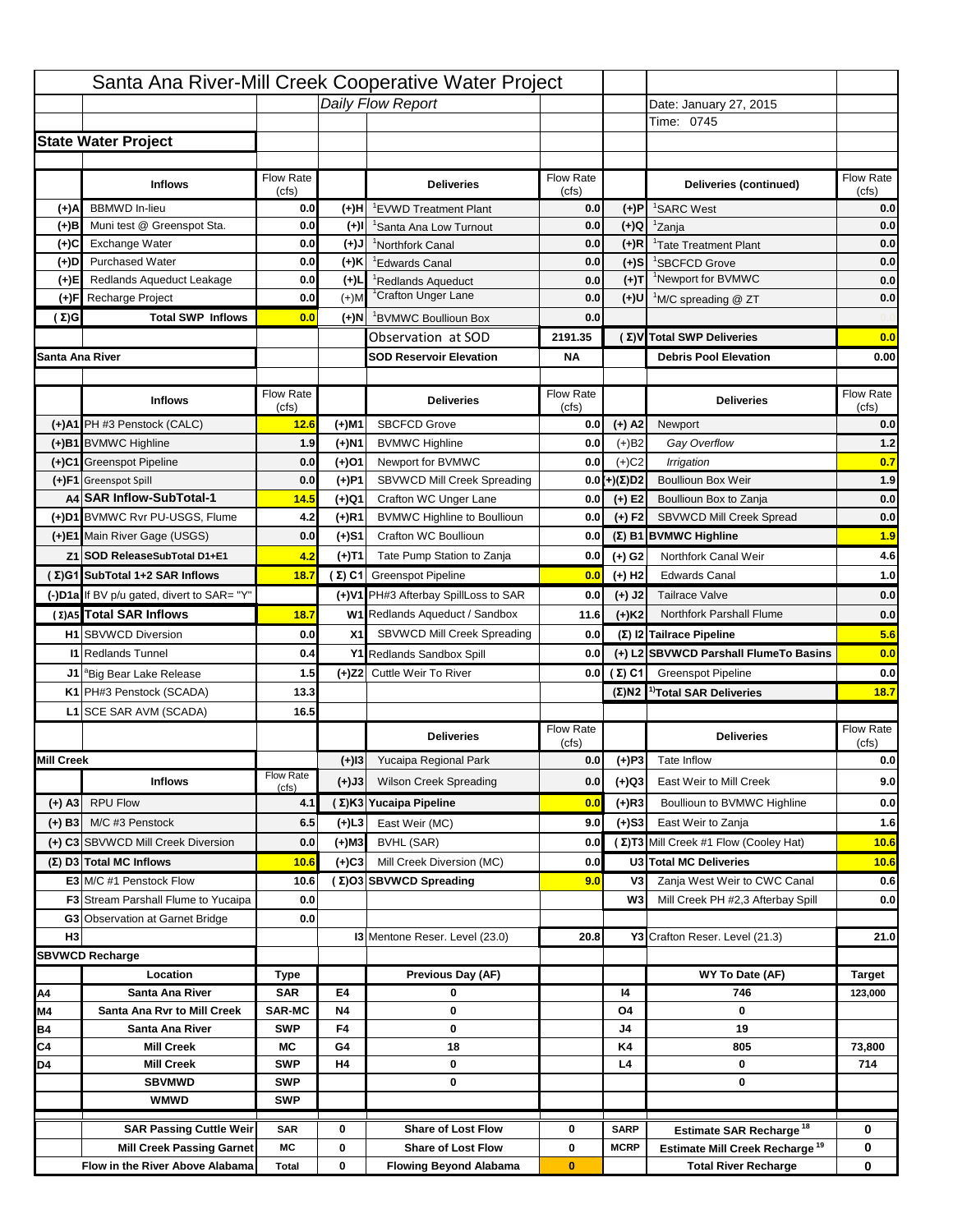|                   |                                                                     |                           |           | Santa Ana River-Mill Creek Cooperative Water Project       |                           |                      |                                                                           |                          |
|-------------------|---------------------------------------------------------------------|---------------------------|-----------|------------------------------------------------------------|---------------------------|----------------------|---------------------------------------------------------------------------|--------------------------|
|                   |                                                                     |                           |           | Daily Flow Report                                          |                           |                      | Date: January 28, 2015                                                    |                          |
|                   |                                                                     |                           |           |                                                            |                           |                      | Time: 0730                                                                |                          |
|                   | <b>State Water Project</b>                                          |                           |           |                                                            |                           |                      |                                                                           |                          |
|                   |                                                                     |                           |           |                                                            |                           |                      |                                                                           |                          |
|                   | <b>Inflows</b>                                                      | Flow Rate<br>(cfs)        |           | <b>Deliveries</b>                                          | <b>Flow Rate</b><br>(cfs) |                      | Deliveries (continued)                                                    | Flow Rate<br>(cts)       |
| (+)A              | <b>BBMWD</b> In-lieu                                                | 0.0                       | (+)H      | <sup>1</sup> EVWD Treatment Plant                          | 0.0                       | (+)P                 | <sup>1</sup> SARC West                                                    | 0.0                      |
| (+)B              | Muni test @ Greenspot Sta.                                          | 0.0                       | $(+)$ l   | <sup>1</sup> Santa Ana Low Turnout                         | 0.0                       | $(+)Q$               | <sup>1</sup> Zanja                                                        | 0.0                      |
| (+)C              | Exchange Water                                                      | 0.0                       | $(L(+)$   | <sup>1</sup> Northfork Canal                               | 0.0                       | $(+)R$               | <sup>1</sup> Tate Treatment Plant                                         | 0.0                      |
| (+)D              | <b>Purchased Water</b>                                              | 0.0                       | (+)K      | <sup>1</sup> Edwards Canal                                 | 0.0                       | $(+)S$               | <sup>1</sup> SBCFCD Grove                                                 | 0.0                      |
| (+)E              | Redlands Aqueduct Leakage                                           | 0.0                       | $(+)$     | <sup>1</sup> Redlands Aqueduct                             | 0.0                       | $(+)T$               | <sup>1</sup> Newport for BVMWC                                            | 0.0                      |
| (+)F              | Recharge Project                                                    | 0.0                       | $(+)$ M   | <sup>1</sup> Crafton Unger Lane                            | 0.0                       | (+)U                 | <sup>1</sup> M/C spreading @ ZT                                           | 0.0                      |
| (Σ)G              | <b>Total SWP Inflows</b>                                            | 0.0                       | (+)N      | <sup>1</sup> BVMWC Boullioun Box                           | 0.0                       |                      |                                                                           |                          |
|                   |                                                                     |                           |           | Observation at SOD                                         | 2191.36                   |                      | (Σ) V Total SWP Deliveries                                                | 0.0                      |
| Santa Ana River   |                                                                     |                           |           | <b>SOD Reservoir Elevation</b>                             | ΝA                        |                      | <b>Debris Pool Elevation</b>                                              | 0.00                     |
|                   |                                                                     |                           |           |                                                            |                           |                      |                                                                           |                          |
|                   | <b>Inflows</b>                                                      | Flow Rate<br>(cfs)        |           | <b>Deliveries</b>                                          | Flow Rate<br>(cfs)        |                      | <b>Deliveries</b>                                                         | Flow Rate<br>(cfs)       |
|                   | (+)A1 PH #3 Penstock (CALC)                                         | 12.2                      | (+)M1     | <b>SBCFCD Grove</b>                                        | 0.0                       | $(+)$ A2             | Newport                                                                   | 0.0                      |
|                   | (+)B1 BVMWC Highline                                                | 2.0                       | (+)N1     | <b>BVMWC Highline</b>                                      | 0.0                       | (+)B2                | Gay Overflow                                                              | 1.4                      |
|                   | (+)C1 Greenspot Pipeline                                            | 0.0                       | (+)01     | Newport for BVMWC                                          | 0.0                       | $(+)$ C <sub>2</sub> | <b>Irrigation</b>                                                         | 0.6                      |
|                   | (+)F1 Greenspot Spill                                               | 0.0                       | (+)P1     | SBVWCD Mill Creek Spreading                                | 0.0                       | (+)(Σ)D2             | <b>Boullioun Box Weir</b>                                                 | 2.0                      |
|                   | A4 SAR Inflow-SubTotal-1                                            | 14.2                      | (+)Q1     | Crafton WC Unger Lane                                      | 0.0                       | $(+)$ E2             | Boullioun Box to Zanja                                                    | 0.0                      |
|                   | (+)D1 BVMWC Rvr PU-USGS, Flume                                      | 3.7                       | (+)R1     | <b>BVMWC Highline to Boullioun</b>                         | 0.0                       | $(+) F2$             | SBVWCD Mill Creek Spread                                                  | 0.0                      |
|                   | (+)E1 Main River Gage (USGS)                                        | 0.0                       | (+)S1     | Crafton WC Boullioun                                       | 0.0                       |                      | (Σ) B1 BVMWC Highline                                                     | 2.0                      |
|                   | Z1 SOD ReleaseSubTotal D1+E1                                        | 3.7                       | (+)T1     | Tate Pump Station to Zanja                                 | 0.0                       | $(+)$ G <sub>2</sub> | Northfork Canal Weir                                                      | 0.0                      |
|                   | (Σ)G1 SubTotal 1+2 SAR Inflows                                      | 17.9                      |           | (Σ) C1 Greenspot Pipeline                                  | 0.0                       | $(+)$ H <sub>2</sub> | <b>Edwards Canal</b>                                                      | 1.0                      |
|                   | (-)D1a If BV p/u gated, divert to SAR= "Y"                          |                           |           | (+)V1 PH#3 Afterbay SpillLoss to SAR                       | 0.2                       | $(+)$ J2             | <b>Tailrace Valve</b>                                                     | 0.0                      |
|                   | (Σ) A5 Total SAR Inflows                                            | 17.9                      |           | W1 Redlands Aqueduct / Sandbox                             | 11.1                      | $(+)$ K2             | Northfork Parshall Flume                                                  | 4.0                      |
|                   | <b>H1 SBVWCD Diversion</b>                                          | 0.0                       | X1        | SBVWCD Mill Creek Spreading                                | 0.0                       |                      | (Σ) I2 Tailrace Pipeline                                                  | 5.0                      |
|                   | <b>I1 Redlands Tunnel</b>                                           | 0.4                       |           | Y1 Redlands Sandbox Spill                                  | 0.0                       |                      | (+) L2 SBVWCD Parshall FlumeTo Basins                                     | 4.0                      |
|                   |                                                                     | 1.5                       |           |                                                            | 0.0                       | (Σ) C1               | <b>Greenspot Pipeline</b>                                                 |                          |
|                   | J1 <sup>a</sup> Big Bear Lake Release<br>K1 PH#3 Penstock (SCADA)   |                           |           | (+)Z2 Cuttle Weir To River                                 |                           |                      | $(\Sigma)$ N2 <sup>1</sup> Total SAR Deliveries                           | 0.0                      |
|                   |                                                                     | 15.3                      |           |                                                            |                           |                      |                                                                           | <b>17.9</b>              |
|                   | L1 SCE SAR AVM (SCADA)                                              | 16.5                      |           |                                                            | Flow Rate                 |                      |                                                                           | Flow Rate                |
|                   |                                                                     |                           |           | <b>Deliveries</b>                                          | (cfs)                     |                      | <b>Deliveries</b>                                                         | (cfs)                    |
| <b>Mill Creek</b> |                                                                     |                           | $(+)$ 13  | Yucaipa Regional Park                                      | 0.0                       | $(+)$ P3             | Tate Inflow                                                               | 0.0                      |
|                   | <b>Inflows</b>                                                      | <b>Flow Rate</b><br>(cfs) | (+)J3     | <b>Wilson Creek Spreading</b>                              | 0.0                       | (+)Q3                | East Weir to Mill Creek                                                   | 7.0                      |
| $(+)$ A3          | <b>RPU Flow</b>                                                     | 3.4                       |           | (Σ)K3 Yucaipa Pipeline                                     | 0.0                       | $(+)$ R3             | Boullioun to BVMWC Highline                                               | 0.0                      |
| $(+)$ B3          | M/C #3 Penstock                                                     | 6.8                       | (+)L3     | East Weir (MC)                                             | 7.0                       | $(+)$ S3             | East Weir to Zanja                                                        | 3.2                      |
|                   | (+) C3 SBVWCD Mill Creek Diversion                                  | 0.0                       | (+)M3     | <b>BVHL (SAR)</b>                                          | 0.0                       |                      | (Σ) T3 Mill Creek #1 Flow (Cooley Hat)                                    | 10.2                     |
|                   | (Σ) D3 Total MC Inflows                                             | 10.2                      | (+)C3     | Mill Creek Diversion (MC)                                  | 0.0                       |                      | U3 Total MC Deliveries                                                    | 10.2                     |
|                   | E3 M/C #1 Penstock Flow                                             | 10.2                      |           | (Σ)O3 SBVWCD Spreading                                     | 7.0                       | V3                   | Zanja West Weir to CWC Canal                                              | 2.6                      |
|                   | <b>F3</b> Stream Parshall Flume to Yucaipa                          | 0.0                       |           |                                                            |                           | W3                   | Mill Creek PH #2,3 Afterbay Spill                                         | 0.0                      |
|                   | <b>G3</b> Observation at Garnet Bridge                              | 0.0                       |           |                                                            |                           |                      |                                                                           |                          |
| H <sub>3</sub>    |                                                                     |                           |           |                                                            | 21.0                      |                      | Y3 Crafton Reser. Level (21.3)                                            | 20.8                     |
|                   |                                                                     |                           |           |                                                            |                           |                      |                                                                           |                          |
|                   | <b>SBVWCD Recharge</b>                                              |                           |           | 13 Mentone Reser. Level (23.0)                             |                           |                      |                                                                           |                          |
|                   |                                                                     |                           |           |                                                            |                           |                      |                                                                           |                          |
|                   | Location<br>Santa Ana River                                         | Type<br><b>SAR</b>        | E4        | Previous Day (AF)<br>5                                     |                           | 14                   | WY To Date (AF)<br>751                                                    | <b>Target</b><br>123,000 |
| Α4                | Santa Ana Rvr to Mill Creek                                         | <b>SAR-MC</b>             | <b>N4</b> | 0                                                          |                           | Ο4                   | 0                                                                         |                          |
| M4<br><b>B4</b>   | Santa Ana River                                                     | <b>SWP</b>                | F4        | 0                                                          |                           | J4                   | 19                                                                        |                          |
| C4                | <b>Mill Creek</b>                                                   | МC                        | G4        | 15                                                         |                           | K4                   | 820                                                                       | 73,800                   |
| D4                | <b>Mill Creek</b>                                                   | <b>SWP</b>                | H4        | 0                                                          |                           | L4                   | 0                                                                         | 714                      |
|                   | <b>SBVMWD</b>                                                       | <b>SWP</b>                |           | 0                                                          |                           |                      | 0                                                                         |                          |
|                   | <b>WMWD</b>                                                         | <b>SWP</b>                |           |                                                            |                           |                      |                                                                           |                          |
|                   |                                                                     |                           |           |                                                            |                           |                      |                                                                           |                          |
|                   | <b>SAR Passing Cuttle Weir</b>                                      | <b>SAR</b>                | 0         | <b>Share of Lost Flow</b>                                  | 0                         | SARP                 | Estimate SAR Recharge <sup>18</sup>                                       | 0                        |
|                   | <b>Mill Creek Passing Garnet</b><br>Flow in the River Above Alabama | МC<br><b>Total</b>        | 0<br>0    | <b>Share of Lost Flow</b><br><b>Flowing Beyond Alabama</b> | 0<br>$\bf{0}$             | <b>MCRP</b>          | Estimate Mill Creek Recharge <sup>19</sup><br><b>Total River Recharge</b> | 0<br>0                   |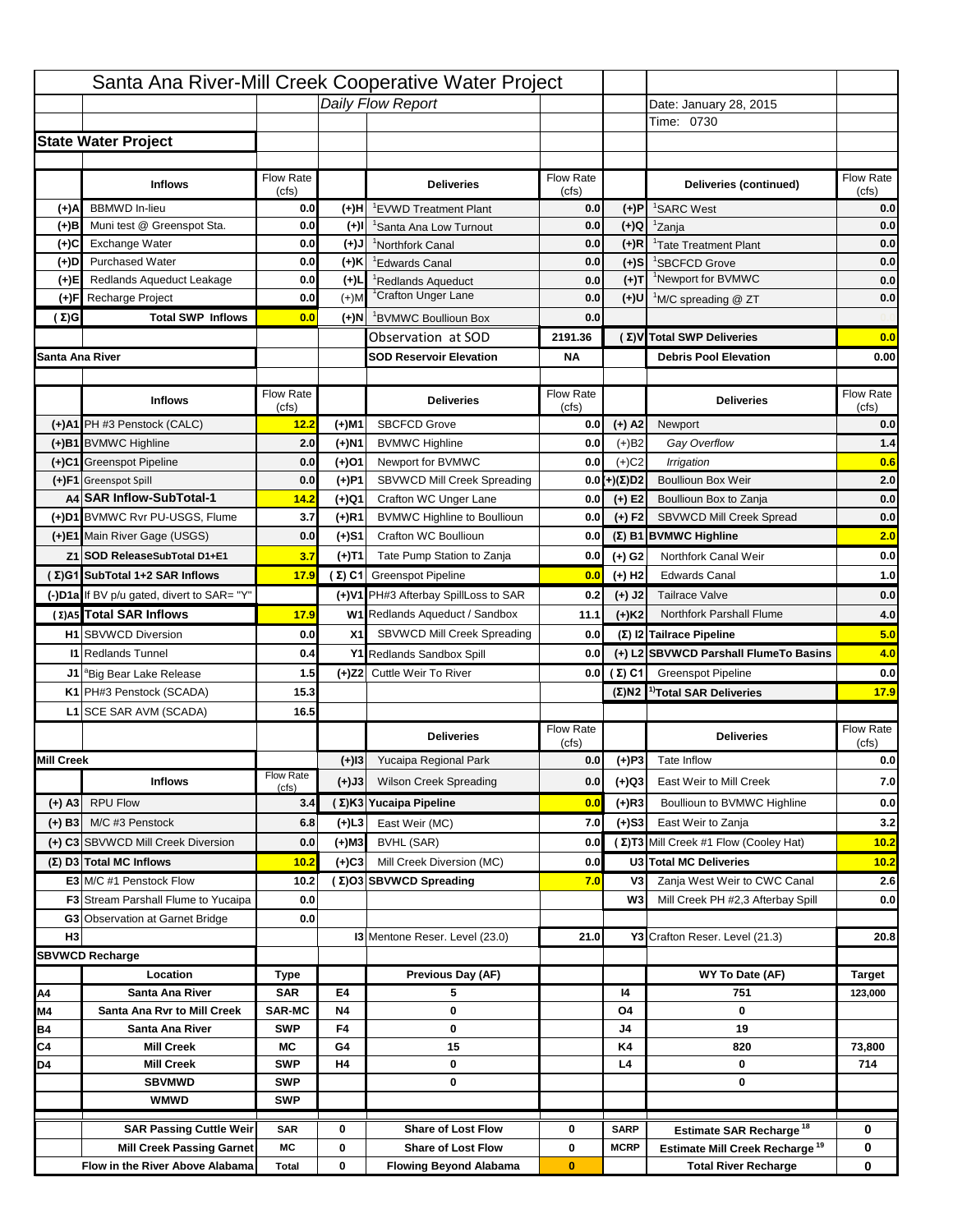|                   |                                                               |                    |                | Santa Ana River-Mill Creek Cooperative Water Project |                           |                      |                                                                                   |                                 |
|-------------------|---------------------------------------------------------------|--------------------|----------------|------------------------------------------------------|---------------------------|----------------------|-----------------------------------------------------------------------------------|---------------------------------|
|                   |                                                               |                    |                | Daily Flow Report                                    |                           |                      | Date: January 29, 2015                                                            |                                 |
|                   |                                                               |                    |                |                                                      |                           |                      | Time: 0715                                                                        |                                 |
|                   | <b>State Water Project</b>                                    |                    |                |                                                      |                           |                      |                                                                                   |                                 |
|                   |                                                               |                    |                |                                                      |                           |                      |                                                                                   |                                 |
|                   | <b>Inflows</b>                                                | Flow Rate<br>(cfs) |                | <b>Deliveries</b>                                    | <b>Flow Rate</b><br>(cfs) |                      | Deliveries (continued)                                                            | Flow Rate<br>(cts)              |
| (+)A              | <b>BBMWD</b> In-lieu                                          | 0.0                | (+)H           | <sup>1</sup> EVWD Treatment Plant                    | 0.0                       | (+)P                 | <sup>1</sup> SARC West                                                            | 0.0                             |
| (+)B              | Muni test @ Greenspot Sta.                                    | 0.0                | $(+)$ l        | <sup>1</sup> Santa Ana Low Turnout                   | 0.0                       | $(+)Q$               | <sup>1</sup> Zanja                                                                | 0.0                             |
| (+)C              | Exchange Water                                                | 0.0                | $(L(+)$        | <sup>1</sup> Northfork Canal                         | 0.0                       | $(+)R$               | <sup>1</sup> Tate Treatment Plant                                                 | 0.0                             |
| (+)D              | <b>Purchased Water</b>                                        | 0.0                | (+)K           | <sup>1</sup> Edwards Canal                           | 0.0                       | $(+)S$               | <sup>1</sup> SBCFCD Grove                                                         | 0.0                             |
| (+)E              | Redlands Aqueduct Leakage                                     | 0.0                | $(+)$          | <sup>1</sup> Redlands Aqueduct                       | 0.0                       | $(+)T$               | <sup>1</sup> Newport for BVMWC                                                    | 0.0                             |
| (+)F              | Recharge Project                                              | 0.0                | $(+)$ M        | <sup>1</sup> Crafton Unger Lane                      | 0.0                       | (+)U                 | <sup>1</sup> M/C spreading @ ZT                                                   | 0.0                             |
| (Σ)G              | <b>Total SWP Inflows</b>                                      | 0.0                | (+)N           | <sup>1</sup> BVMWC Boullioun Box                     | 0.0                       |                      |                                                                                   |                                 |
|                   |                                                               |                    |                | Observation at SOD                                   | 2191.43                   |                      | (Σ) V Total SWP Deliveries                                                        | 0.0                             |
| Santa Ana River   |                                                               |                    |                | <b>SOD Reservoir Elevation</b>                       | ΝA                        |                      | <b>Debris Pool Elevation</b>                                                      | 0.00                            |
|                   |                                                               |                    |                |                                                      |                           |                      |                                                                                   |                                 |
|                   | <b>Inflows</b>                                                | Flow Rate<br>(cfs) |                | <b>Deliveries</b>                                    | Flow Rate<br>(cfs)        |                      | <b>Deliveries</b>                                                                 | Flow Rate<br>(cfs)              |
|                   | (+)A1 PH #3 Penstock (CALC)                                   | 9.3                | (+)M1          | <b>SBCFCD Grove</b>                                  | 0.0                       | $(+)$ A2             | Newport                                                                           | 0.0                             |
|                   | (+)B1 BVMWC Highline                                          | 2.2                | (+)N1          | <b>BVMWC Highline</b>                                | 0.0                       | (+)B2                | Gay Overflow                                                                      | 1.4                             |
|                   | (+)C1 Greenspot Pipeline                                      | 0.0                | (+)01          | Newport for BVMWC                                    | 0.0                       | $(+)$ C <sub>2</sub> | <b>Irrigation</b>                                                                 | 0.8                             |
|                   | (+)F1 Greenspot Spill                                         | 0.0                | (+)P1          | SBVWCD Mill Creek Spreading                          | 0.0                       | (+)(Σ)D2             | <b>Boullioun Box Weir</b>                                                         | 2.2                             |
|                   | A4 SAR Inflow-SubTotal-1                                      | 11.5               | (+)Q1          | Crafton WC Unger Lane                                | 0.0                       | $(+)$ E2             | Boullioun Box to Zanja                                                            | 0.0                             |
|                   | (+)D1 BVMWC Rvr PU-USGS, Flume                                | 4.4                | (+)R1          | <b>BVMWC Highline to Boullioun</b>                   | 0.0                       | $(+) F2$             | SBVWCD Mill Creek Spread                                                          | 0.0                             |
|                   | (+)E1 Main River Gage (USGS)                                  | 0.0                | (+)S1          | Crafton WC Boullioun                                 | 0.0                       |                      | (Σ) B1 BVMWC Highline                                                             | 2.2                             |
|                   | Z1 SOD ReleaseSubTotal D1+E1                                  | 4.4                | (+)T1          | Tate Pump Station to Zanja                           | 0.0                       | $(+)$ G <sub>2</sub> | Northfork Canal Weir                                                              | 4.6                             |
|                   | (Σ)G1 SubTotal 1+2 SAR Inflows                                | 15.9               |                | (Σ) C1 Greenspot Pipeline                            | 0.0                       | $(+)$ H <sub>2</sub> | <b>Edwards Canal</b>                                                              | 0.0                             |
|                   | (-)D1a If BV p/u gated, divert to SAR= "Y"                    |                    |                | (+)V1 PH#3 Afterbay SpillLoss to SAR                 | 0.0                       | $(+)$ J2             | <b>Tailrace Valve</b>                                                             | 0.0                             |
|                   | (Σ) A5 Total SAR Inflows                                      | 15.9               |                | W1 Redlands Aqueduct / Sandbox                       | 9.5                       | $(+)$ K <sub>2</sub> | Northfork Parshall Flume                                                          | 0.0                             |
|                   | <b>H1 SBVWCD Diversion</b>                                    | 0.0                | X1             |                                                      |                           |                      |                                                                                   |                                 |
|                   |                                                               |                    |                |                                                      |                           |                      |                                                                                   |                                 |
|                   |                                                               |                    |                | SBVWCD Mill Creek Spreading                          | 0.0                       |                      | (Σ) I2 Tailrace Pipeline                                                          | 4.6                             |
|                   | <b>I1 Redlands Tunnel</b>                                     | 0.4                |                | Y1 Redlands Sandbox Spill                            | 0.0                       |                      | (+) L2 SBVWCD Parshall FlumeTo Basins                                             | 0.0                             |
|                   | J1 <sup>a</sup> Big Bear Lake Release                         | 1.5                |                | (+)Z2 Cuttle Weir To River                           | 0.0                       | (Σ) C1               | <b>Greenspot Pipeline</b>                                                         |                                 |
|                   | K1 PH#3 Penstock (SCADA)                                      | 12.4               |                |                                                      |                           |                      | $(\Sigma)$ N2 <sup>1</sup> Total SAR Deliveries                                   | 15.9                            |
|                   | L1 SCE SAR AVM (SCADA)                                        | 13.7               |                |                                                      |                           |                      |                                                                                   |                                 |
|                   |                                                               |                    |                | <b>Deliveries</b>                                    | Flow Rate<br>(cfs)        |                      | <b>Deliveries</b>                                                                 | Flow Rate<br>(cfs)              |
| <b>Mill Creek</b> |                                                               |                    | $(+)$ 13       | Yucaipa Regional Park                                | 0.0                       | $(+)$ P3             | Tate Inflow                                                                       |                                 |
|                   | <b>Inflows</b>                                                | <b>Flow Rate</b>   | (+)J3          | <b>Wilson Creek Spreading</b>                        | 0.0                       | (+)Q3                | East Weir to Mill Creek                                                           |                                 |
| $(+)$ A3          | <b>RPU Flow</b>                                               | (cfs)<br>3.6       |                | (Σ)K3 Yucaipa Pipeline                               | 0.0                       | $(+)$ R3             | Boullioun to BVMWC Highline                                                       |                                 |
| $(+)$ B3          | M/C #3 Penstock                                               | 7.0                | (+)L3          | East Weir (MC)                                       | 2.0                       | $(+)$ S3             | East Weir to Zanja                                                                | 0.0<br>8.6<br>2.0<br>0.0<br>0.0 |
|                   |                                                               |                    |                |                                                      |                           |                      |                                                                                   |                                 |
|                   | (+) C3 SBVWCD Mill Creek Diversion<br>(Σ) D3 Total MC Inflows | 0.0<br>10.6        | (+)M3<br>(+)C3 | <b>BVHL (SAR)</b><br>Mill Creek Diversion (MC)       | 0.0<br>0.0                |                      | (Σ) T3 Mill Creek #1 Flow (Cooley Hat)<br>U3 Total MC Deliveries                  | 10.6<br>10.6                    |
|                   | E3 M/C #1 Penstock Flow                                       | 10.6               |                | (Σ)O3 SBVWCD Spreading                               | 2.0                       | V3                   | Zanja West Weir to CWC Canal                                                      | 0.0                             |
|                   | <b>F3</b> Stream Parshall Flume to Yucaipa                    | 0.0                |                |                                                      |                           | W3                   | Mill Creek PH #2,3 Afterbay Spill                                                 |                                 |
|                   | <b>G3</b> Observation at Garnet Bridge                        | 0.0                |                |                                                      |                           |                      |                                                                                   | 0.0                             |
| H <sub>3</sub>    |                                                               |                    |                | 13 Mentone Reser. Level (23.0)                       | 21.6                      |                      | Y3 Crafton Reser. Level (21.3)                                                    | 21.1                            |
|                   | <b>SBVWCD Recharge</b>                                        |                    |                |                                                      |                           |                      |                                                                                   |                                 |
|                   | Location                                                      | Type               |                | Previous Day (AF)                                    |                           |                      | WY To Date (AF)                                                                   | <b>Target</b>                   |
| Α4                | Santa Ana River                                               | <b>SAR</b>         | E4             | 3                                                    |                           | 14                   | 754                                                                               | 123,000                         |
| M4                | Santa Ana Rvr to Mill Creek                                   | <b>SAR-MC</b>      | <b>N4</b>      | 0                                                    |                           | Ο4                   | 0                                                                                 |                                 |
| <b>B4</b>         | Santa Ana River                                               | <b>SWP</b>         | F4             | 0                                                    |                           | J4                   | 19                                                                                |                                 |
| C4                | <b>Mill Creek</b>                                             | МC                 | G4             | 9                                                    |                           | K4                   | 829                                                                               | 73,800                          |
| D4                | <b>Mill Creek</b>                                             | <b>SWP</b>         | H4             | 0                                                    |                           | L4                   | 0                                                                                 | 714                             |
|                   | <b>SBVMWD</b>                                                 | <b>SWP</b>         |                | 0                                                    |                           |                      | 0                                                                                 |                                 |
|                   | <b>WMWD</b>                                                   | <b>SWP</b>         |                |                                                      |                           |                      |                                                                                   |                                 |
|                   | <b>SAR Passing Cuttle Weir</b>                                | <b>SAR</b>         | 0              | <b>Share of Lost Flow</b>                            | 0                         | SARP                 |                                                                                   | 0                               |
|                   | <b>Mill Creek Passing Garnet</b>                              | МC                 | 0              | <b>Share of Lost Flow</b>                            | 0                         | <b>MCRP</b>          | Estimate SAR Recharge <sup>18</sup><br>Estimate Mill Creek Recharge <sup>19</sup> | 0                               |